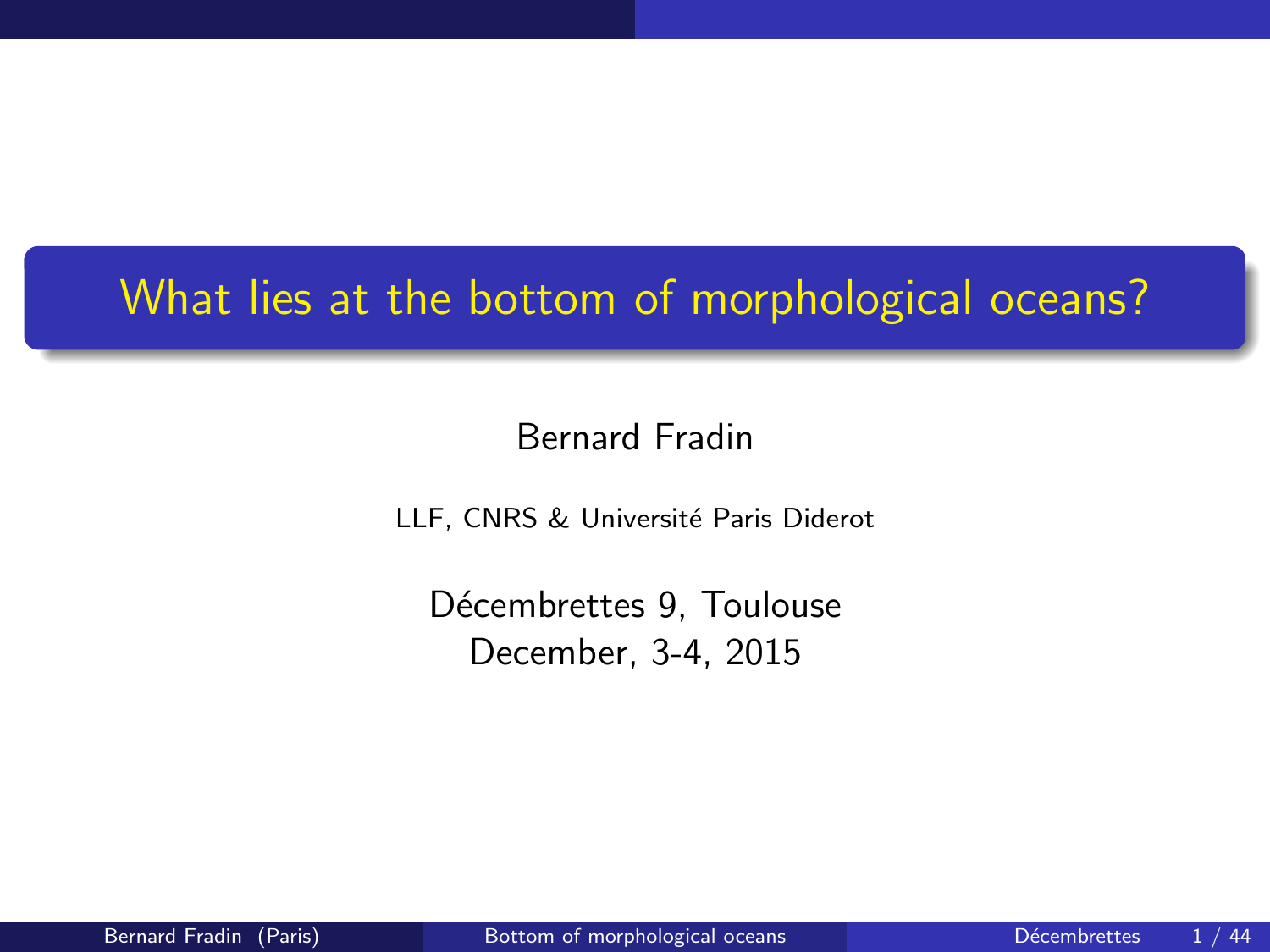This talk is about nominalizations. A canonical nominalization (NZN) is a noun

- **•** that is morphologically constructed from a verbal predicate,
- **•** that allows one to refer in discourse to what this predicate denotes,
- that shares typical distributional and semantic properties of nouns in the language in question.

According to this definition, remplacement must be considered a nominalization in [\(1\)](#page-1-1).

<span id="page-1-1"></span><span id="page-1-0"></span> $(1)$  Sibelga remplace généralement les anciens compteurs sans vous  $a$ vertir  $( \ldots )$  Le remplacement d'un compteur est rapide. (Web) 'Sibelga generally replaces old meters without informing you (. . . ) The replacement of a meter is quick.'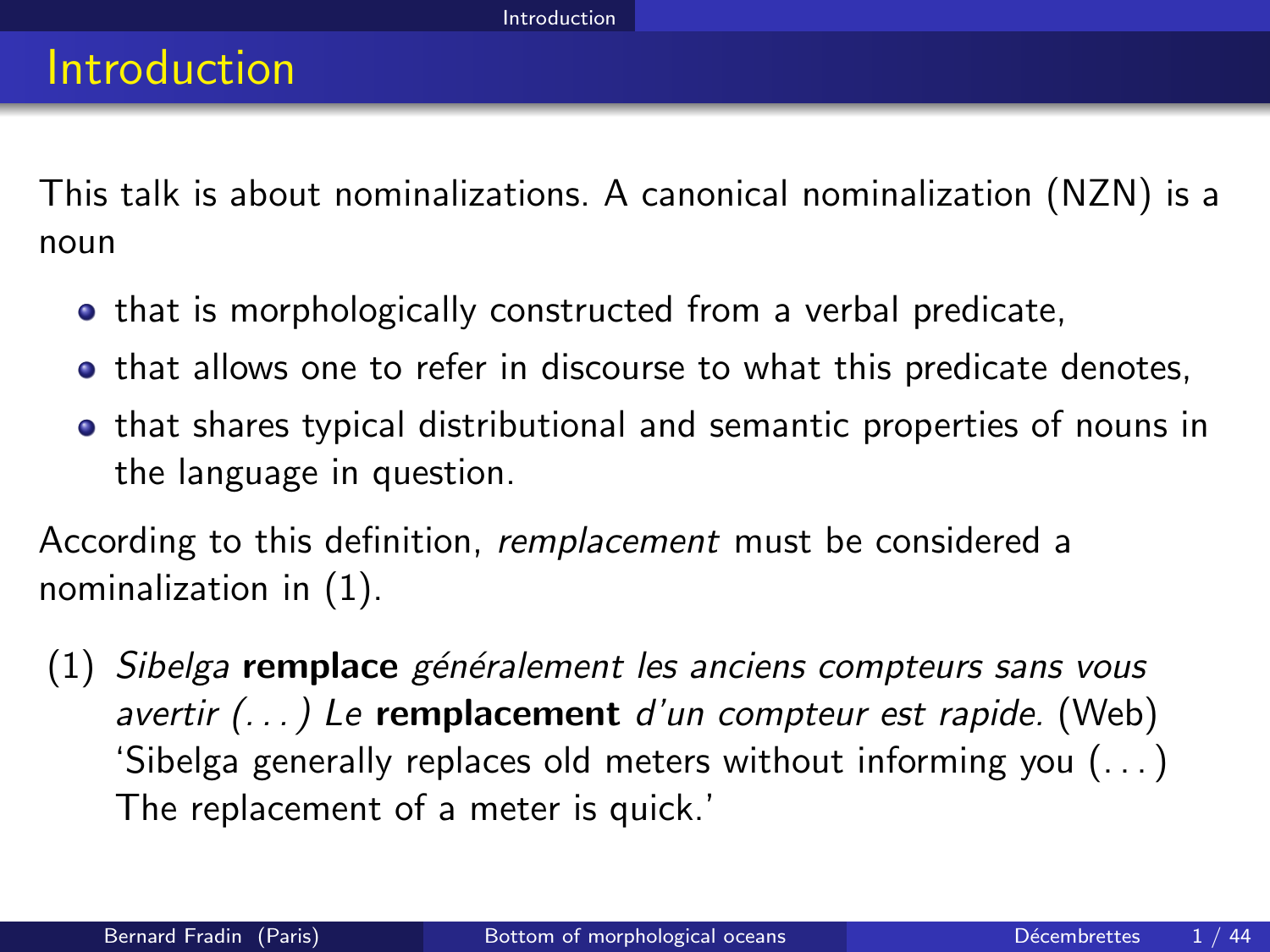#### Introduction

Expected properties of nominalizations

- Their aspectual properties are generally inherited from their base-verb (bse-V) (Fábregas & Marín, 2012), but not always (Haas et al., 2008, Huyghe, 2011)
- Their meaning is constructed on the basis of meaning of their bse-V
- Nominalizations share structure [\(2\)](#page-2-1) with other deverbal nouns such as agent or instrument nouns e.g. fra chass-eur 'hunter', batt-oir 'beetle'

<span id="page-2-1"></span><span id="page-2-0"></span>(2) n-lxm mtr  $\sqrt{ }$  $\overline{1}$ phon  $f(\mathbb I)$ syn  $\lceil$ cat *noun* $\rceil$ 1  $\overline{1}$ dtrs $\Big\langle$ .ſ  $\cdot$ v-lxm phon  $\overline{1}$ syn  $\lceil$ cat *verb* $\rceil$ 1.  $\vert$  $\setminus$ 1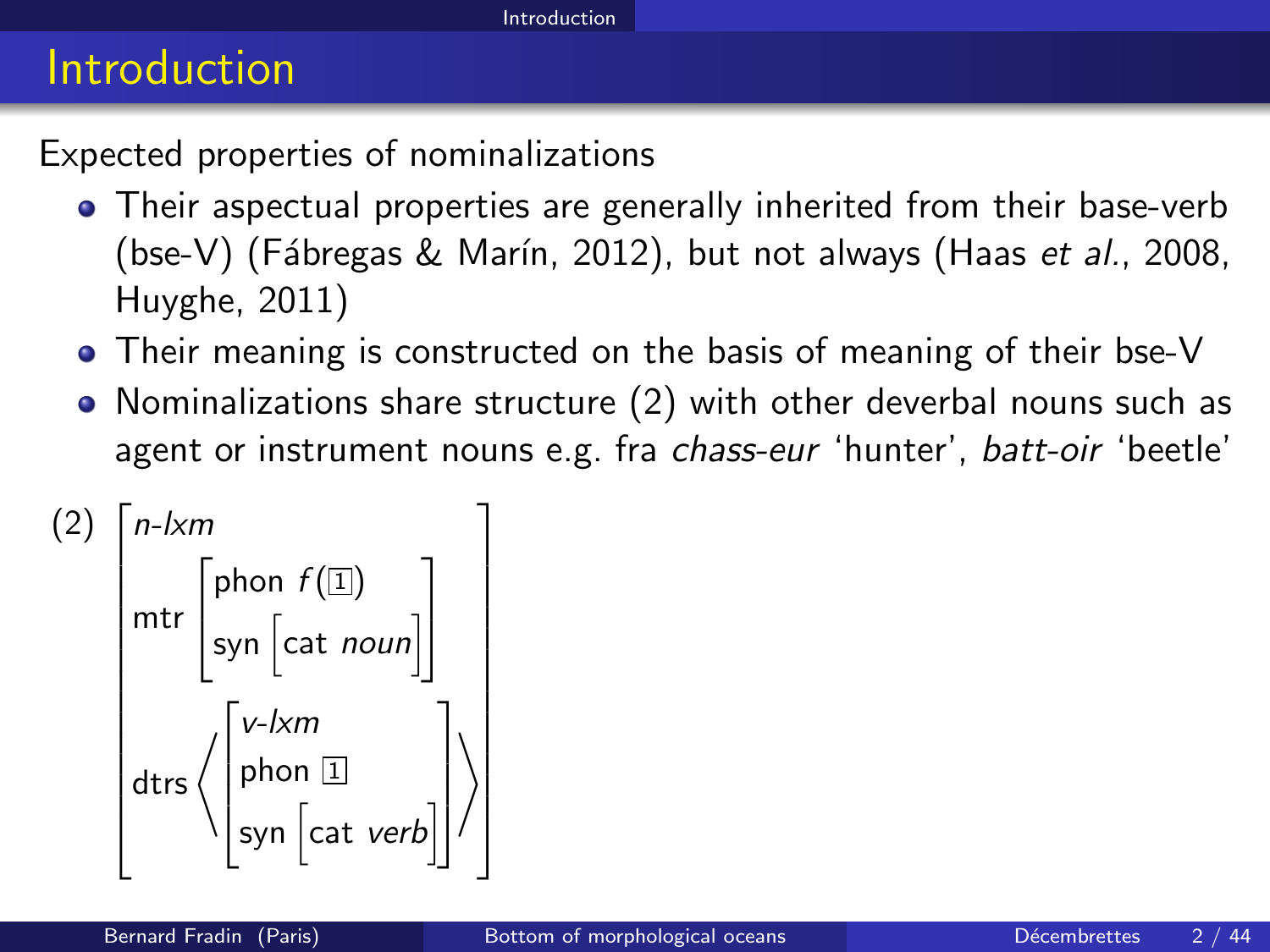Observed properties of nominalizations : semantic repartition The semantic representation of a V (or predicate more generally) includes variables of object *x, y, z,...* and a variable of event  $e: \mathsf{V}(\mathsf{x}_i, \dots$  ,  $\mathsf{e})$ 

- By default, a NZN denoting a situation is formed by selecting the e variable and its aspectual type reflects the aspectual type of its bse-V (with the above mentioned caveat)
	- fra *remplace-ment* =  $\lambda$ e. **replace**(e)  $\wedge$  AGT(e, x)  $\wedge$  PAT(e, y) (accomplishment)
	- disappoint-ment =  $\lambda$ e. **disappointed**(e)  $\wedge$  EXP(e, x) (state)
- <span id="page-3-0"></span> $\bullet$  Deverbal nouns, on the other hand, are formed by selecting an  $x_i$ variable :
	- $\bullet$  driv-er (agent) =  $\lambda$ x. **drive**(e) ∧ AGT(e, x)
	- *purchase* (patient) =  $\lambda y$ . **purchase**(e)  $\wedge$  PAT(e, y)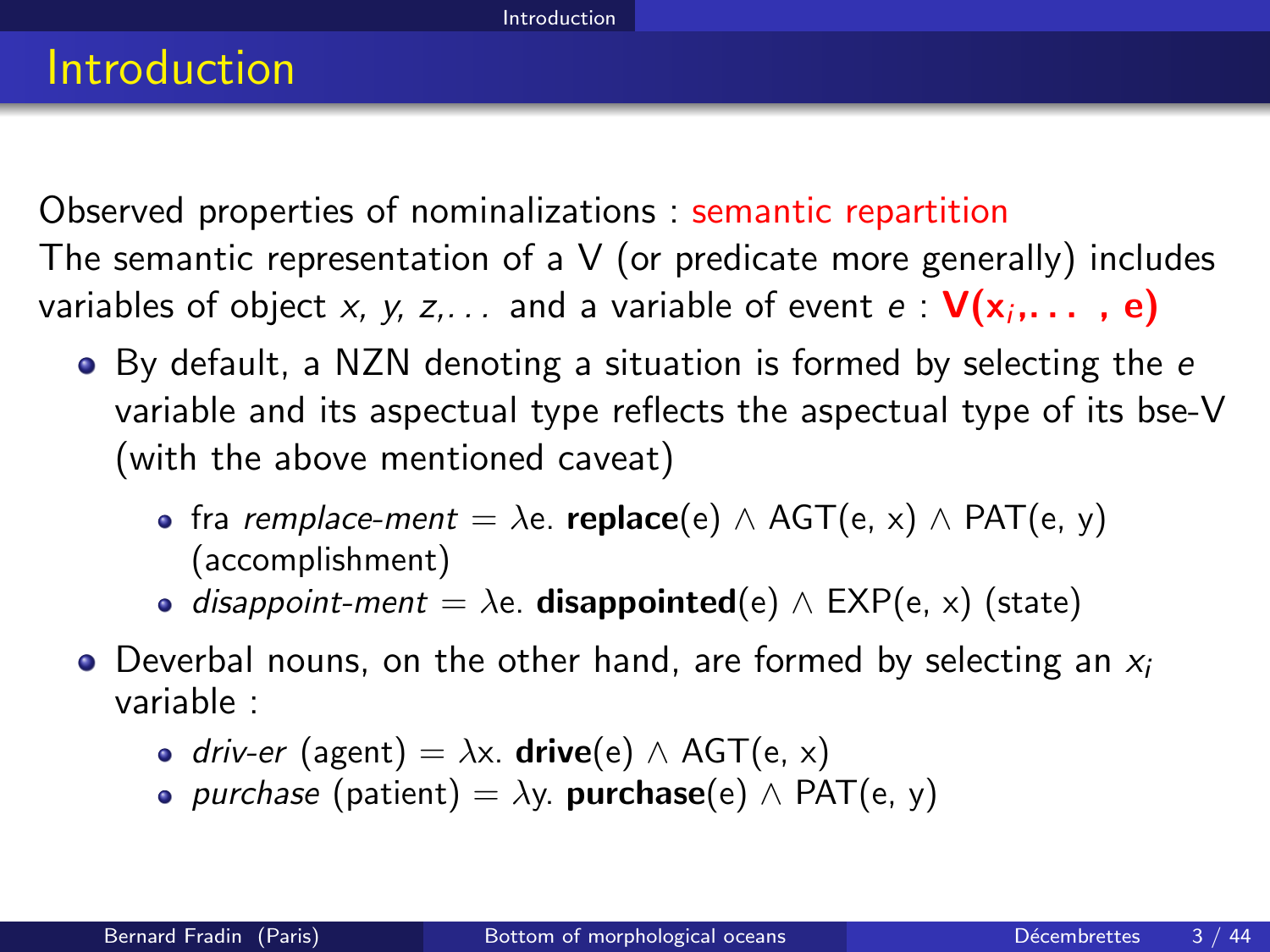- As a rule, and leaving aside creation verbs, NZNs select the event variable and therefore do not denote an object (object proper or animate) but a situation / eventuality
- Whenever they do, it is because a metonymy took place and changed the referent's type (Apresjan, 1974) :
	- administration : event  $\rightsquigarrow$  human agent
	- fra *passage* 'passage' :event  $\rightsquigarrow$  location
- <span id="page-4-0"></span>Creation and representation verbs are special to the extent that their culmination entails the existence of an object (product)(more on this below).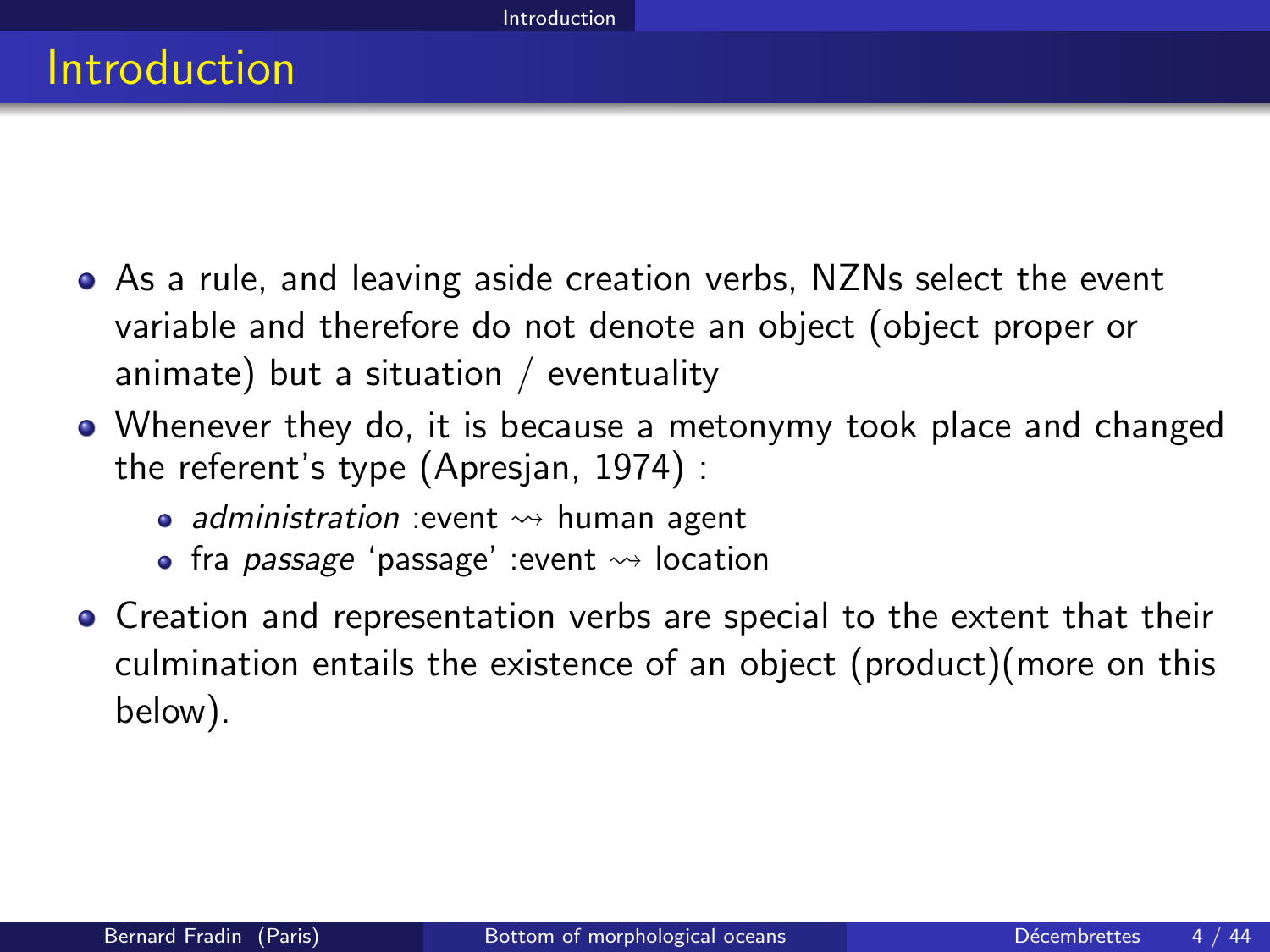Observed properties of nominalizations : specificity of exponence

- Nominalizations have dedicated exponents, even though less specific exponents may also be used to form nominalizations
	- Exponents mainly used for eventive NZNs in French : -age, -ment, -ion
	- Exponents with other uses : -ure, -is
- These exponents are distinct from those appearing in other deverbal nouns, a property observed in other languages as well
	- Agent nouns fra -eur, eng -er
	- **a** Instrument nouns fra -oir
	- Patient nouns eng -ee (Barker, 1998)
- <span id="page-5-0"></span>N-age never denotes an agent (Ferret & Villoing, (to appear)) ; N-eur, N-oir never denote an event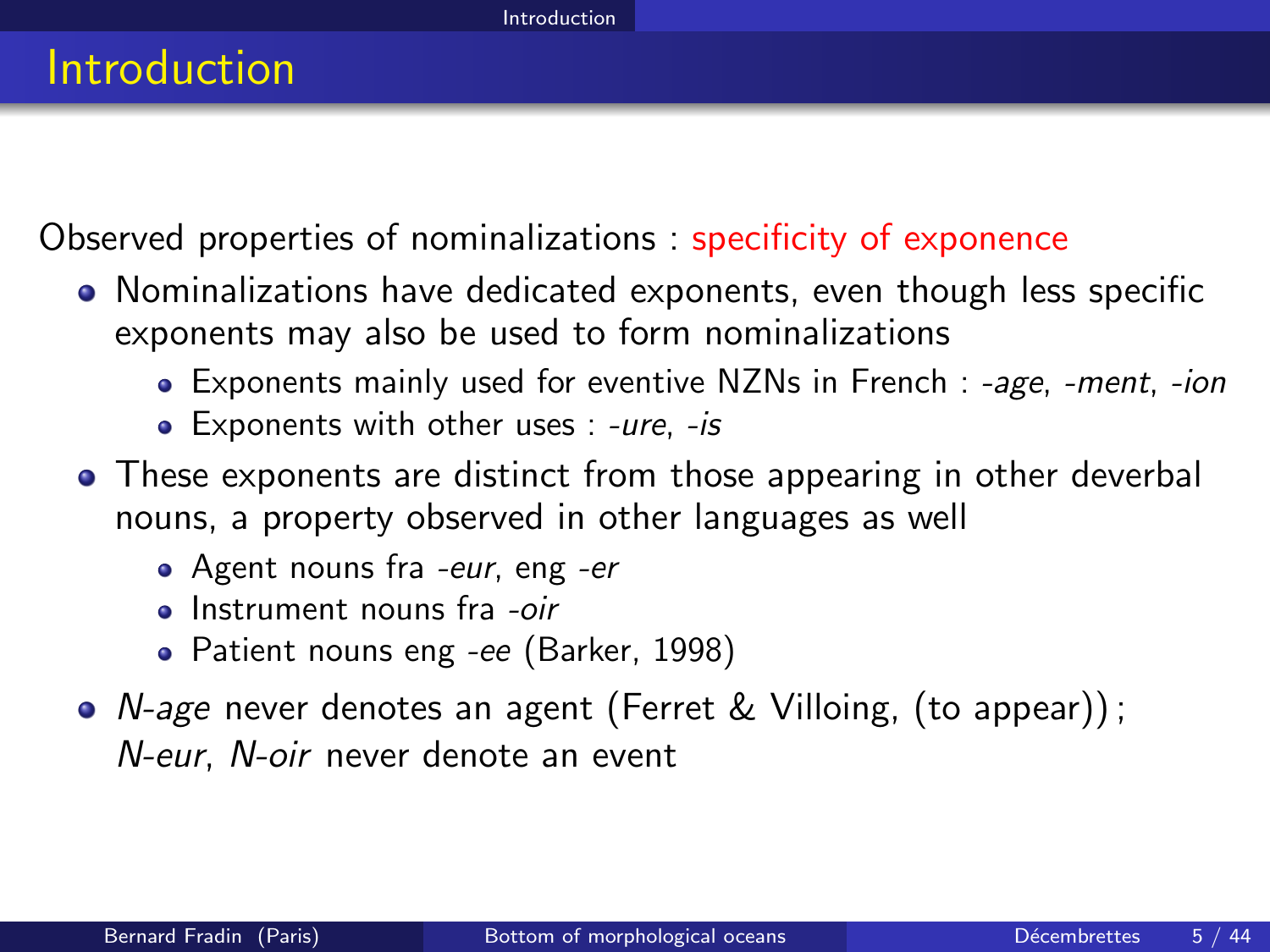Observed properties of nominalizations : cognitive saliency

- In languages where they exist, deverbal nominals and nominalizations above all denote entities whose role is cognitively salient, such as agent, instrument, manner, location (Mel'čuk, 1994), and occasionally others
- <span id="page-6-0"></span>Deverbal nouns with these properties are also more widespread from a typological point of view (Creissels, 2006).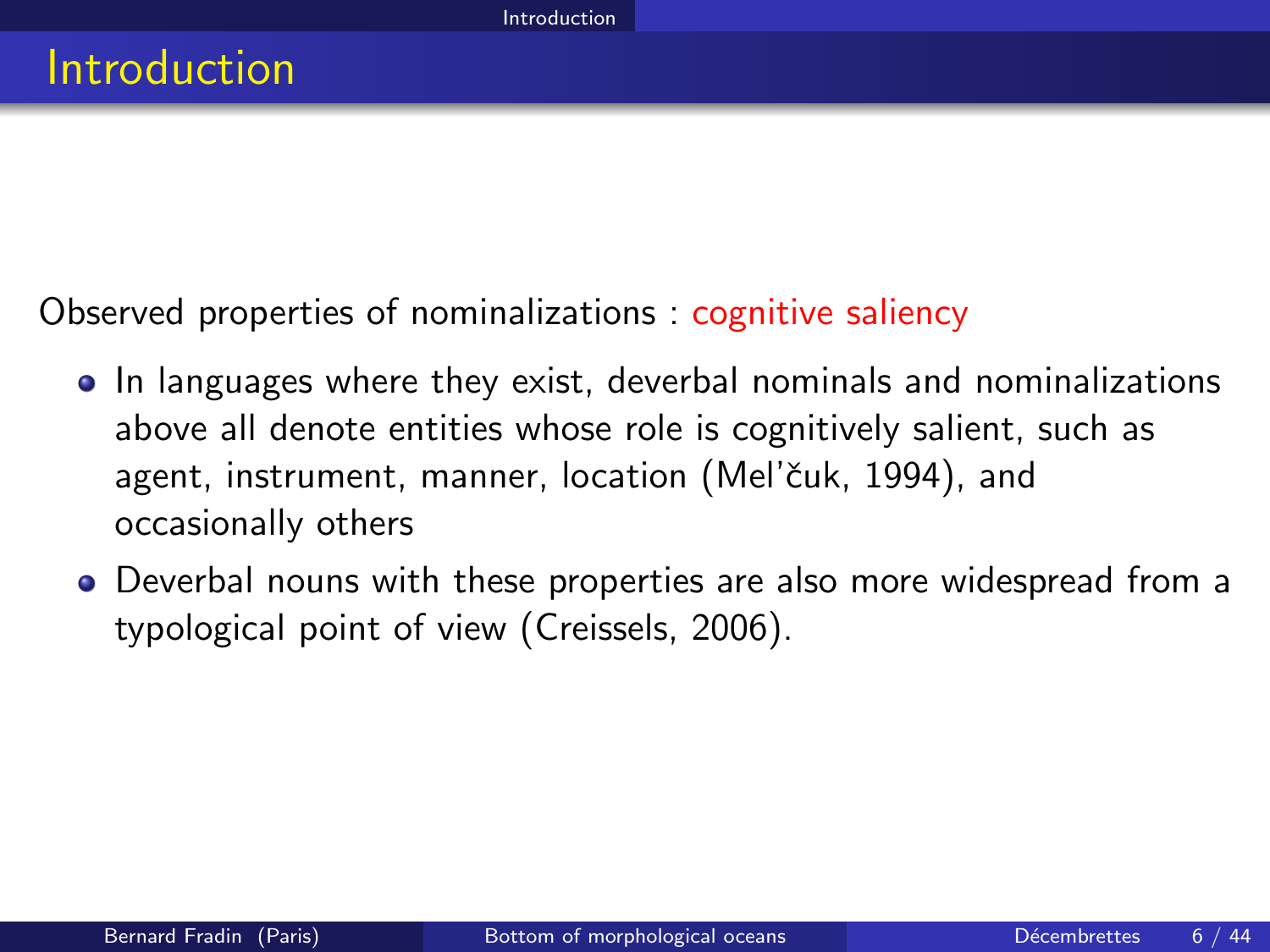#### Introduction

- The nominalizations investigated here have three distinctive properties :
	- **1** The base-verb they are correlated with heads a stative construction
	- **2** The variable distinguished in their semantic representation is generally the first argument of the bse-V
	- **3** They denote an object or an entity which is never involved as an acting entity in a force dynamic scenario (Talmy, 2000, Croft, 2012). This entity is such that its very existence allows the eventuality (event or state) described by the base verb / predicate to occur.
- Property 3 explains why the NZN in  $(3a)$  is given paraphrase  $(3b)$ :
- <span id="page-7-2"></span><span id="page-7-1"></span><span id="page-7-0"></span>(3) a. Irma n'a pas eu l'autorisation de venir. 'Irma did not get the authorization to come'
	- b. autorisation = 'ce qui autorise  $Y (= Irma)$  à venir' 'what authorizes  $Y (= Irma)$  to come'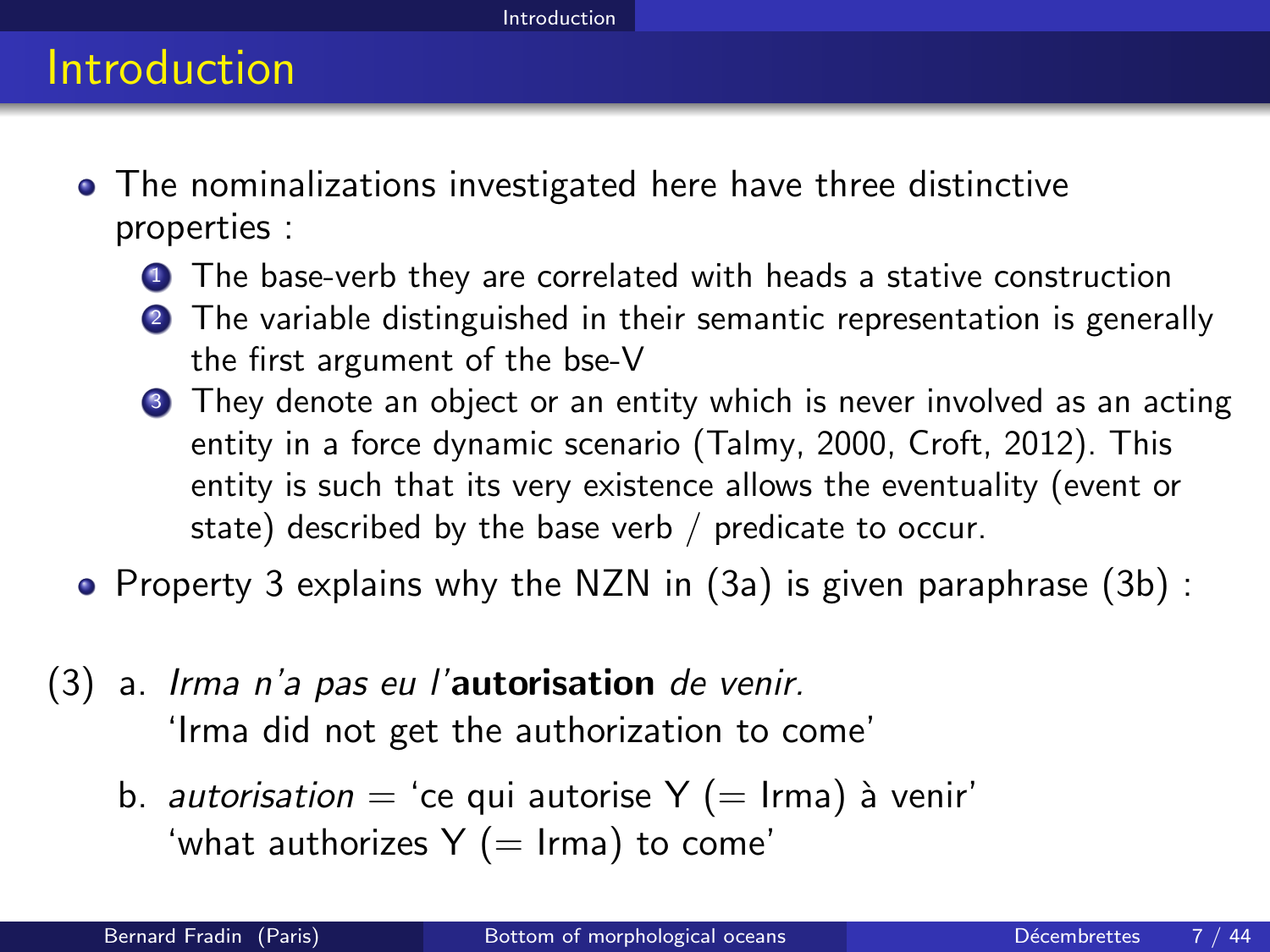- The NZNs in question have been observed under four varieties, which correspond to distinct properties of the base-verb
	- **1** Stative spatial verbs e.g. entour-age 'surroundings'  $\leftarrow$  entourer 'to surround'
	- <sup>2</sup> Verbs of change implying a causal relation e.g. orne-ment 'ornament'  $\leftarrow$  orner 'to adorn'
	- **3** Verbs of depiction and reproduction e.g. *imitat-ion* 'reproduction'  $\leftarrow$ imiter 'to imitate'
	- 4 Speech act verbs e.g. autorisat-ion 'authorization'  $\leftarrow$  autoriser 'to authorize'
- But what justifies studying these various NZNs as an independent topic ?

<span id="page-8-0"></span>The fact that they raise similar issues, both empirical and theoretical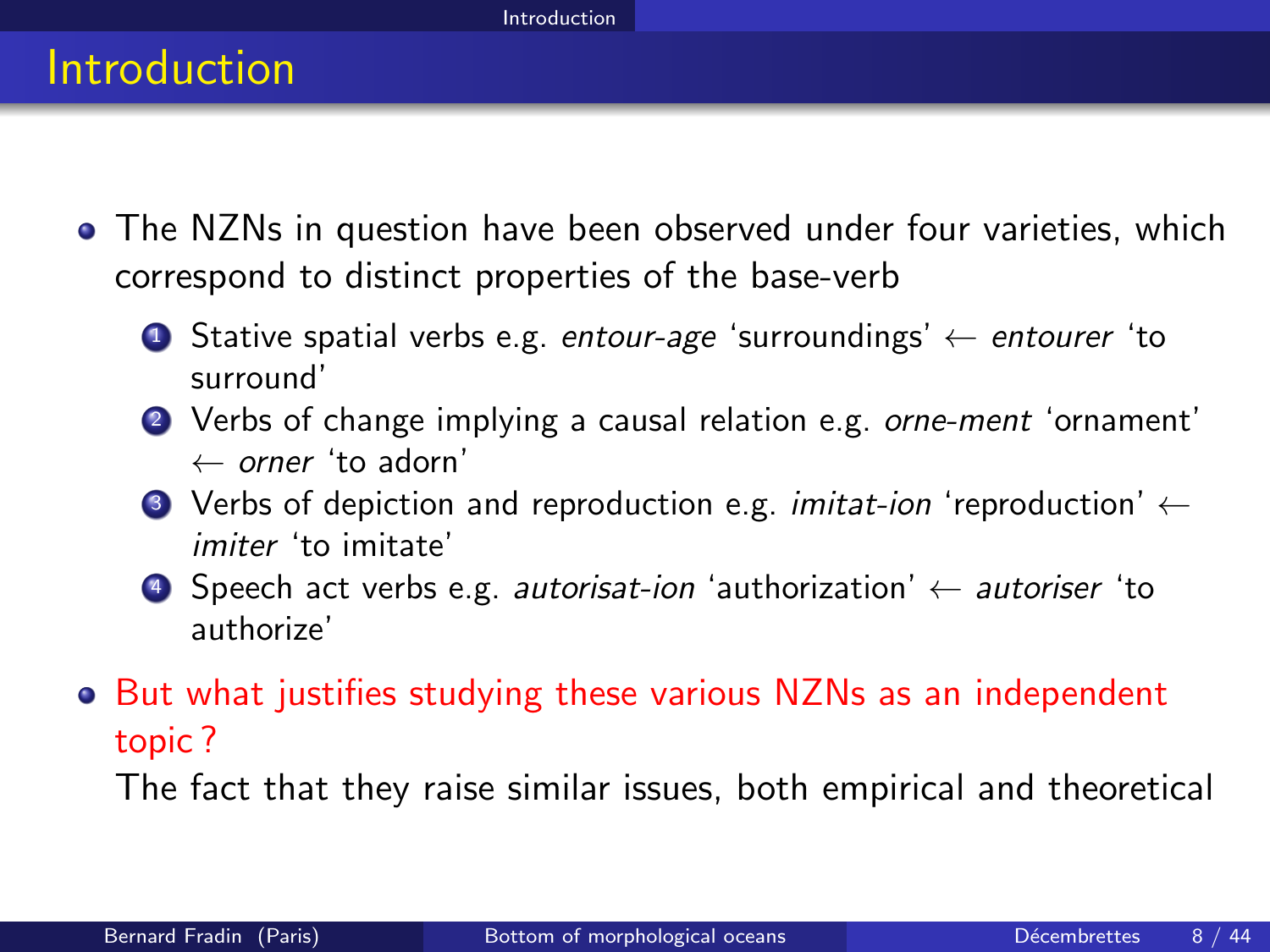#### Introduction

#### 1st issue Semantic repartition

- These NZNs violate the semantic repartition since they usually denote an object instead of an event, contrarily to what their exponent indicates.
- $\bullet$  For the subpart of them which is based on V of change, this situation could result from a metonymic process of the type 'event  $\rightsquigarrow$   $\lt$ role $>$ ' (see Rainer (2011) however)
	- fra *chauff-age* 'heating' : event  $\rightsquigarrow$  means
	- rus oxrana 'guarding' : event  $\rightsquigarrow$  agent (Mel'čuk, 1994, p. 395)
- However, this possibility is not available for many of the NZNs in question. In the following French examples, no source event exists.
	- renseigne-ment 'piece of advice' : ?  $\rightsquigarrow$  information
	- entour-age 'sourroundings' : ?  $\rightsquigarrow$  location
- <span id="page-9-0"></span>To that extent they constitute a genuine violation of the semantic repartition condition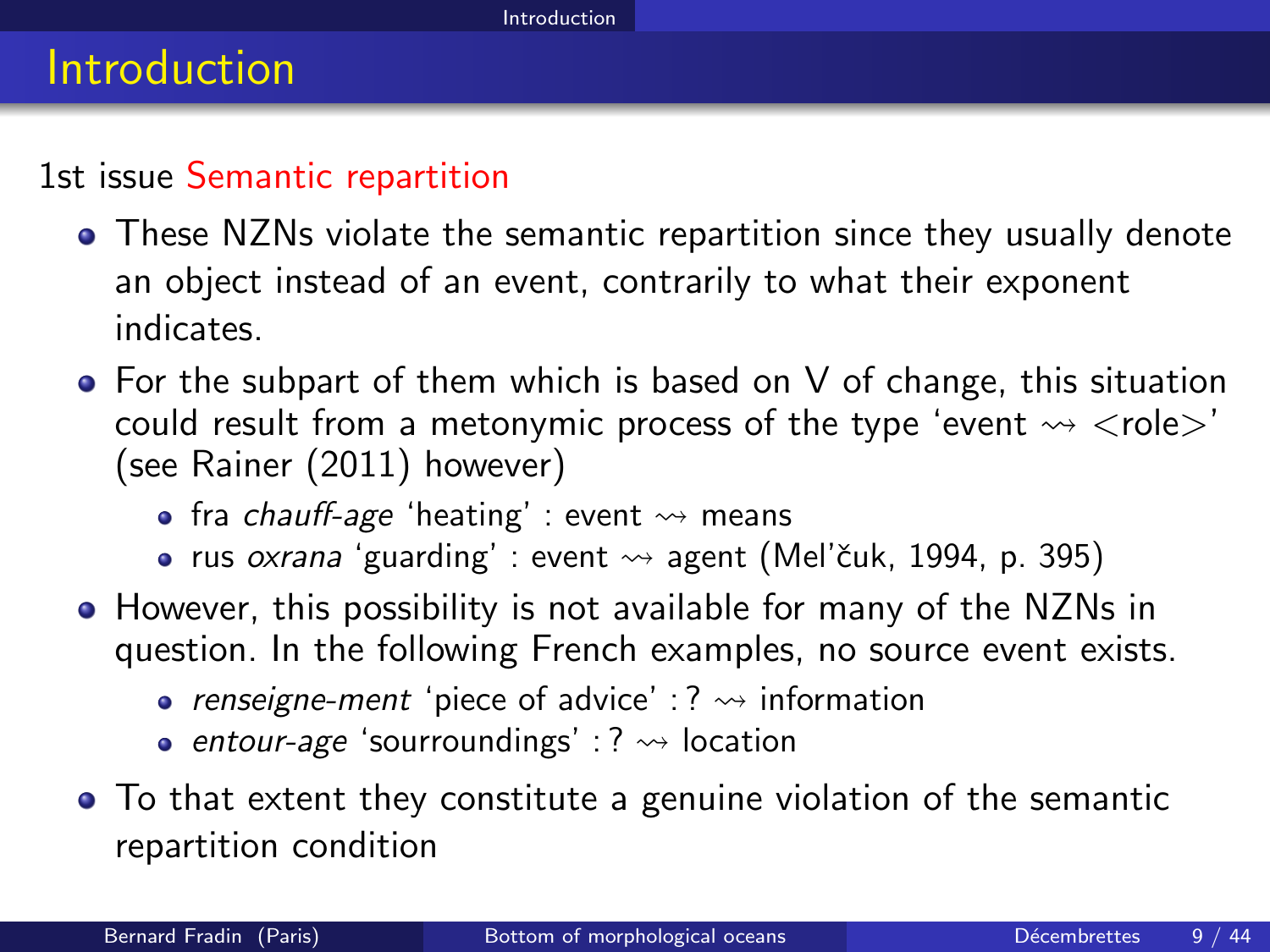#### 2nd issue Semantic role

- What semantic representation shall we associate with these NZNs ? In particular, what semantic role shall we assign to variable  $x$ ?
	- autorisation =  $\lambda x$ . **authorize**(e)  $\wedge$  ?(e, x)  $\wedge$  PAT(e, y)
	- salissure 'dirty mark' =  $\lambda x$ . stain(e)  $\wedge$  ?(e, x)  $\wedge$  PAT(e, y)
- $\bullet$  '?' = INS. This is the answer proposed in many works for the NZNs correlated with base-verbs expressing a change of state e.g. éclairer (Koenig *et al.*, 2008, Alexiadou & Schäfer, 2006) :
	- *éclairage* 'lighting' =  $\lambda x$ . **light**(e)  $\wedge$  PAT(e, y)  $\wedge$  INS(e, x)
- In many cases however, the NZN does not denote an Instrument at all e.g. salissure
- <span id="page-10-0"></span>More generally, it can be shown that these NZNs do not behave like typical Instruments (Fradin, 2012)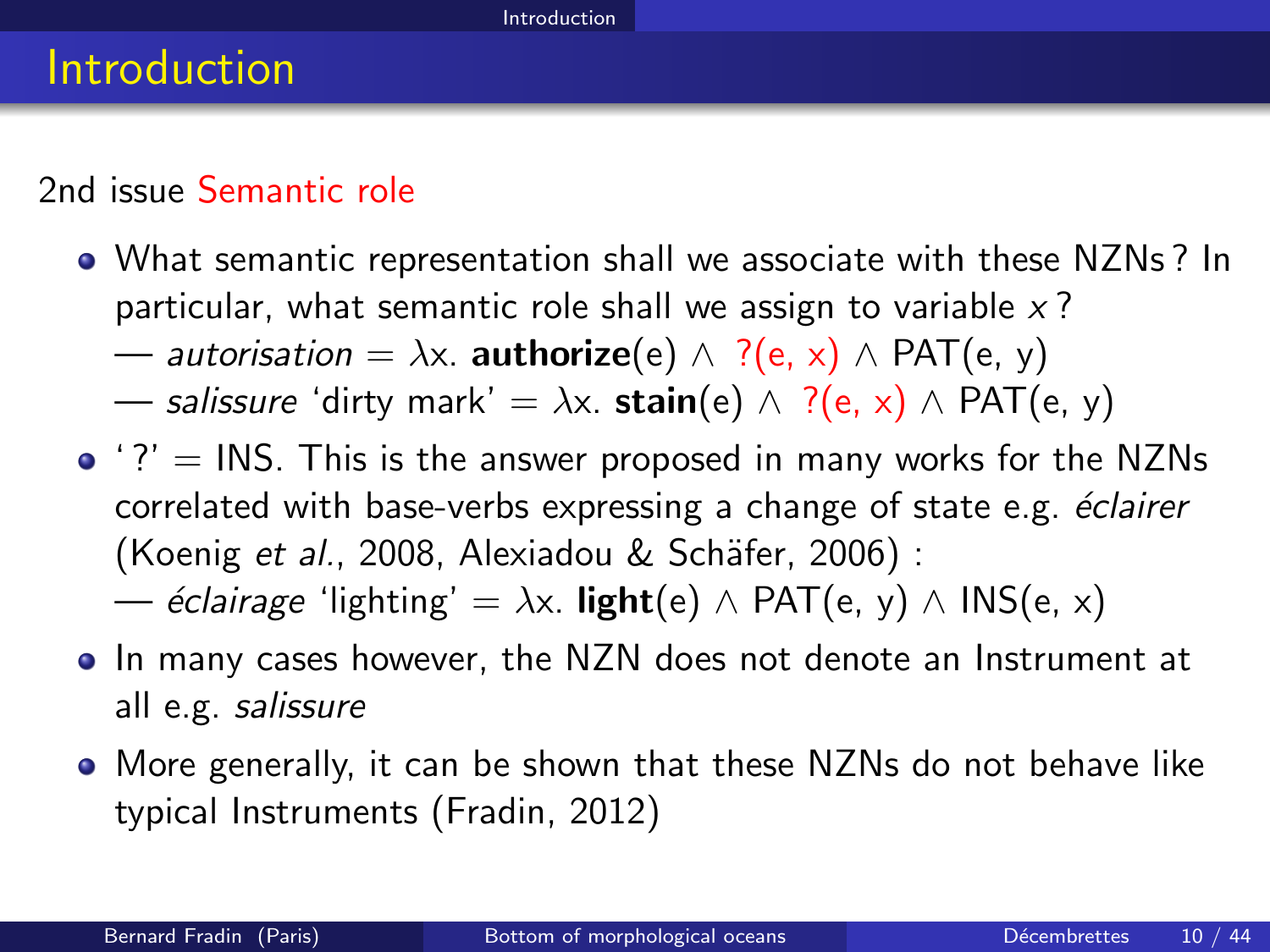#### Introduction

#### 3rd issue The unnaturalness paradox

The NZNs investigated in this talk do not constitute a natural class

- Aspectually, the base-V they are built upon may be very different : stative verbs e.g. to surround, achievement e.g. to authorize
- These NZNs denote entities which are markedly different : spatial areas, objects / substances, iconic or informational objects, time span. . .
- On the other hand, NZNs of this type seem to be widespread among languages, which indicates that they are not mere oddities

<span id="page-11-0"></span>

| German       | Czech       | <b>Italian</b> | French       | English      |
|--------------|-------------|----------------|--------------|--------------|
| Endung       | koncovka    | terminazione   | terminaison  | ending       |
| Behinderung  | překážka    |                | empêchement  | hindrance    |
| Beleuchtung  | osvětlení   | illuminazione  | éclairage    | lighting     |
| Verlängerung | prodloužení | prolungamento  | prolongation | prolongation |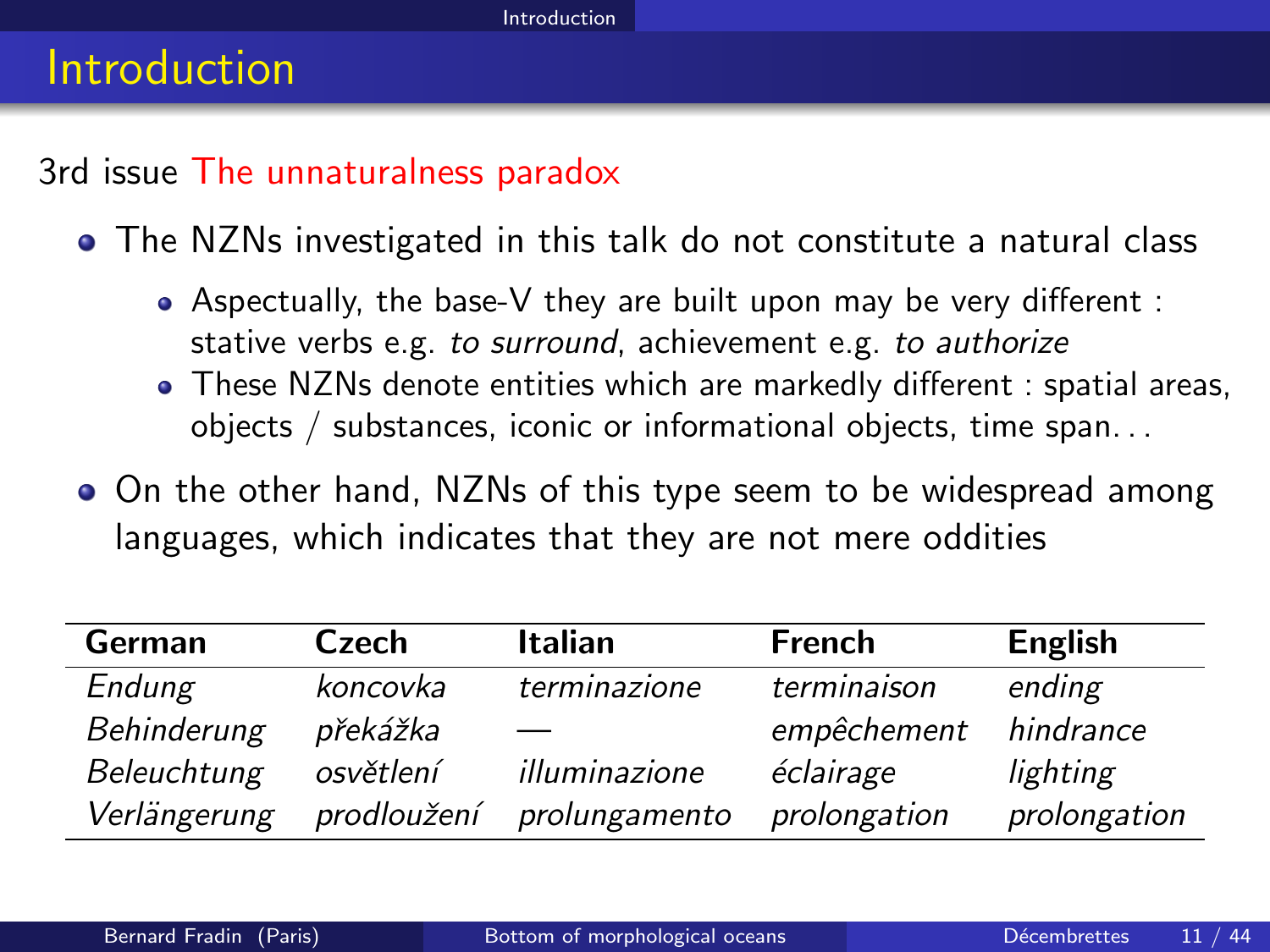#### 4th issue The saliency paradox

- The NZNs examined here have been overlooked in the majority of works devoted to this phenomenon. Melloni (2011) is an exception.
- The fact that most studies on nominalizations focussed on action and result deverbal nouns, in the wake of Grimshaw (1990), partly explains this situation.
- The other reason is undoubtedly the lack of cognitive saliency of these NZNs. They denote entities the existence of which does not crucially involve human action. They can function independently of any interaction with human beings.
- <span id="page-12-0"></span>However, their status is not fuzzy at all, and their semantic role can be identified with precise enough criteria. This constitutes the second paradox.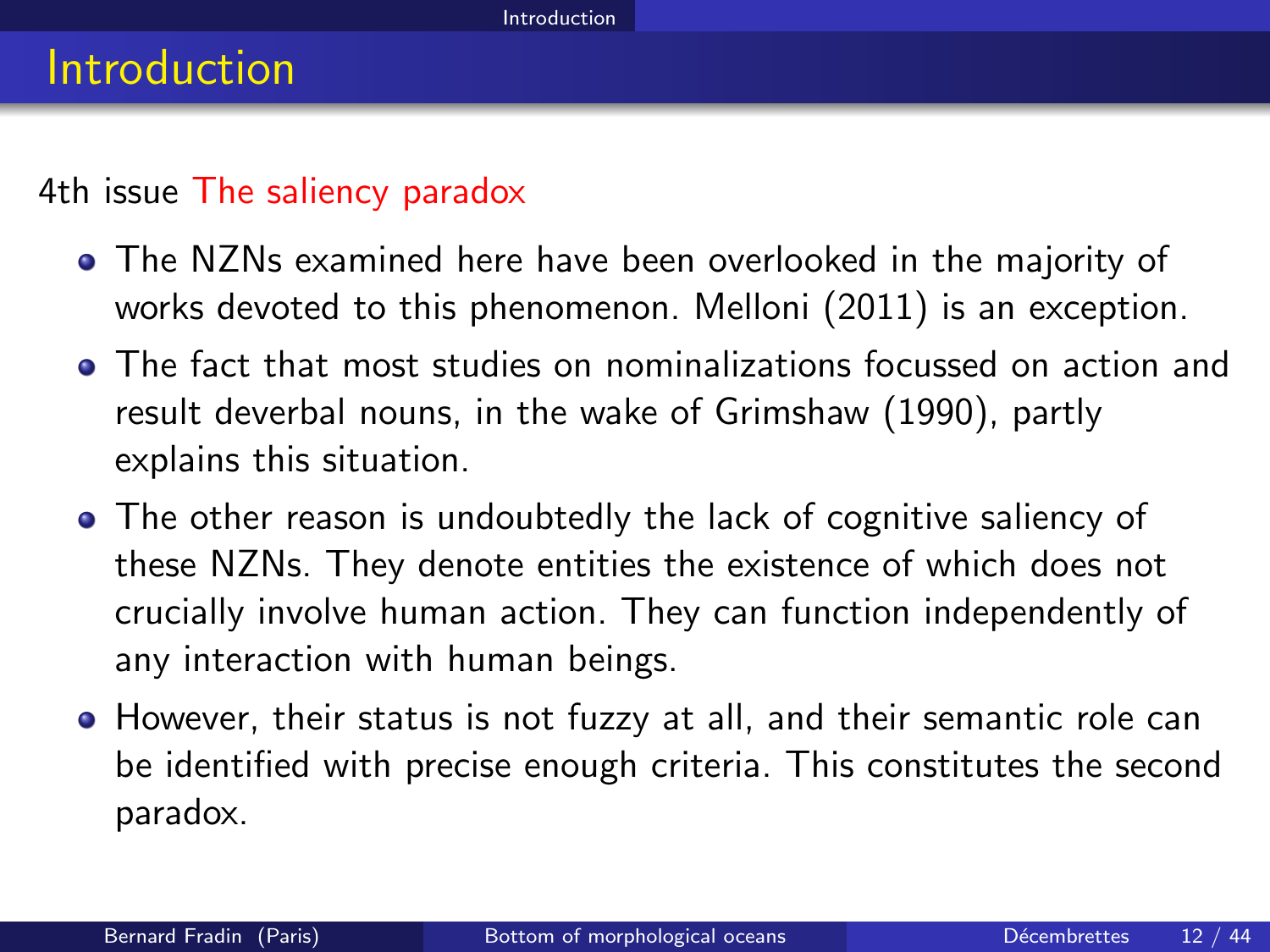#### Introduction

- In the abstract, the metaphor of the oceanic bottom was intended to capture the idea that the properties these NZNs have in common are hardly discernible to untrained eyes
- In comparison, obvious morphological phenomena, such as Action or Agent nominalizations, have the visibility of islands emerging above sea level
- The point is that even though morphology is more preoccupied by the latter phenomena, phenomena laying at the bottom of the 'morphological ocean', as it were, must also be accounted for, both for the coherence and completeness of the description.
- <span id="page-13-0"></span>• The metaphor also conveys the idea that morphology probably has very little to say about these NZNs, because their phenomenology is relatively poor. Life in the abysses is very reduced.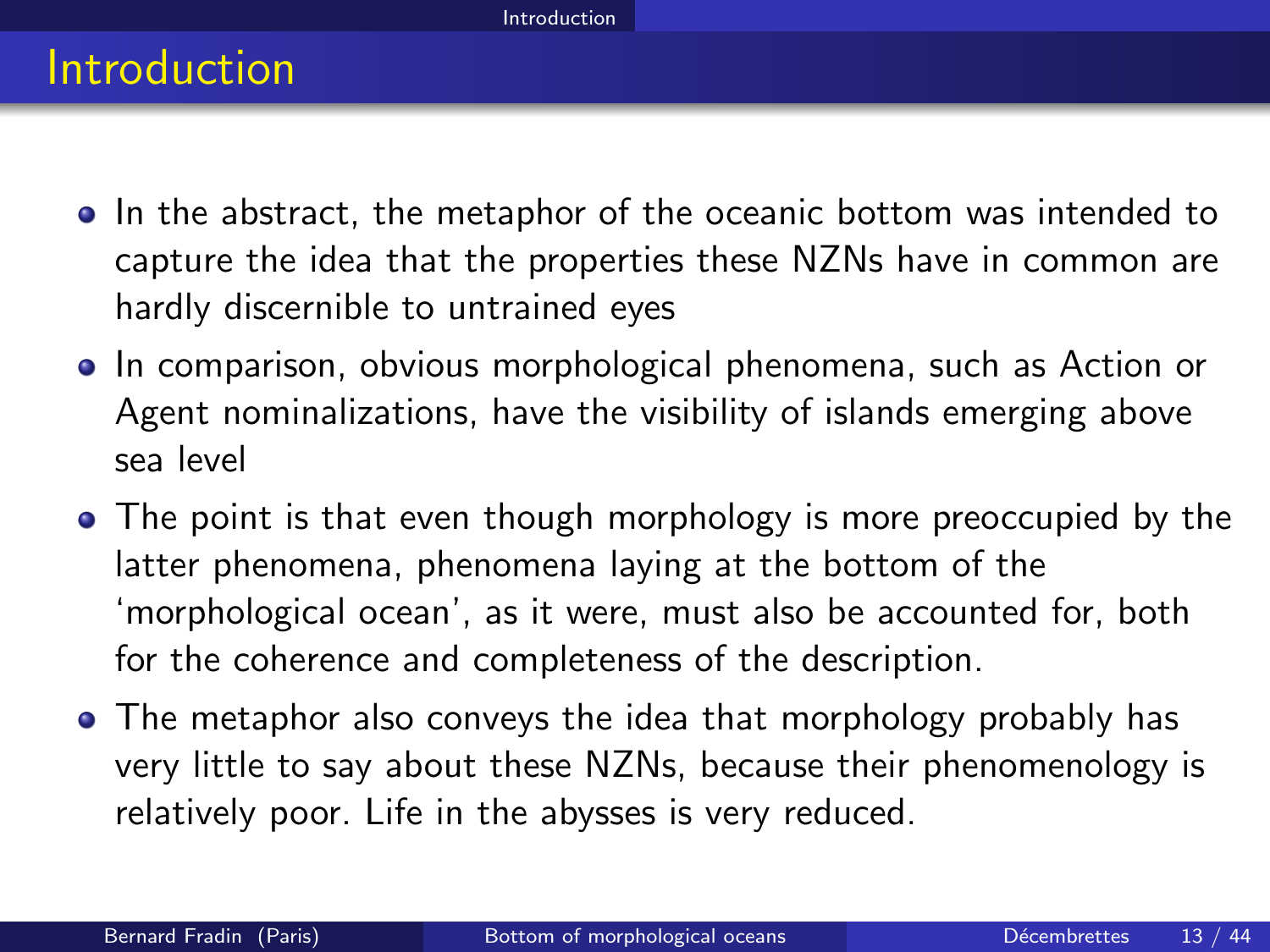The following issues will be addressed in turn

- Which properties do these NZNs share?
- Which varieties of NZNs illustrate the phenomenon investigated here ?
- <span id="page-14-0"></span>What does morphology have to say to account for these nominalizations ?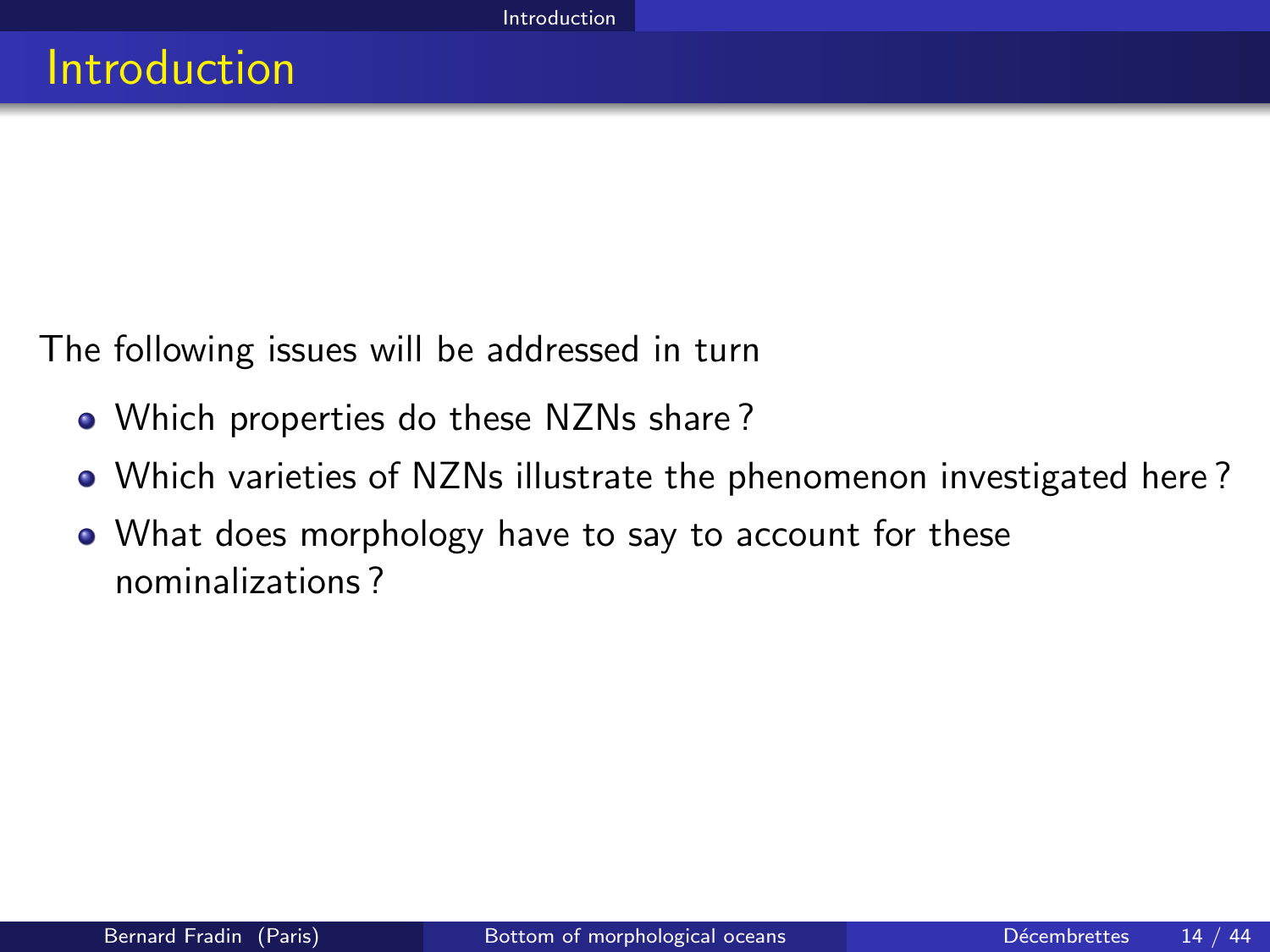## Shared properties. Stativity

- Distinguishing between morphological verb and verbal lexeme
	- The morphological verb is identified by the set of its word-forms
	- The verbal lexeme is identified by the construction it heads

The verbal lexemes (VL) on which the NZNs are based head a construction denoting a state

- The progressive will be used as the test for stativity (Dowty, 1979, Martin, 2009) : stative verbs do not occur with the progressive
- Quite often the morphological V corresponds to two verbal lexemes, one dynamic, the other stative
- (4) a. Il entoura le jardin d'une palissade. (Dynamic) 'He surrounded the garden with a fence'

b. Une palissade **entourait** le jardin. (Stative) 'The garden was surrounded by a fence'

<span id="page-15-0"></span>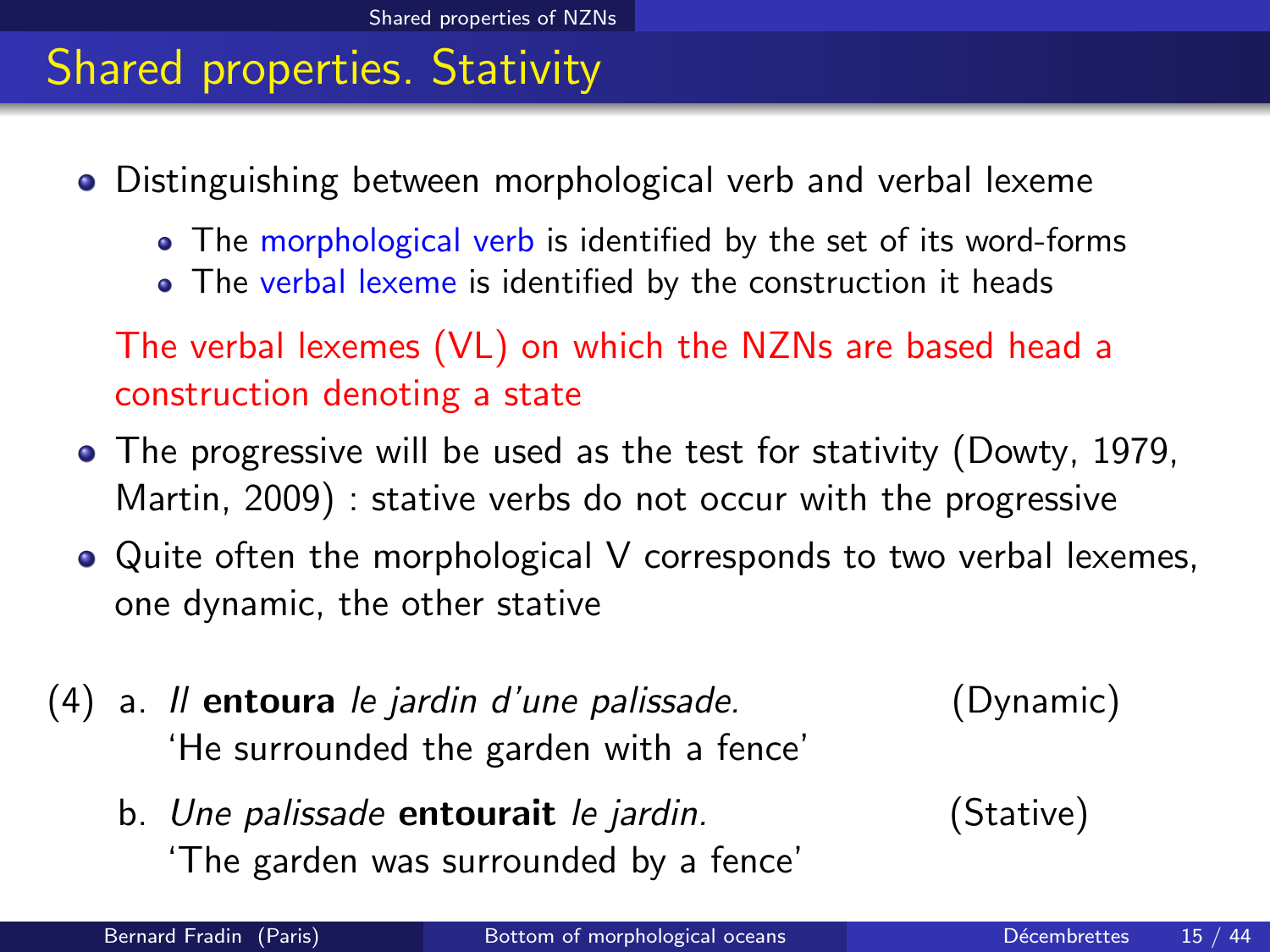## Shared properties. Stativity

- State verbs e.g. eng to gleam, to lie, may be used as infinitival complements of perception verbs [\(5\)](#page-16-1), whereas stative verbs e.g. eng to weigh, to resemble [\(6\)](#page-16-2) cannot (Maienborn, 2005, 2008).
- As we shall see, the bse-VLs systematically align with stative verbs
- <span id="page-16-1"></span> $(5)$  a. *Je vois un lac chatoyer sous la lune.* (state V) 'I see a lake glimmering under the moonlight'
	- b. Je vois le volcan fumer au loin. 'I see the volcano smoking far off'
- <span id="page-16-2"></span>(6) a.  $*J$ e vois le camion peser 3 tonnes. (stative V) 'I see the truck weighing 3 tons'
- <span id="page-16-0"></span>

 $b$ <sup>\*</sup> le vois Marie ressembler à sa soeur. 'I see Mary resemble her sister'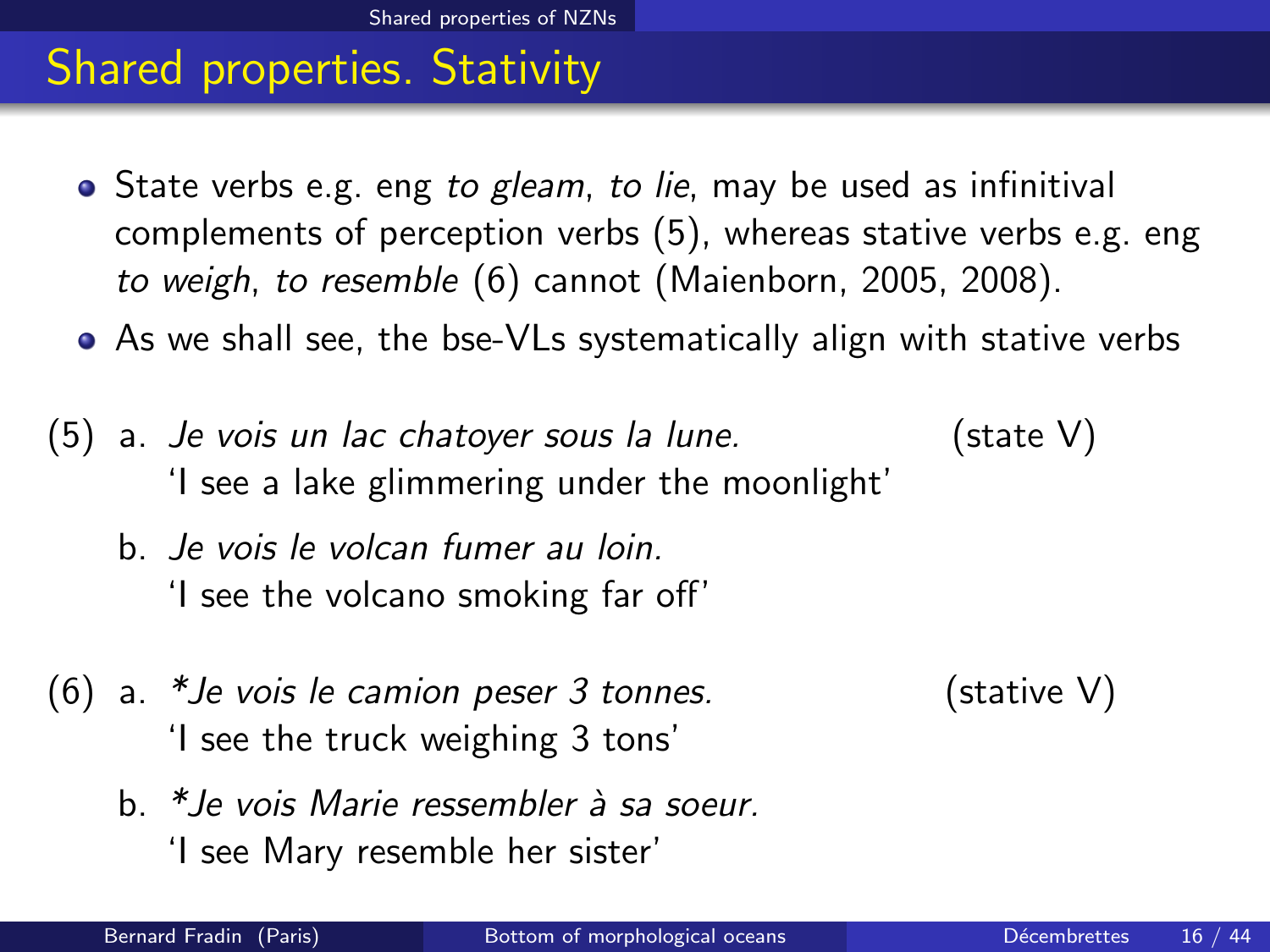[Shared properties of NZNs](#page-17-0)

## Shared properties. Properties of the first argument

- The variable distinguished in the semantic representation of the NZNs studied here is the first argument of the base verbal lexeme
- $I(NZN) \equiv \lambda x_1.P(x_1,...,e)$
- What semantic role can be assigned to variable  $x$ ?
	- not AGT because the verbal lexeme denotes a stative eventuality
	- not INS either, for 3 reasons at least (of which 2 are discussed here)
- 1st reason : true instruments never occur in subject position if the interpretation is eventive [\(7b\)](#page-17-1)
	- Why ? because a foregrounded NP entails control, but instruments are deprived of any control (Schlesinger's Deliberation condition) (Schlesinger, 1989)
- <span id="page-17-3"></span><span id="page-17-2"></span><span id="page-17-1"></span><span id="page-17-0"></span>(7) a. Carol wrote the letter with a fountain pen.
	- b. \*The fountain pen wrote the letter.
	- c. The fountain pen smudged the letter.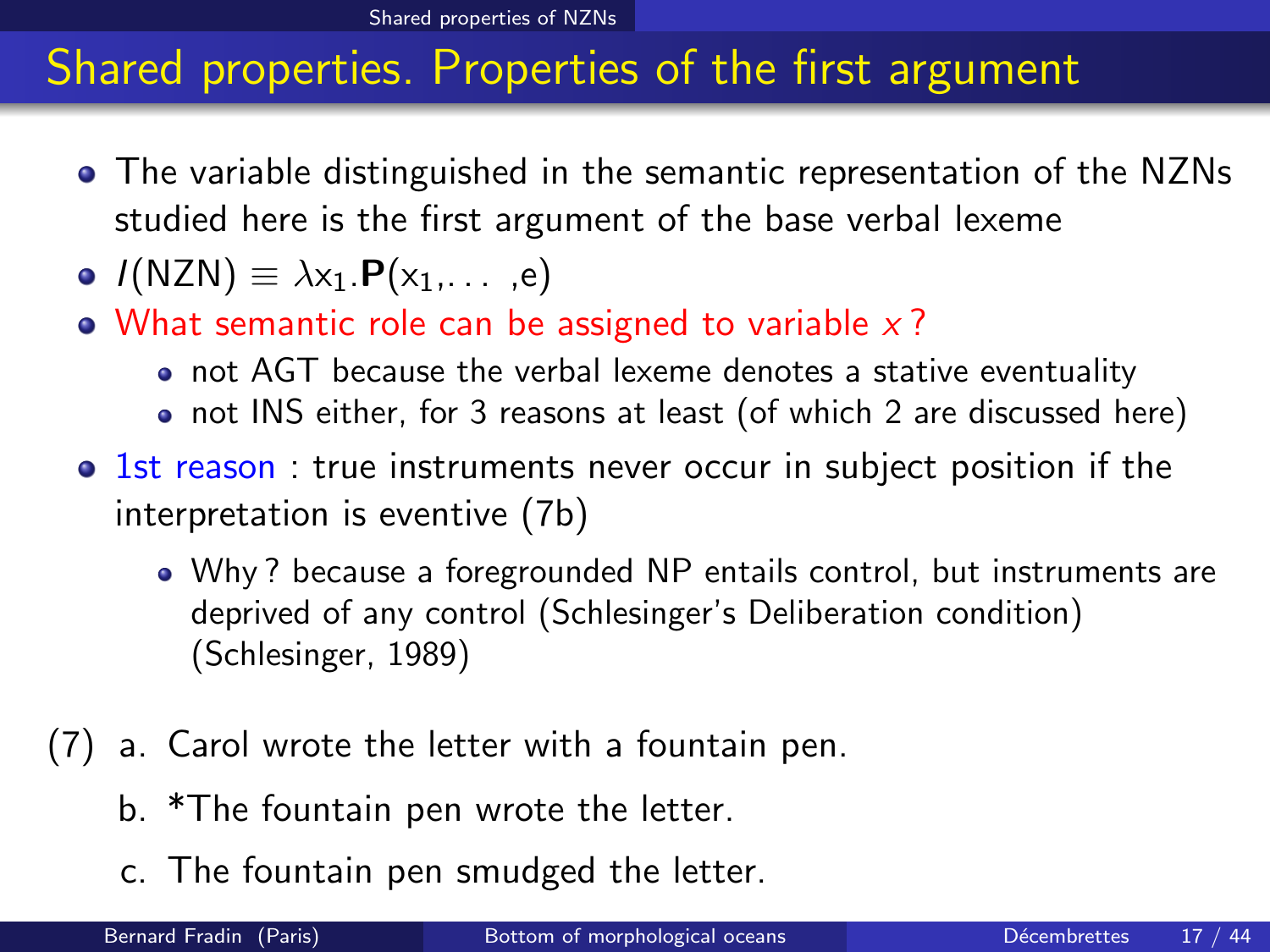# Shared properties. Properties of the first argument

- True instruments may occur in subject position in a sentence with an eventive reading
	- only if the action happens inadvertently as in [\(7c\)](#page-17-2) above,
	- o or if the Agent is backgrounded (Schlesinger's Naturalness condition) as in the context of [\(8b\)](#page-18-1)
	- (8) a.  $(\#)$ The stick hit the horse.
		- b. After being thrown into the air, the stick fell and hit the horse.
- <span id="page-18-1"></span>• Sophisticated instruments or devices, which almost control the action they perform, can be first arguments and occur as subjects cf. [\(9\)](#page-18-2). They are considered as pseudo-agents by Booij (1986).
	- (9) The computer calculated the orbit of the two satellites in less than five minutes.
- <span id="page-18-2"></span><span id="page-18-0"></span>On the contrary, the studied NZNs occur in subject position without any problem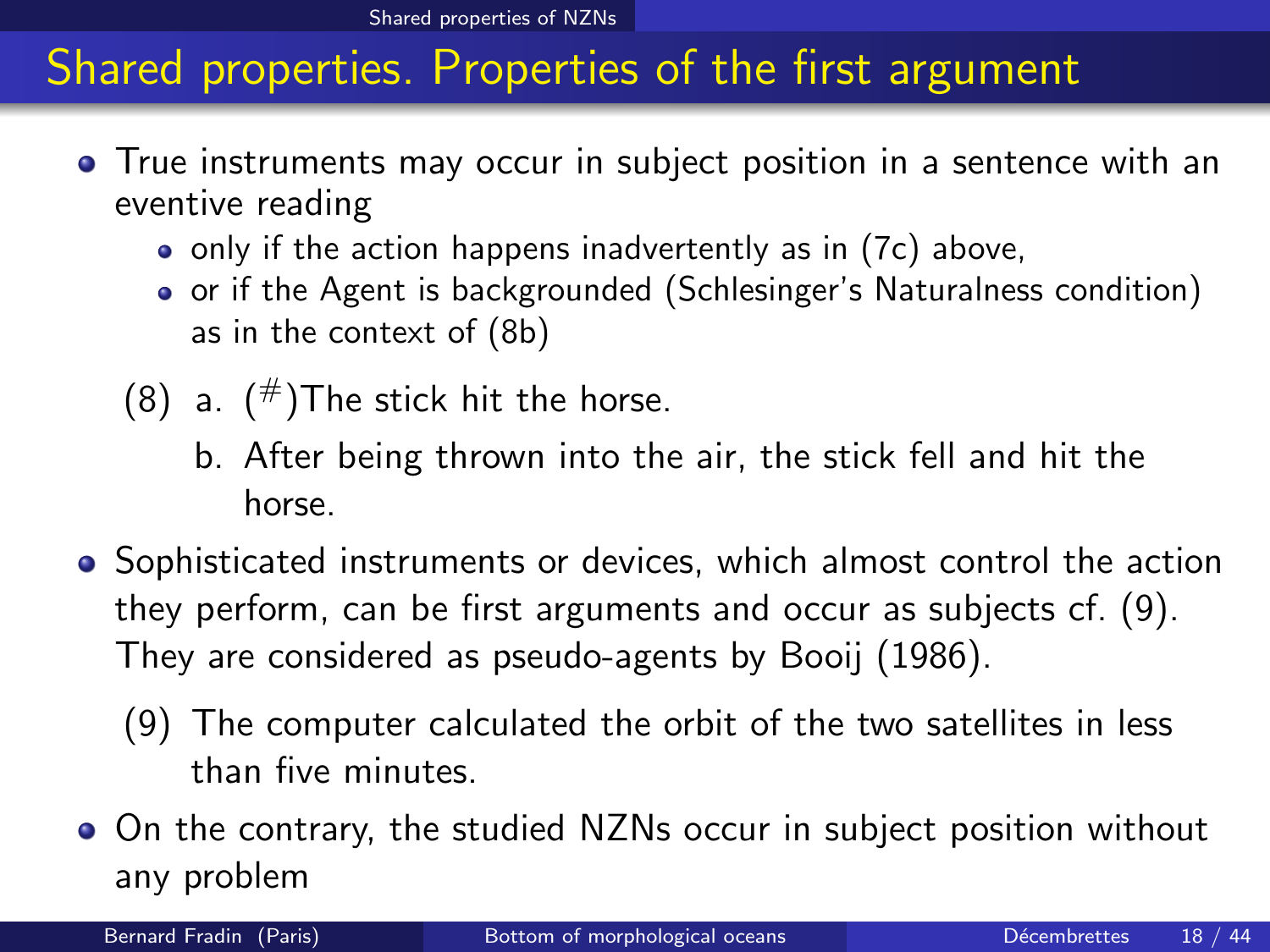# Shared properties. Properties of the first argument

- 2nd reason : an argument must satisfy the Explicit Marking and the Reusability constraint to be considered a true instrument
- Explicit Marking constraint A verbal construction may contain an instrument only if it conforms to the schema of inference [\(10\)](#page-19-1), which is a necessary condition (Koenig et al., 2008)

<span id="page-19-1"></span><span id="page-19-0"></span>(10)  $X V Y \rightarrow X V Y$  with Z

- <span id="page-19-2"></span>• Consequently, the stick is not an Instrument in [\(11a\)](#page-19-2), whereas fountain-pen is one in [\(11c\)](#page-17-3), since it belongs to the class of 'writing instruments'.
	- (11) a. Carol hit the horse.  $\rightarrow$  Carol hit the horse with a stick.
		- b. Carol wrote the letter.  $\rightarrow$  Carol wrote the letter with a writing instrument.
		- c. Carol wrote the letter with a fountain pen.  $=$  (7a)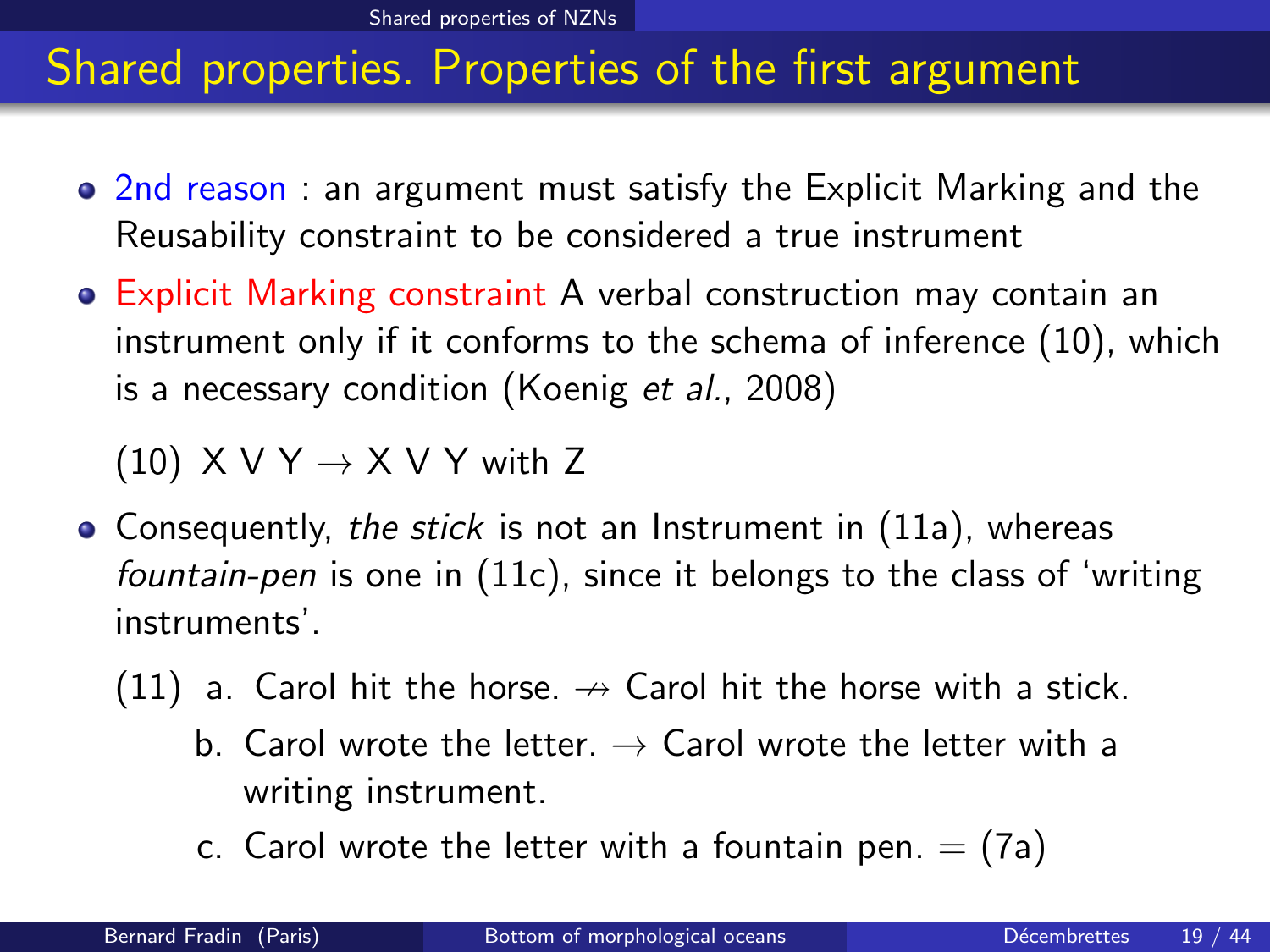# Shared properties. Properties of the first argument

- Second constraint that must be fulfilled :
	- (12) Reusability Constraint (Fradin & Winterstein, 2012) An Instrument must denote (i) an object (ii) existing by itself as a separate entity before and after the event in which it has been used as an instrument.
- The PP arguments in [\(13\)](#page-20-1) do not meet this constraint and cannot be considered as expressing an Instrument role (contra Ferret & Villoing ((to appear)). They are rather Means (MNS).
- <span id="page-20-1"></span><span id="page-20-0"></span>(13) a. Mary stained her dress with blueberry jam.
	- b. Jean a carrelé la cuisine avec un carrelage gris. 'John tiled the kitchen with a grey tiling'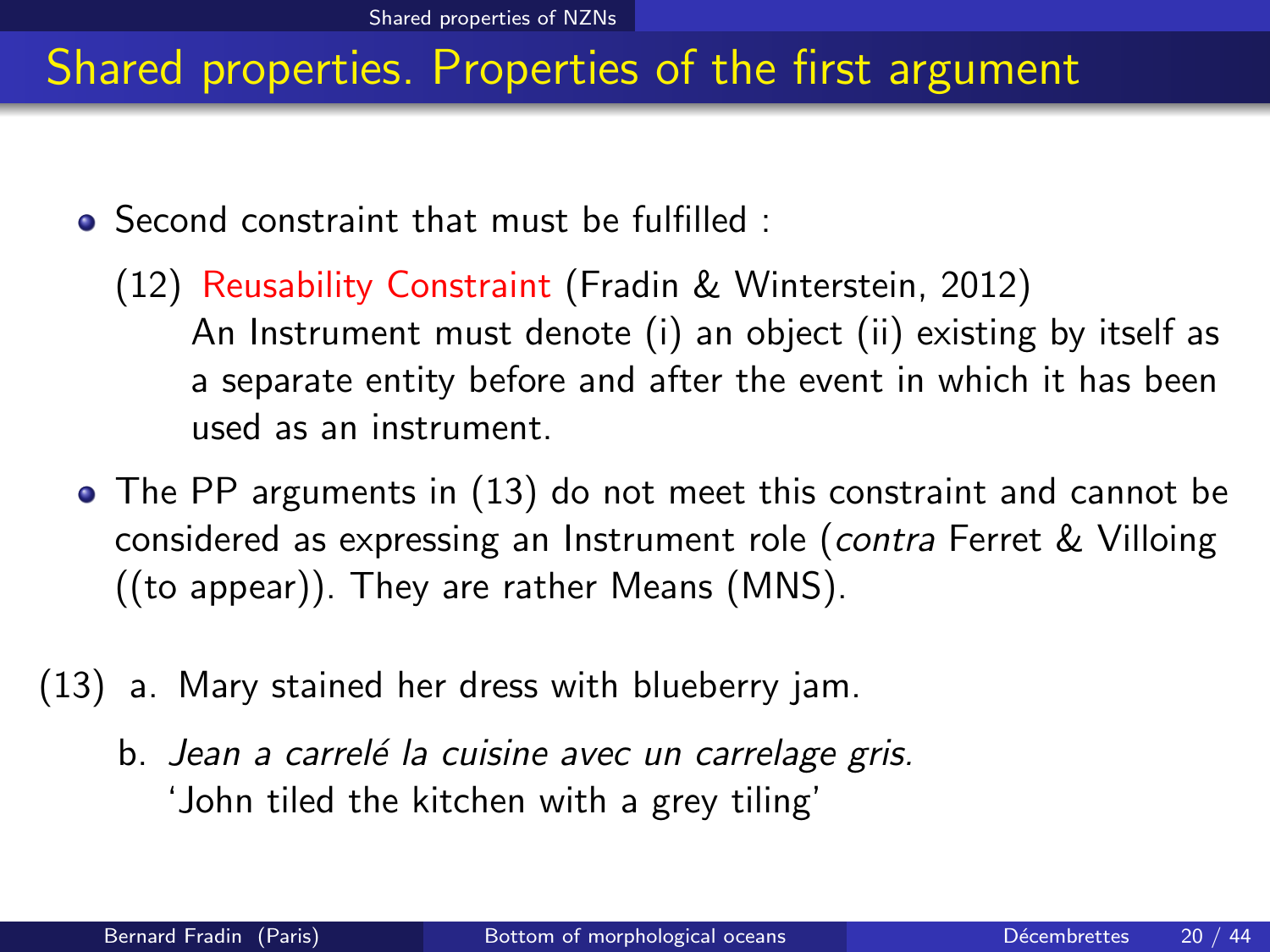#### Shared properties. Immediateness

- A distinctive feature of the NZNs in question is that their referent plays a role in the happening of the situation denoted by base verbal lexeme without being either an agent or an instrument.
- The NZN plays the role of a 'satisfier' to the extent that it allows the clause expressed by its base verbal lexeme to be logically satisfied. As a consequence, the proposition corresponding to the minimal sentence **DET NZN bse-V (X)** is analytically true (generic reading) e.g. Une salissure salit 'a stain stains'
- For this reason, I propose to call the role assumed by these NZNs in this case 'satisfier' (SAT)
- <span id="page-21-0"></span>The intent of the immediateness property is to convey the idea that the relation between the NZN's referent and the situation the base-VL denotes when it is used referentially manifests itself without delay : no time interval occurs, no force intervenes (compare with Vs involving a causal chaining)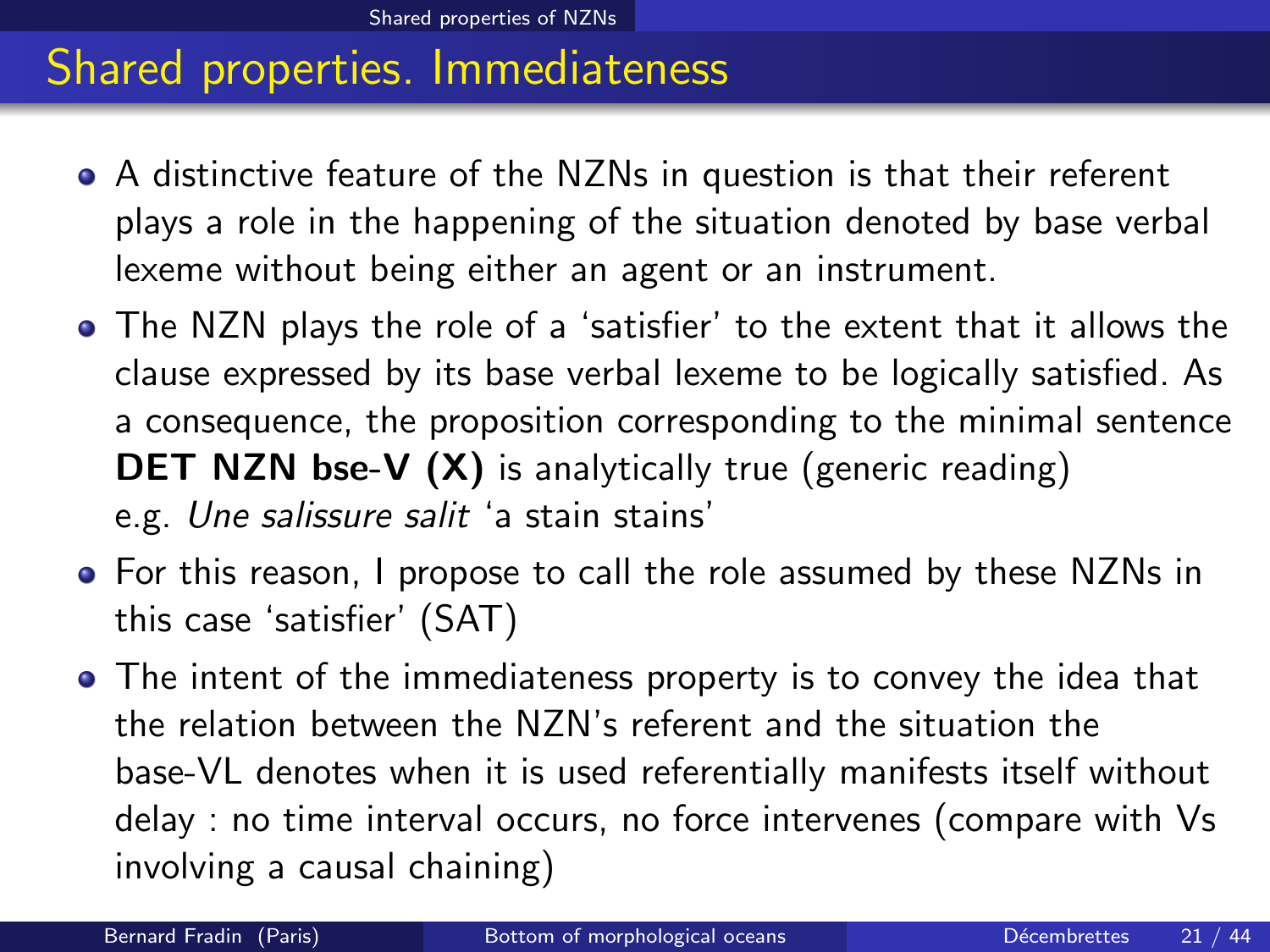#### Bse-verbal lexeme  $=$  spatial stative verb

- Spatial stative verbs heading a direct construction come in two types as shown in the table below
	- (14) a. Une forêt de hêtres entoure la résidence. 'A beech forest surrounds the residence' (Type A) b. Le flacon rouge renferme un poison mortel. 'The red bottle contains a deadly poison' (Type B)
- Only type A is relevant for our discussion

| <b>Structure</b>             | NP <sub>0</sub> | NP1   | <b>Type</b> |
|------------------------------|-----------------|-------|-------------|
| <b>Direct</b> NPO V NP1      | - FIG-          | GRND  |             |
| <b>Direct</b> NPO V NP1 GRND |                 | - FIG |             |

<span id="page-22-0"></span>Table : Direct spatial constructions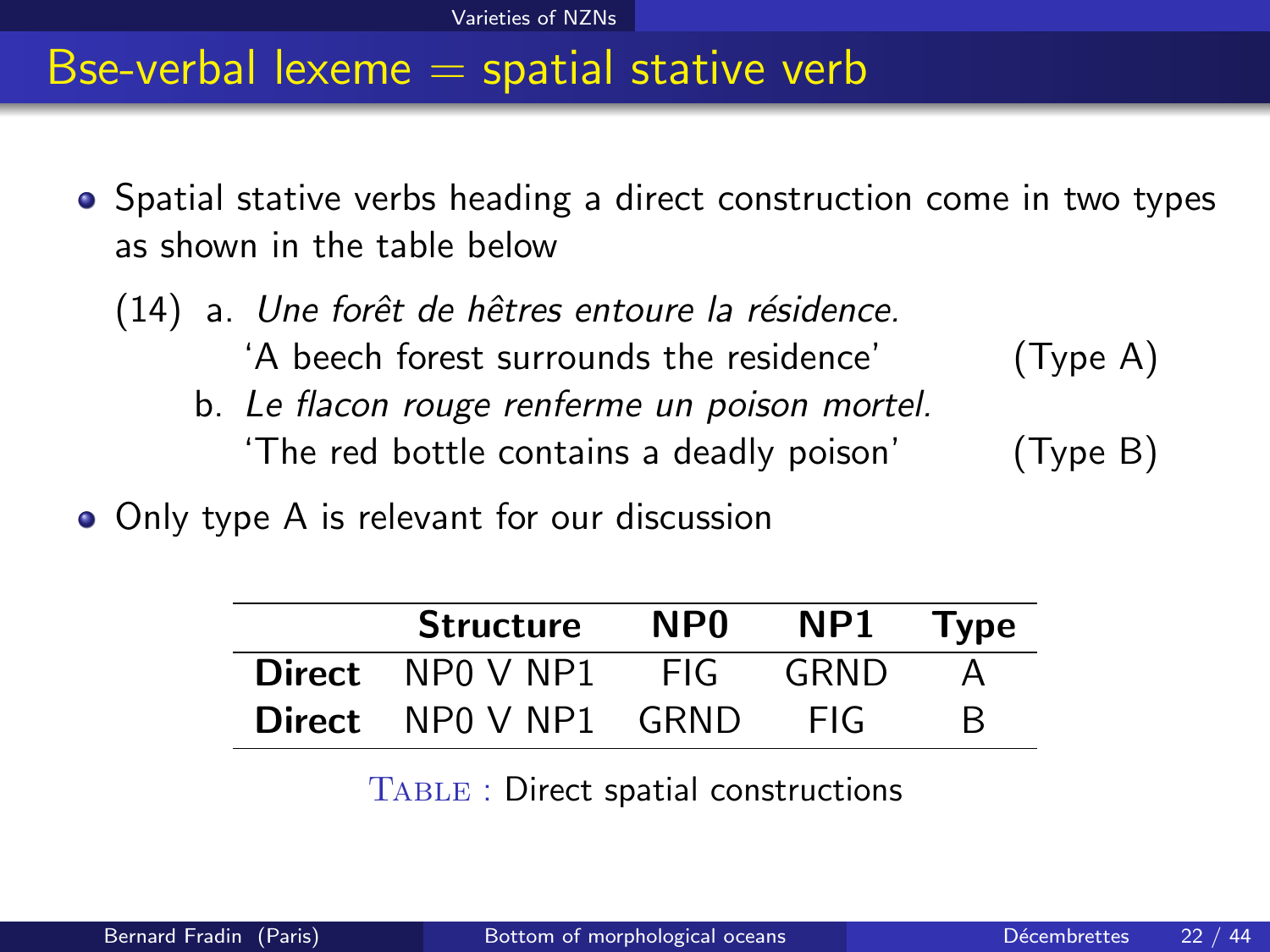#### Bse-verbal lexeme  $=$  spatial stative verb

- <span id="page-23-1"></span>• The test based on progressive shows that these VLs are stative
	- $(15)$  a. \*Une forêt de hêtres est en train d'entourer la résidence. 'A beech forest is surrounding the residence'
		- b. \*Le flacon rouge est en train de renfermer un poison mortel. 'The red bottle is containing a deadly poison'
- <span id="page-23-2"></span><span id="page-23-0"></span>Moreover, these spatial verbs behave like stative verbs (and not state verbs) according to Maienborn's test
	- (16) a. \*? Je vois une forêt de hêtres entourer la résidence. 'I see a beech forest surrounding the residence'
		- b. \*Je vois le flacon rouge renfermer un poison mortel. 'I see the red bottle containing a deadly poison'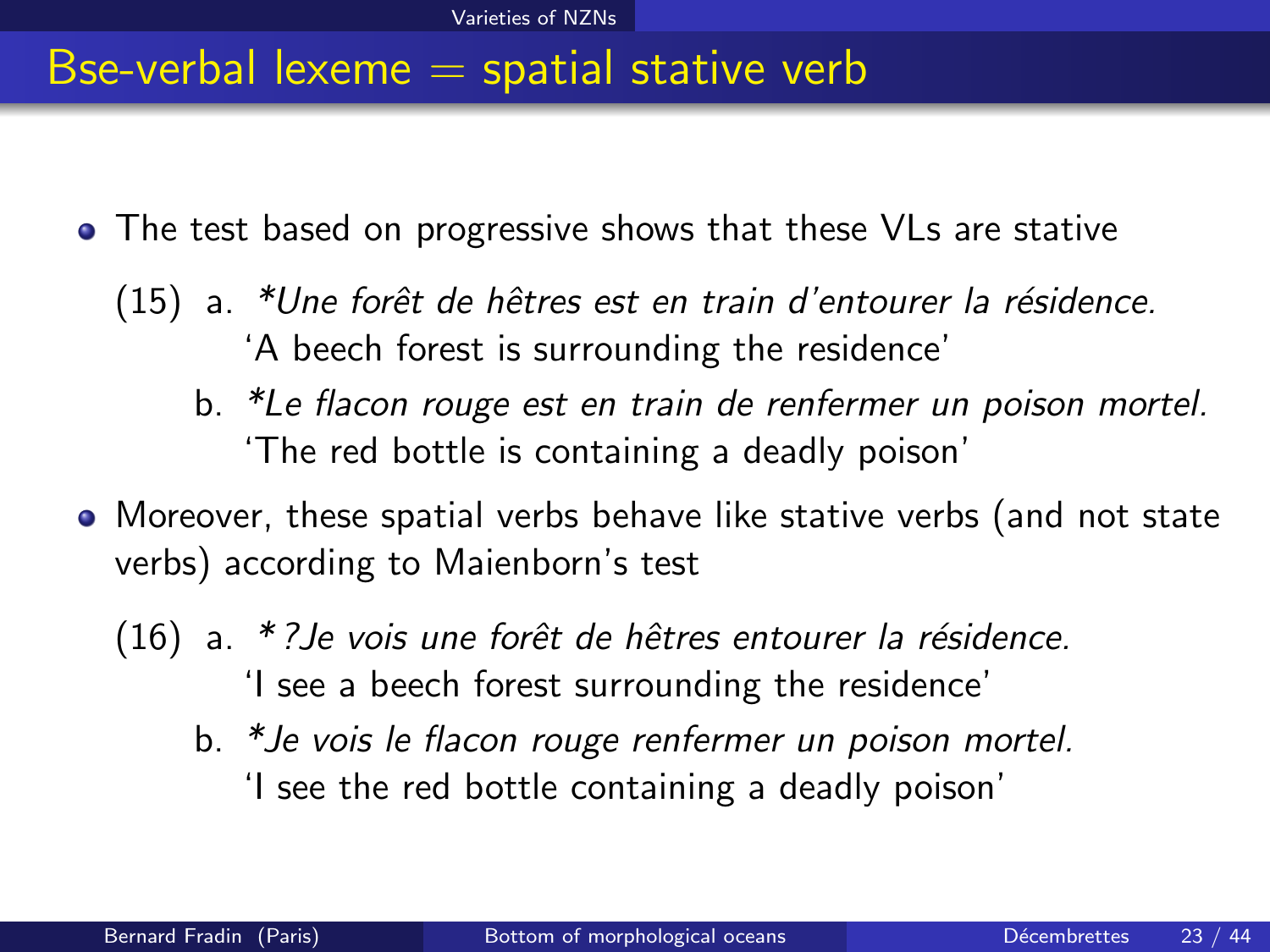[Varieties of NZNs](#page-24-0)

#### Bse-verbal lexeme  $=$  spatial stative verb

- The morphological verbs these spatial NZNs are derived from may sometimes denote a state or an event
- Hence the possibility of having three types of nominalizations for the same morphological V, as shown in the table below

|             |                    | <b>NZN</b>       | <b>NZN</b>   | <b>NZN</b>   |
|-------------|--------------------|------------------|--------------|--------------|
| <b>Verb</b> | <b>Translation</b> | <b>Satisfier</b> | <b>State</b> | Event        |
| border      | 'to border'        | bordage          |              | bordage      |
| couvrir     | 'to cover'         | couverture       |              | couverture   |
| croiser     | 'to cross'         |                  | croisement   | croisement   |
| encadrer    | 'to frame'         | encadrement      |              | encadrement  |
| encercler   | 'to circle'        |                  | encerclement | encerclement |
| entourer    | 'to surround'      | entourage        |              |              |
| soutenir    | 'to support'       | soutien          |              | soutènement  |
| traverser   | 'to cross'         | traverse         |              | traversée    |

<span id="page-24-0"></span>Table : Range of nominalizations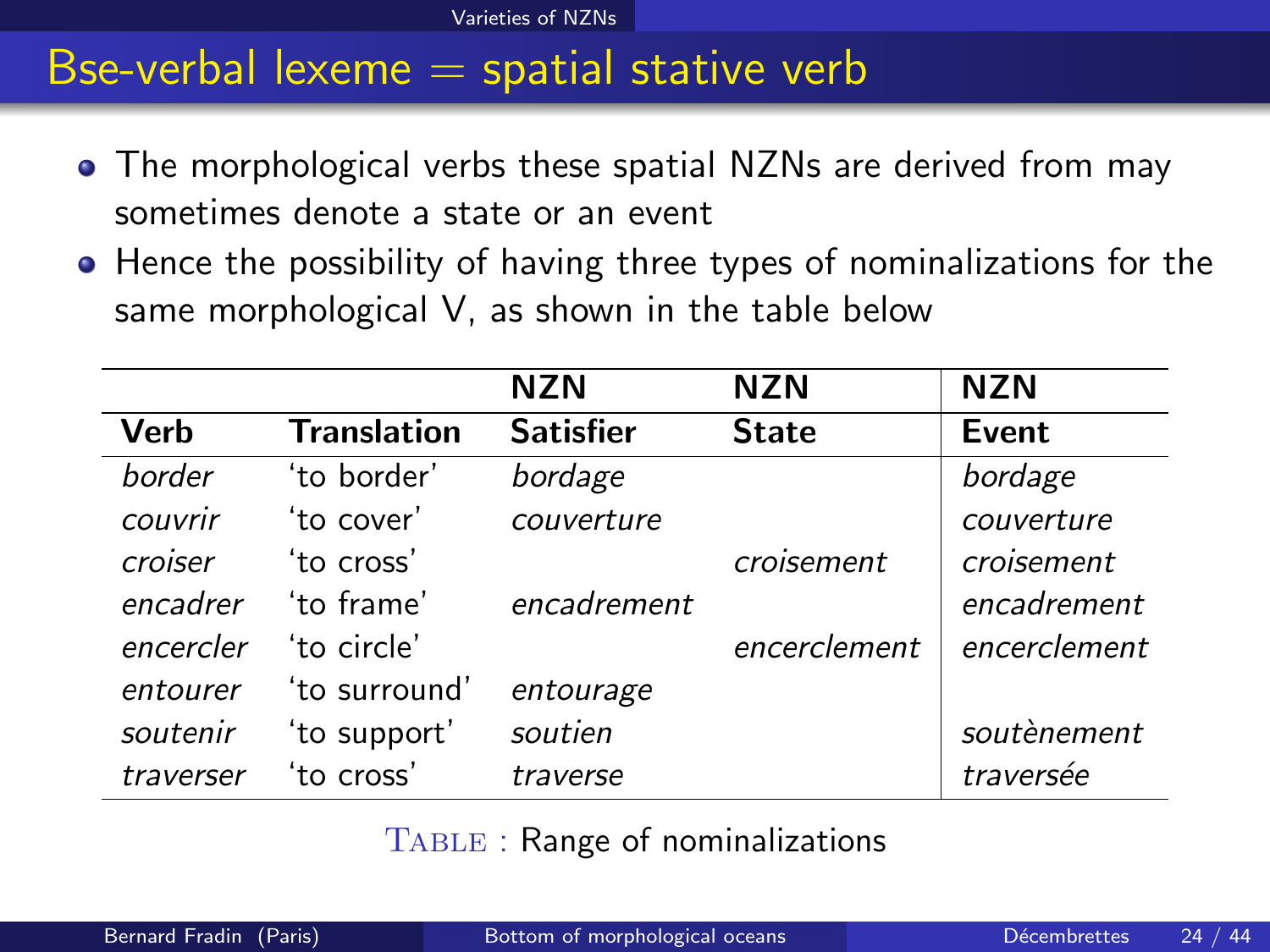#### Bse-verbal lexeme  $=$  spatial stative verb

- The analysis of spatial relations has been couched in terms of vector space semantics (Zwarts & Winter, 2000, Zwarts, 2005)
- This approach makes it possible to deal with modification in spatial domain e.g. five meters behind the car in the same way as adjectival modification e.g. the blue scarf, that is intersectively
- Vector semantics preserves the insights of point semantics (Kracht, 2002)
- Zwarts and Winter deal mainly with locative adpositions and Vs of movement as in [\(17a\)](#page-25-1), whereas our spatial verbs are of type [\(17b\)](#page-25-2)
- <span id="page-25-2"></span><span id="page-25-1"></span>(17) a. Troops surrounded the parliament building. (dynamic) b. A tropical forest surrounds the temple. (stative)
- <span id="page-25-0"></span>Because of space limits, I refer to the written version of the talk for the details of the account and to Zwarts & Winter (2000), Zwarts (2005) for a discussion of the formalism.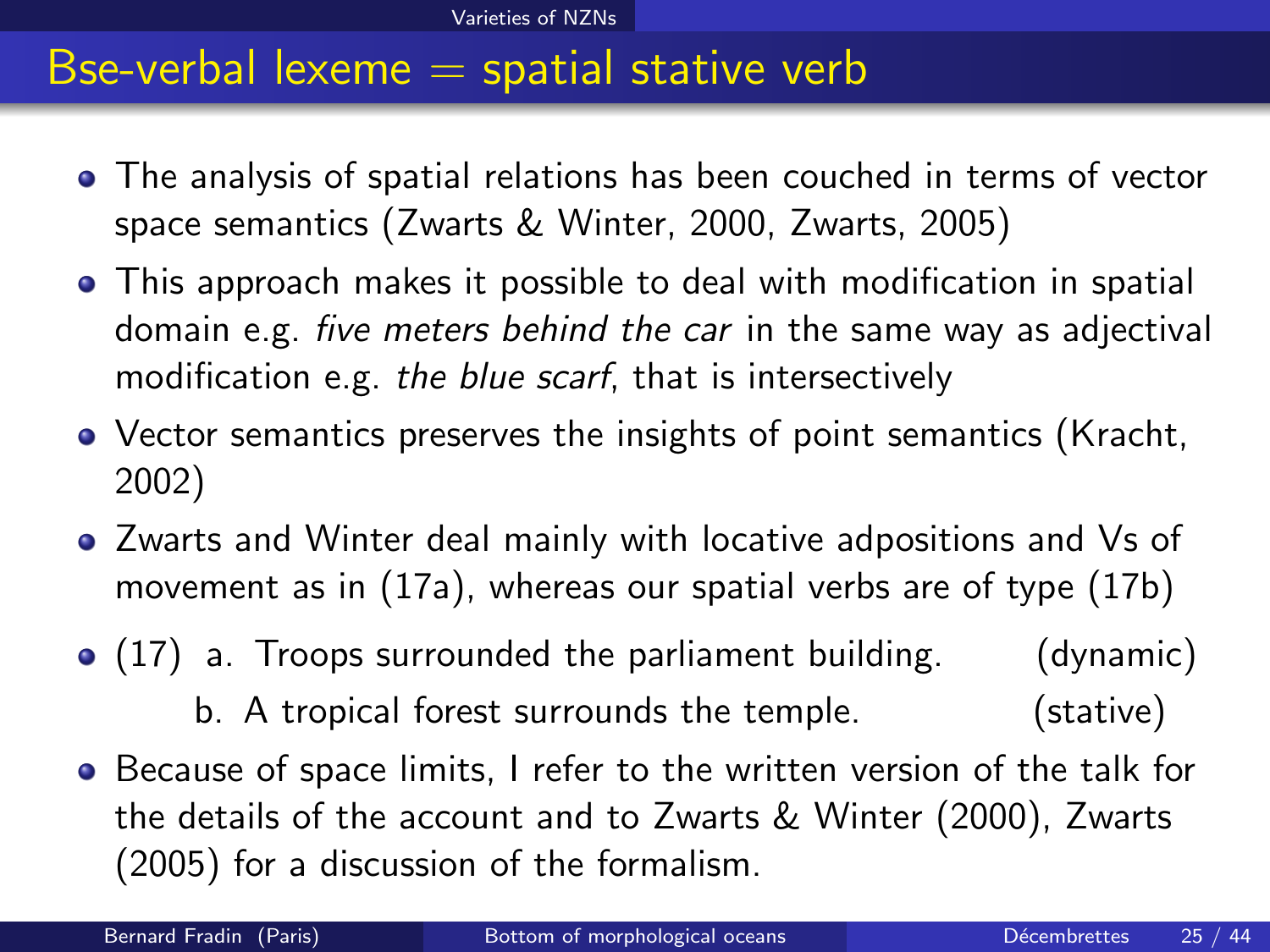- <span id="page-26-4"></span><span id="page-26-1"></span>• In this case, the NZN derives from an accomplishment or a degree achievement verb of the type illustrated in [\(18\)](#page-26-1)
	- $(18)$  a. Un étai d'acier renforce le mur. 'A steel prop strengthens the wall' b. Un poêle à bois chauffe la salle.

'A woodstove warms the room'

- <span id="page-26-6"></span><span id="page-26-5"></span>The base VL involves a causal relationship which conforms to the general patterns given in [\(19b\)](#page-26-2) or [\(19c\)](#page-26-3) (lambdas omitted)
	- (19) a. NP0 verb NP1

<span id="page-26-0"></span>b. CAUSE $(x_1, e_2) \wedge \mathbf{Q}(y, \delta_2, e_2) \wedge \delta_1 < \delta_2$ 

<span id="page-26-3"></span><span id="page-26-2"></span>c. CAUSE $(e_1, e_2) \wedge \mathsf{P}(\ldots, x_i, \ldots e_1) \wedge \mathsf{Q}(y, \delta_2, e_2) \wedge \delta_1 < \delta_2$ Where NP0 =  $x_1/e_1$ , NP1 = y,  $e_2$  may be a state, Q, P are predicates,  $\delta_i$  is the degree at which  $y$  is mapped on the scale associated with predicate  $Q$ , and ' $\lt'$ ' is the inferiority relation.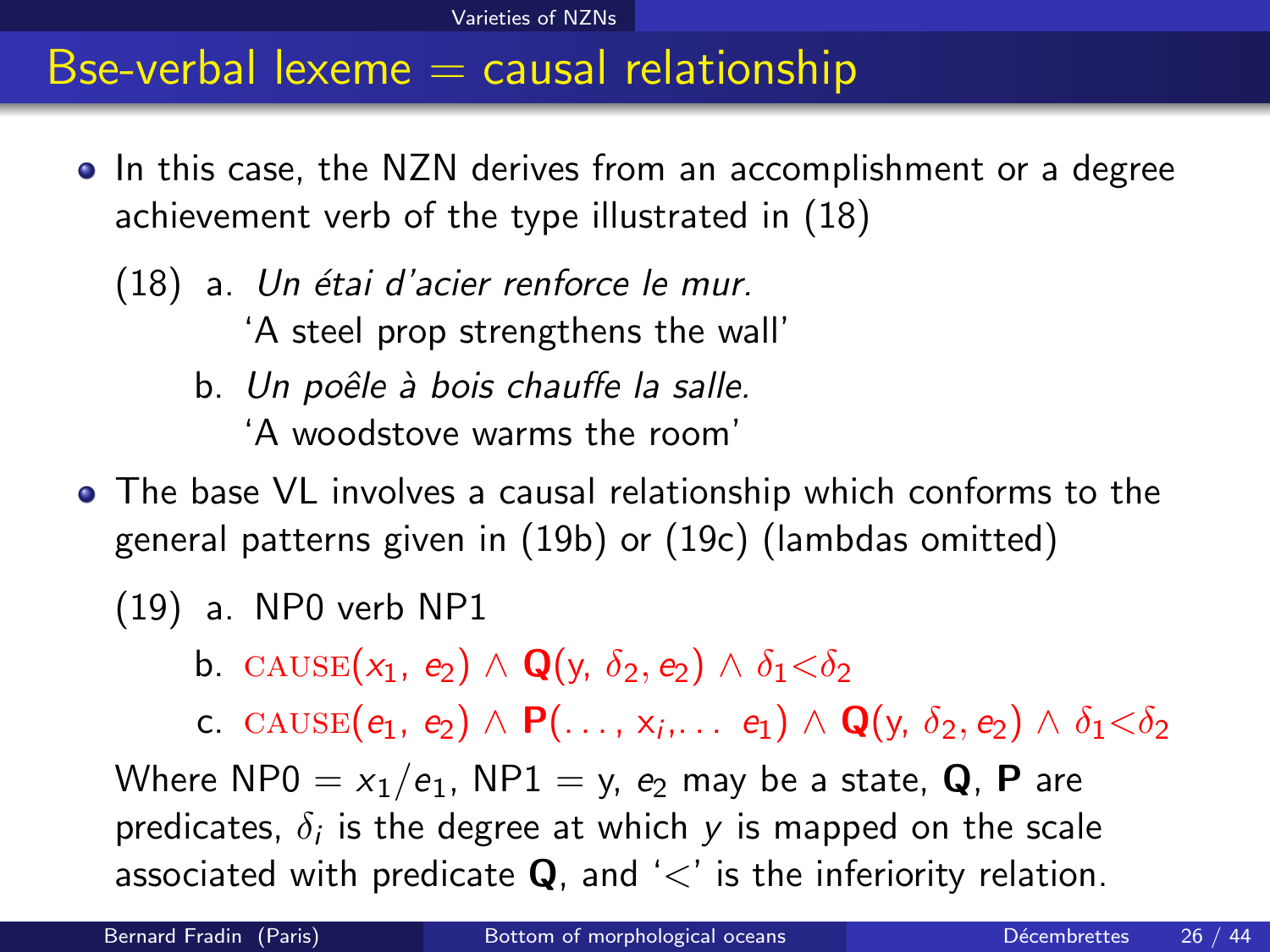To fix the ideas, the (partial) interpretation of [\(18a\)](#page-26-4) and [\(18b\)](#page-26-5) would be something like [\(20a\)](#page-23-1) and [\(20b\)](#page-23-2) respectively.

(20) a.  $\lambda x_1$ .CAUSE( $x_1,e_2$ )  $\wedge$  strong( $y,\delta_2,e_2$ )  $\wedge \delta_1<\delta_2$   $\wedge$  a-prop( $x_1$ )

- b.  $\lambda x_1$ .CAUSE $(e_1,e_2) \wedge$  burn $(x_1,y,\ldots, e_1) \wedge$  warm $(z,\delta_2,e_2) \wedge$  $\delta_1<\delta_2\wedge$  a-woodstove $(x_1)\wedge$  the-room $(z)$ ...
- To be suitable for our purposes, verbal constructions [\(19\)](#page-26-6) must be such that :
	- The referent of NP0 is an object (non-agentivity),
	- The construction is stative,
	- $\bullet$  Its semantics instantiates one of the causal patterns sketched in [\(19\)](#page-26-6)
- If this situation occurs, the causal relationship corresponds to what is called by Wolff (2007, p. 106) a "continuing state of causation", of which [\(21\)](#page-27-1) is an example. No force transmission is involved.

<span id="page-27-1"></span><span id="page-27-0"></span>(21) Dirt caused the valve to stay open.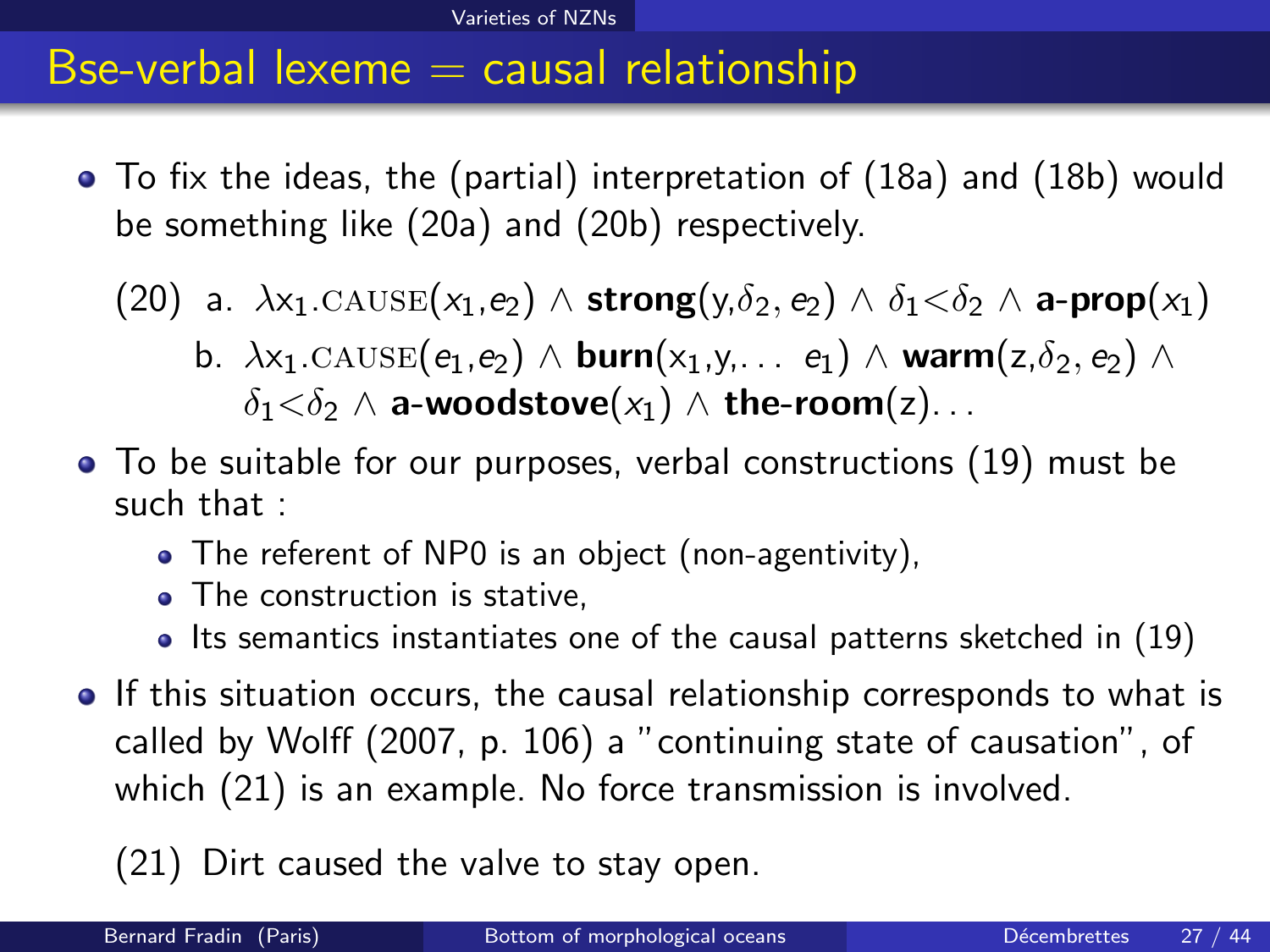Two series of verbal lexemes head constructions with these properties

- In the first one, the endstate i.e. the situation that is denoted by  $Q$ , is expressed by a scalar predicate (an adjective)
- In the second the endstate expresses an impossibility or a hindered possibility

<span id="page-28-0"></span>

| <b>NZN</b>   | <b>Translation</b> | <b>Bse V</b> | А    | <b>Translation</b> |
|--------------|--------------------|--------------|------|--------------------|
| renfort      | 'reinforcement'    | renforcer    | fort | 'strong'           |
| salissure    | 'dirty mark'       | salir        | sale | 'dirty'            |
| ornement     | 'ornament'         | orner        | beau | 'beautiful'        |
| déguisement  | 'disguise'         | déguiser     |      | 'to disguise'      |
| encombrement | 'clutter'          | encombrer    |      | 'to clutter up'    |
| protection   | protection'        | protéger     |      | 'to protect'       |

Verbs illustrating each series are given in the following table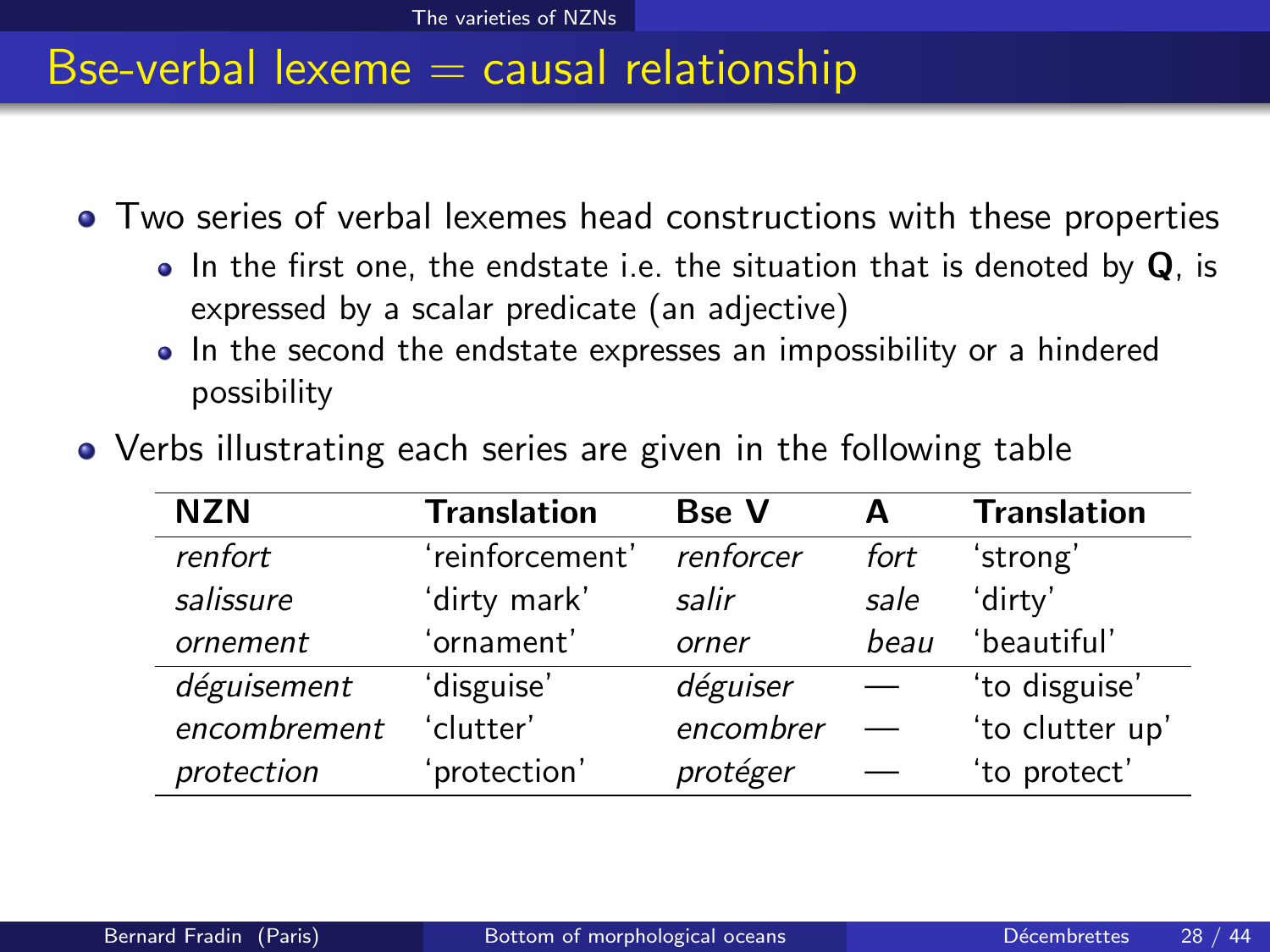- <span id="page-29-2"></span><span id="page-29-1"></span><span id="page-29-0"></span>These verbs are stative according to usual tests cf. [\(22\)](#page-29-1)-[\(23\)](#page-29-2)
	- (22) a. \*Des statues sont en train d'orner les arcades. 'Statues are adorning the arcades'
		- b. \*Les vélos sont en train d'encombrer l'entrée. 'Bikes are cluttering up the entrance'
	- (23) a. \*Je vois les statues orner les arcades. 'I see statues adorning the arcades'
		- b. \* ? Je vois les vélos encombrer l'entrée. 'I see the bikes cluttering up the entrance'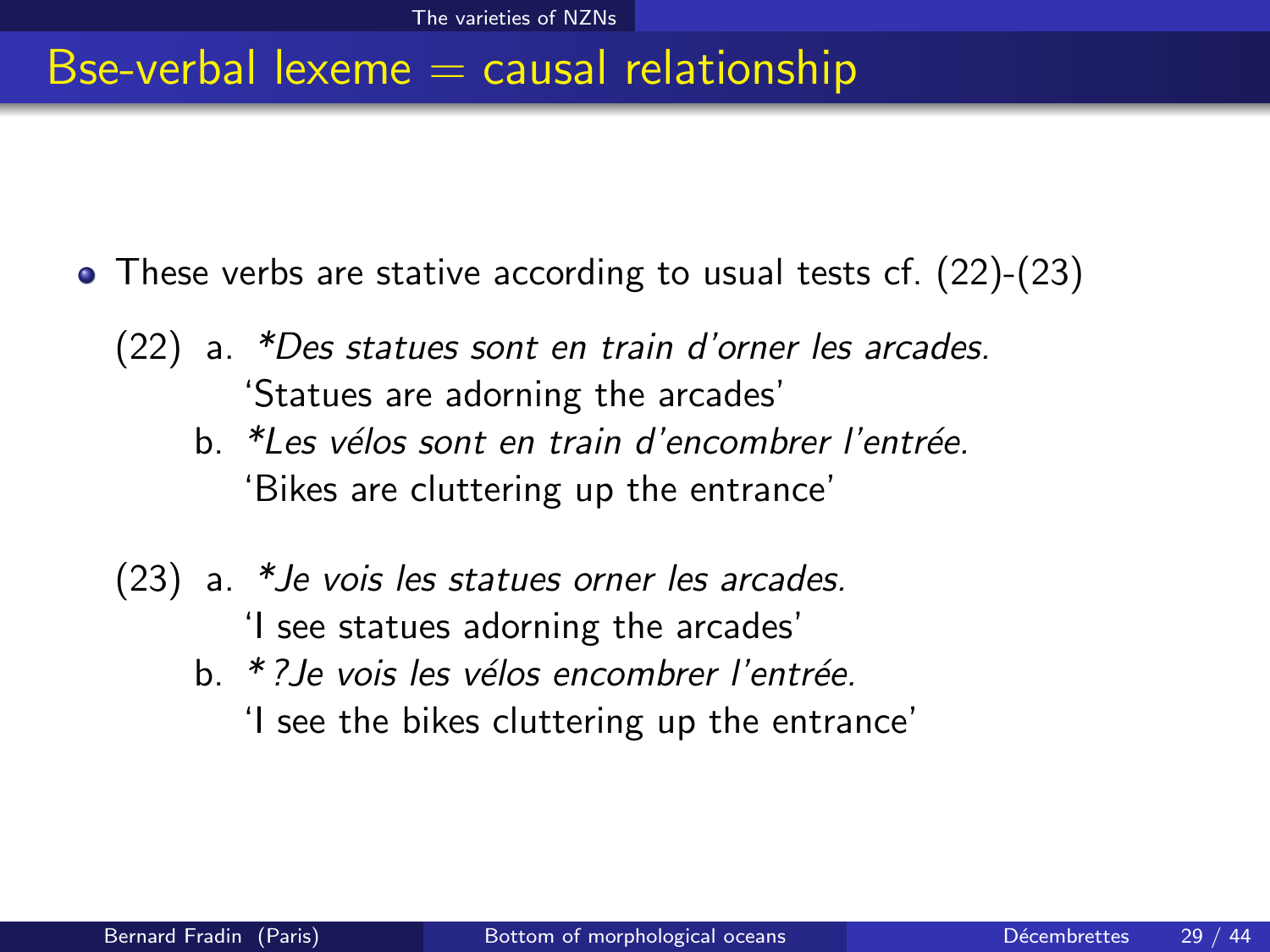- The NZNs based on the verbal lexemes just discussed are formed by abstracting away the variable of object occurring in the eventuality which is the cause
- A sketchy representation of *ornement* and *déguisement* is proposed in [\(24\)](#page-30-1) and [\(25\)](#page-30-2) respectively

<span id="page-30-1"></span>(24) ornement  $\equiv \lambda x_1.\lambda y.\exists e_1.\text{added-to}(x_1, y, e_1) \wedge \text{beautiful}(y, \delta_2,$ e<sub>2</sub>)  $\wedge$   $\delta_1 < \delta_2$   $\wedge$  ∃e<sub>2</sub>.cause(e<sub>1</sub>, e<sub>2</sub>) 'set of things such that, when added to something else, make the latter (looks) more beautiful (than it was before / without)'

<span id="page-30-2"></span><span id="page-30-0"></span>(25) déguisement  $\equiv \lambda z.\lambda x.\exists$ e<sub>1</sub>.wear(x, z, e<sub>1</sub>)  $\wedge$  clothing(z)  $\wedge$  $\exists y \exists e_2$ .(identify(y,x,e<sub>2</sub>)  $\wedge$  difficult(e<sub>2</sub>, $\delta_2$ )  $\wedge$   $\delta_1 < \delta_2$   $\wedge$  CAUSE(e<sub>1</sub>,  $e_2)$ 'set of pieces of clothing worn by somebody such that it makes the latter more difficult to identify (than before / without) by an individual y'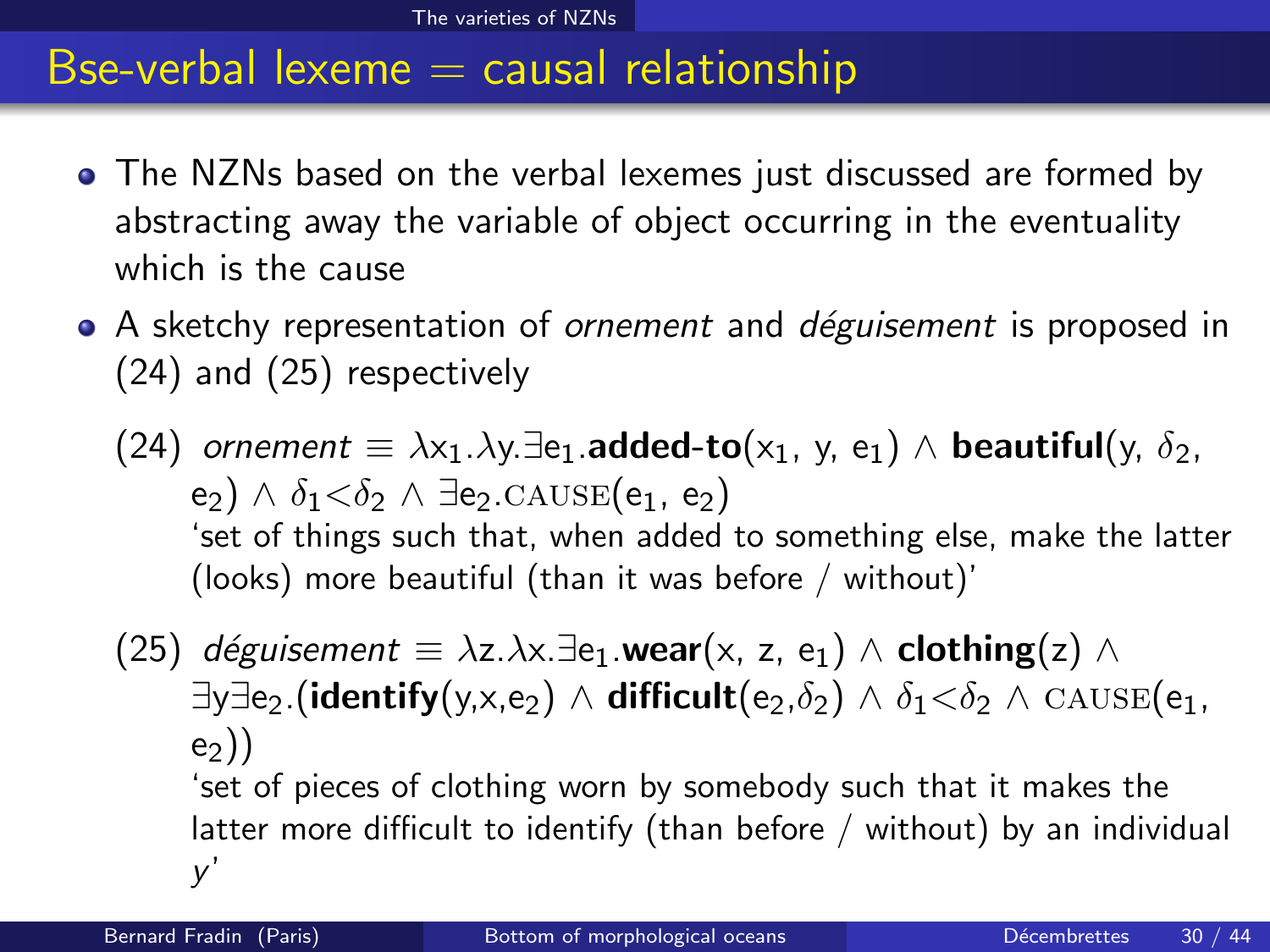- Verbs of depiction e.g. to draw and representation e.g. to represent may be considered as a subset of creation verbs e.g. to build
- Verbs of creation denote "the coming into being of the referent of their direct internal argument as a result of the event named by them" (Piñon, 2007, p. 493), also (Bisetto & Melloni, 2007)
- Unlike verbs of creation, verbs of representation create an entity which is not completely new to the extent that some crucial properties of an original entity ought to have a correspondent in this resulting entity
- Following Piñon (2010), I call this resulting entity the 'mapping entity'
- <span id="page-31-0"></span>The way the two types of verbs are articulated is summed up in the next slide. Note that only *to draw*<sup>2</sup> is a V of depiction in [\(26\)](#page-31-1).
- <span id="page-31-1"></span> $(26)$  a. John drew<sup>1</sup> a lion with four wings.  $h$ un *rajzol* b. John drew<sup>2</sup> the Eiffel Tower. The state of the hun lerajzol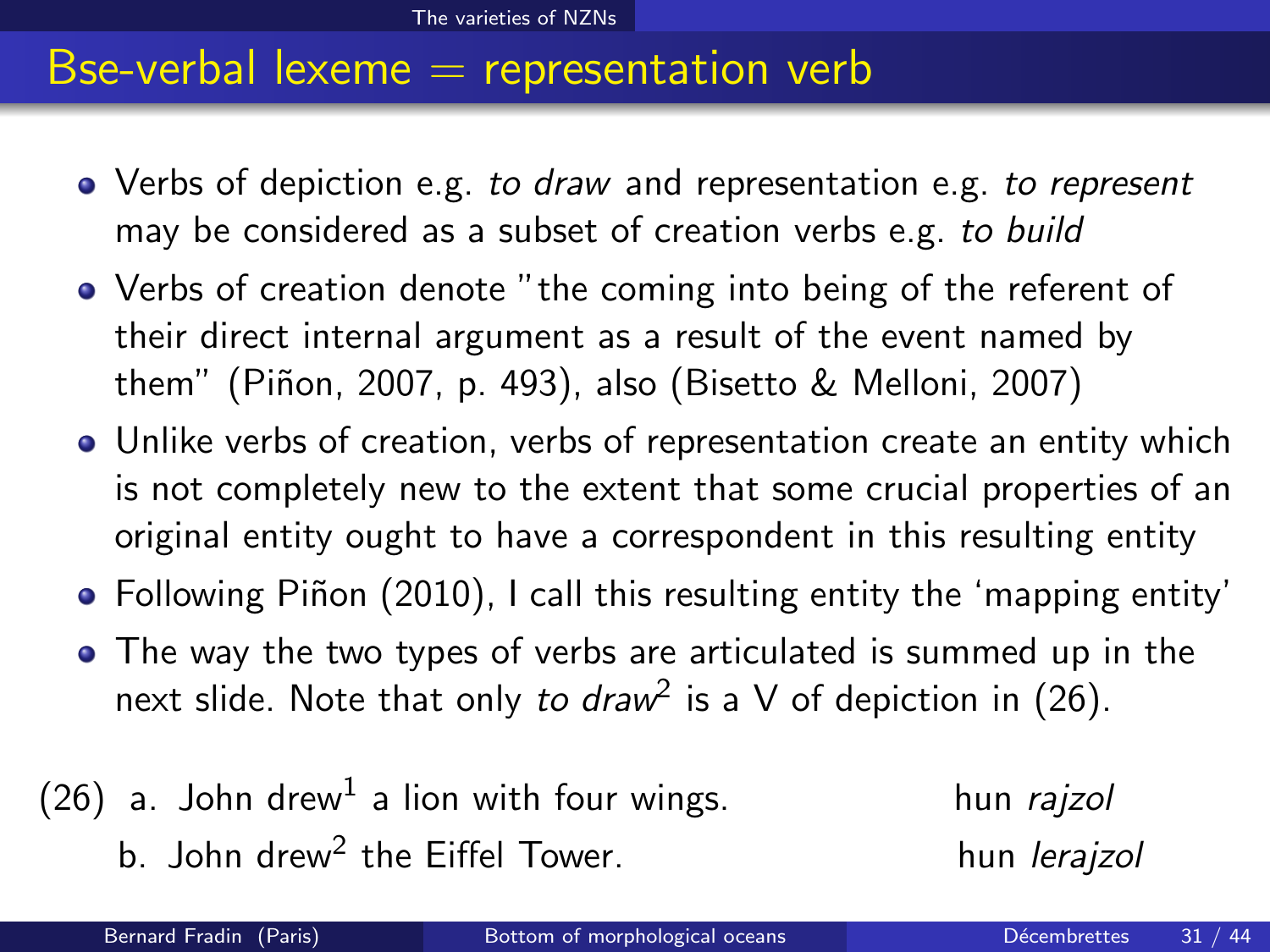|                      | Initial state          |                      | <b>Result state</b>   |
|----------------------|------------------------|----------------------|-----------------------|
| Verb                 | <b>Existing object</b> | New object           | <b>Mapping entity</b> |
| to build             | no                     | building             | no                    |
| to draw <sup>1</sup> | no                     | drawing <sup>1</sup> | no                    |
| to draw <sup>2</sup> | yes                    | no                   | drawing <sup>2</sup>  |
| to imitate           | yes                    | no                   | imitation             |
| to reproduce         | ves                    | no                   | reproduction          |

<span id="page-32-0"></span>Table : Agentive verbs of creation vs. reproduction / depiction

- The verbal lexemes we are interested in are those describing the creation of a mapping entity
- However, the nature of the mapping depends on the nature of the created entity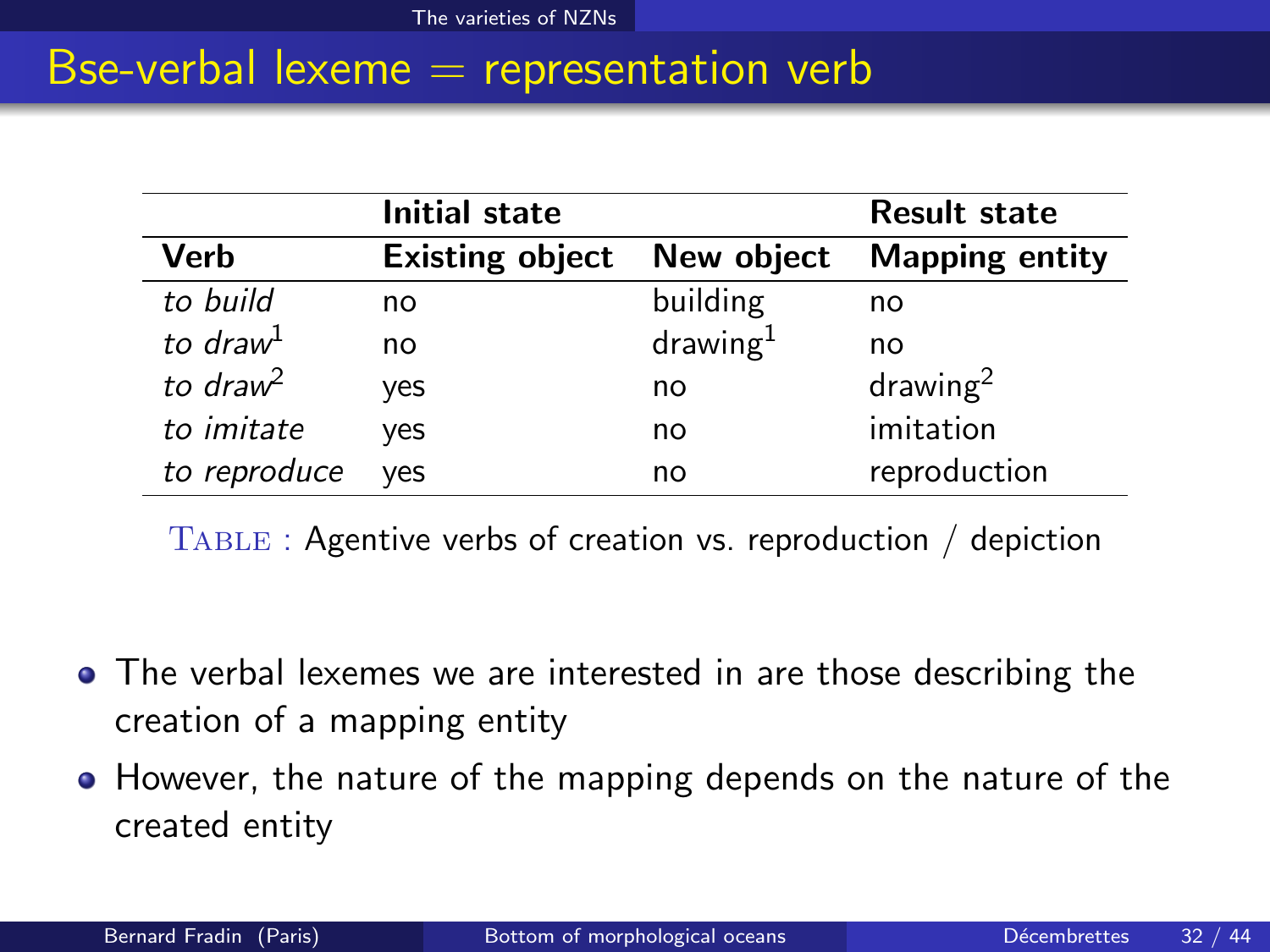- At least three sorts of verbs of creation have to be distinguished as a result of the nature of the created entity. The latter can be :
	- a physical object  $=$  verb of creation proper e.g. build a house
	- $\bullet$  an event = performance verb e.g. recite a poem
	- an abstract entity  $=$  verb of abstract creation e.g. *invent a cocktail* Condition : abstract entities are created if they are represented in some physical medium (Piñon, 2007)
- As a consequence, three distinct types of semantic predicates should be postulated to encode the nature of the creation relation
	- event  $\rightarrow$  physical object; predicate : created
	- event  $\rightarrow$  performance; predicate : performance
	- event  $\rightarrow$  template (matrix); predicate : created
- We are not interested here in NZNs correlated with a performance V, such as *imitation* in [\(27\)](#page-33-1)

<span id="page-33-1"></span> $(27)$  J'ai admiré son imitation de la Callas. 'I admired her imitation of Maria Callas'

<span id="page-33-0"></span>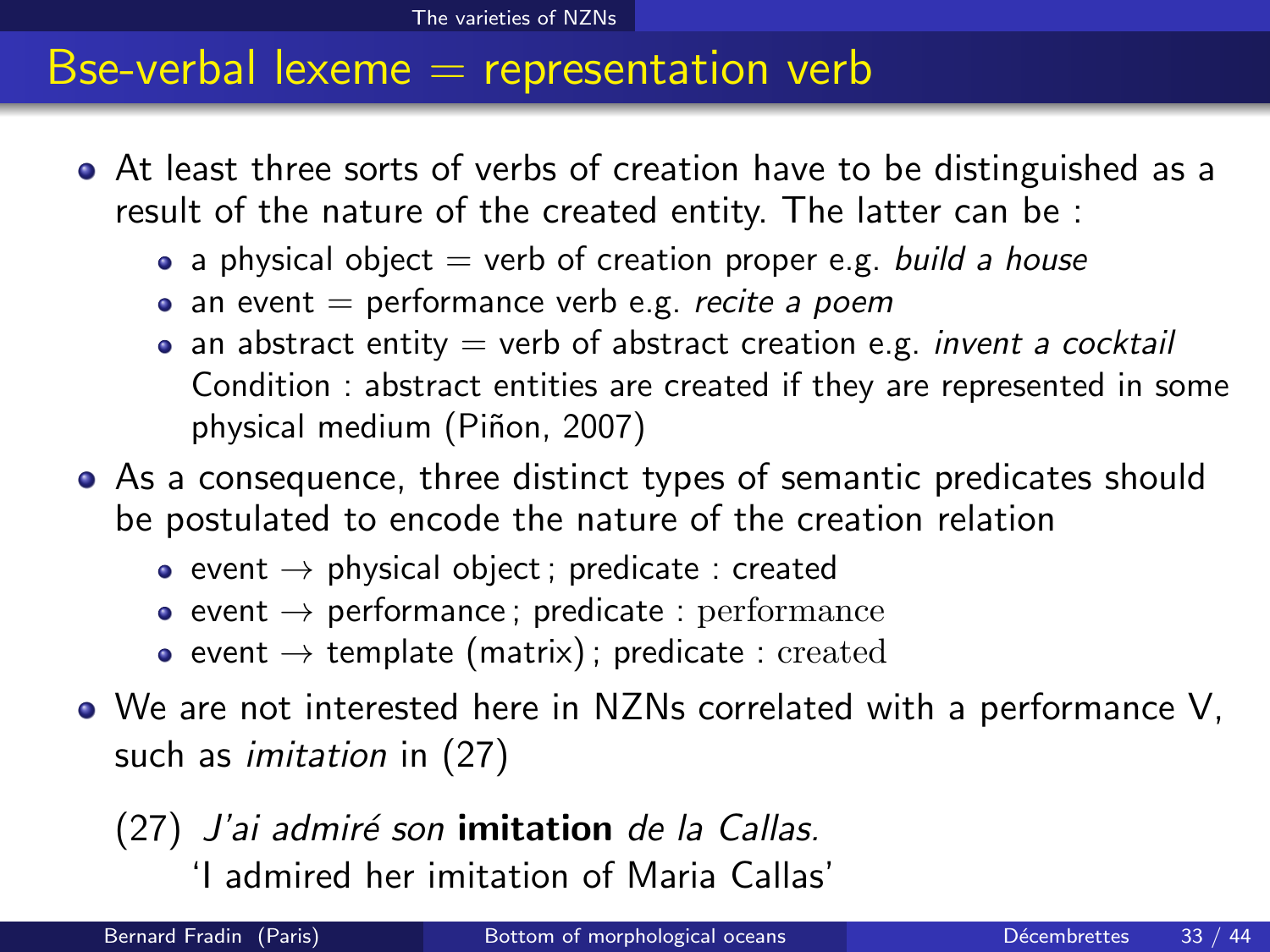Many physical artefacts  $x$  may be correlated with two types of entities e.g. an object template  $x$ , and an object plan y. Here an example with *house* :

| Object type     | N۰ | Correlate       | <b>Relation</b>      | Symbol             |
|-----------------|----|-----------------|----------------------|--------------------|
| House: object   |    | House :template | Instantiation        | ▷                  |
|                 |    | House: plan     | Deriv. instantiation | $\triangleright$ ' |
| House : $plan$  | 3  | House :object   |                      |                    |
|                 | 4  | House: template | Representation       | $\Rightarrow$      |
| House: template | 5  | House :object   |                      |                    |
|                 |    | House :plan     |                      |                    |

<span id="page-34-0"></span>TABLE : Correlations between created objects (Piñon, 2007)

- $\bullet$   $x \triangleright x$  : 'x instantiates  $x'$
- $v \Rightarrow x : 'v$  represents x'
- $\bullet$  x  $\triangleright'$  y : 'x derivatively instantiates y' : there is an abstract house that the concrete house instantiates and the house plan represents (Piñon, 2007, p. 13)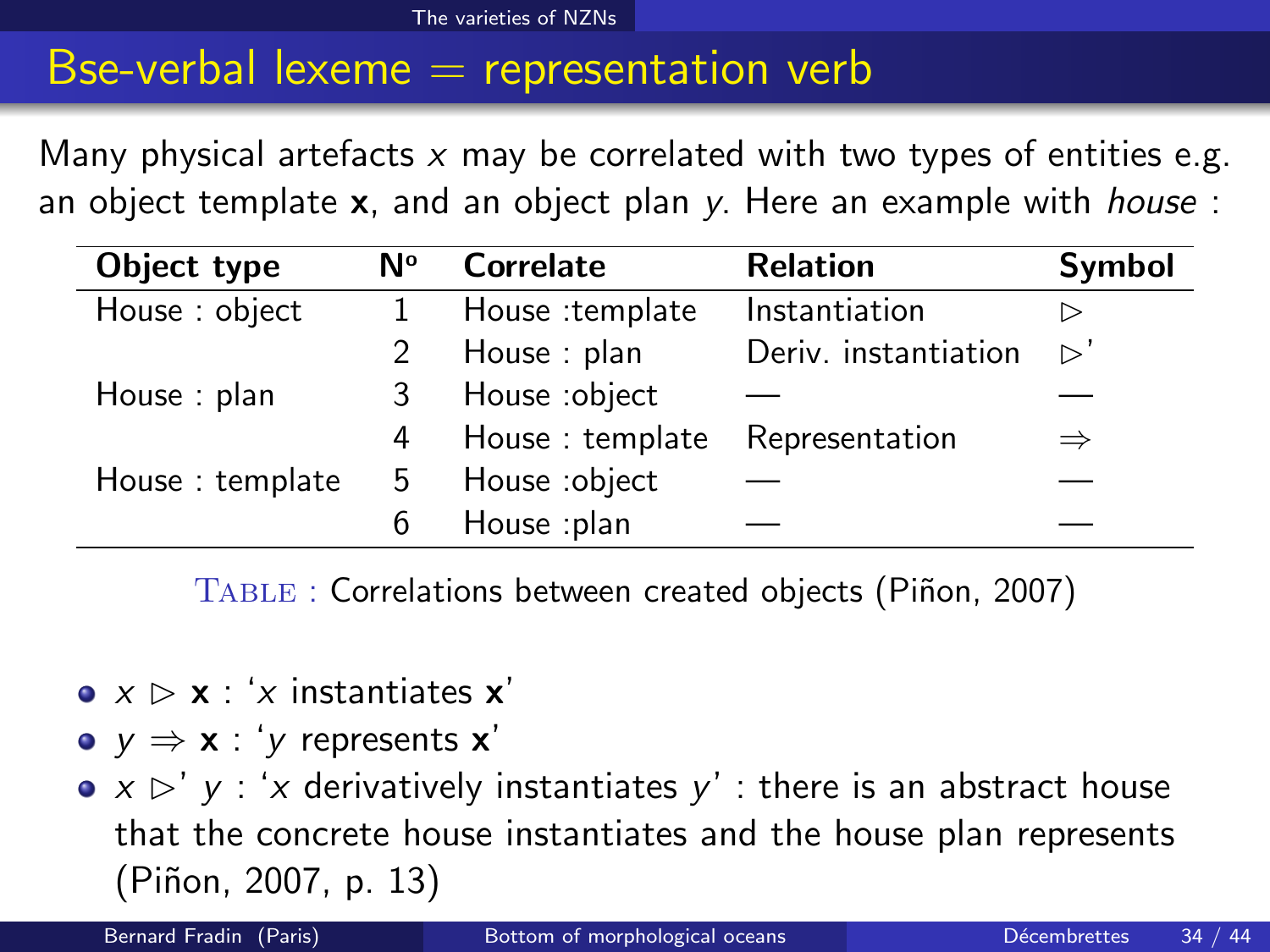- Among the relations mentioned in the above table,
	- Only the 'representation' relation is relevant for our purpose
	- Template  $=$  abstract non-extensional entity (Flaux & Van de Velde, 2000)
- In Piñon (2007), the entity 'plan' is the only one liable to represent another entity, namely a template i.e. an abstract entity
- However, all iconic entities e.g. pictures, drawing, photographs, etc. by definition involve a representation. But in this case (i) the representation needs not be as strict as the one associated with plans, (ii) it is commonly correlated with physical entities
- To distinguish it from the plan-representation, I call this type 'iconic representation' and add the following notation to the previous ones :
- <span id="page-35-0"></span> $y \Rightarrow^{i} x$  : 'y iconically represents  $x^{i}$ e.g. house :image  $\Rightarrow$ <sup>*i*</sup> house :object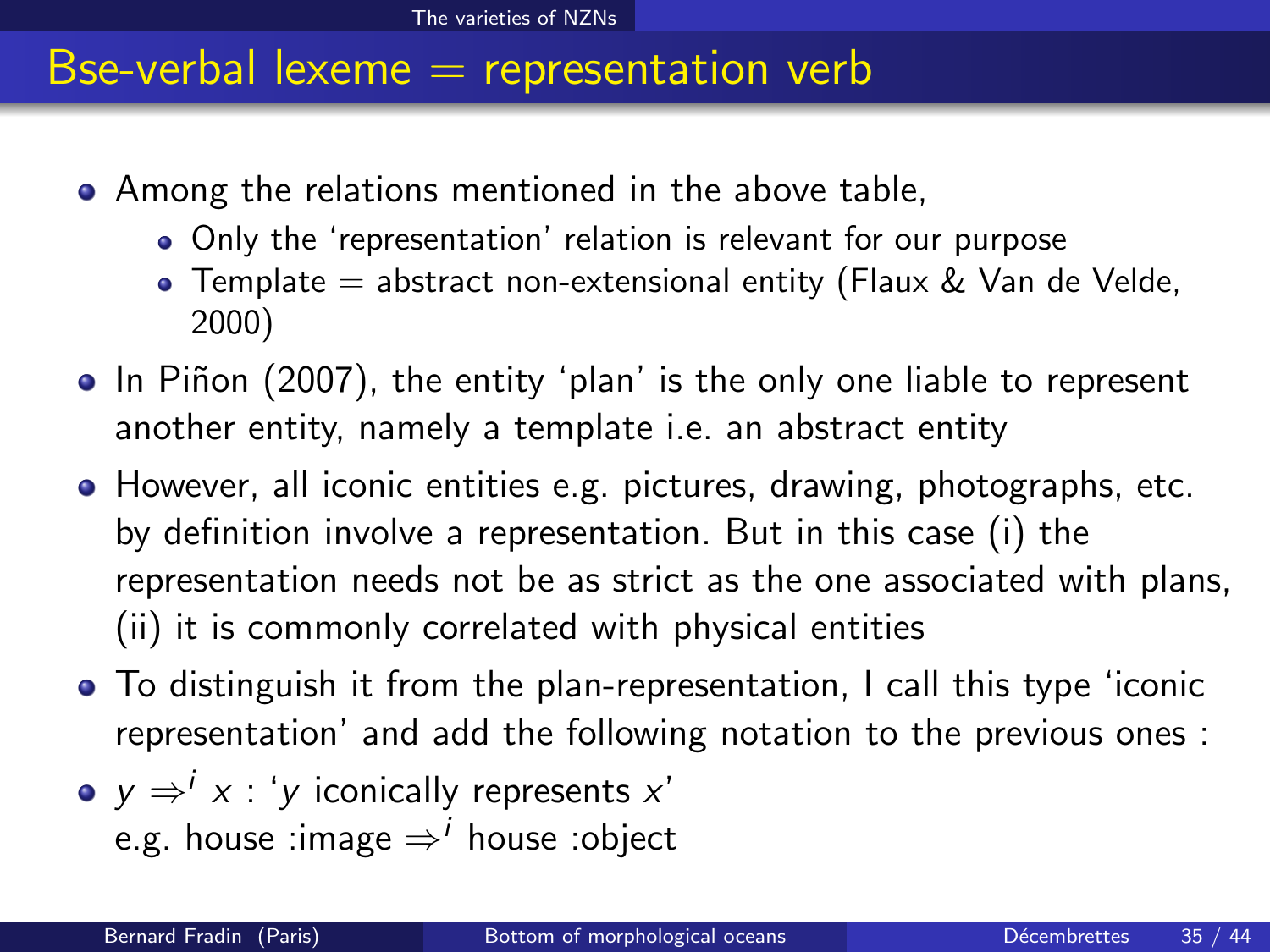- What semantic characterization can we give of iconic representation ?
- Representation vs. depiction Depiction is a purely perceptual experience, whereas a representation is a mapping between a physical entity and a conceptual object (Peacock, 1987, Bach, 1970). "A painting may depict a lamb, and the lamb may represent the man
	- Christ ; but it does not depict the man Christ" Peacock (1987, p. 383)
- The French N représentation is notoriously ambiguous
	- **1** 'Act of making an absent entity present in somebody's mind using a substitute or an image'
	- <sup>2</sup> 'Fact of acting on behalf of someone who is absent or state of being so represented'
	- <sup>3</sup> 'Act of staging or presenting a play'
- <span id="page-36-0"></span>• Only the first meaning involves a 'mapping entity'. However, it does not correspond to the meaning of our NZNs, because it describes an event.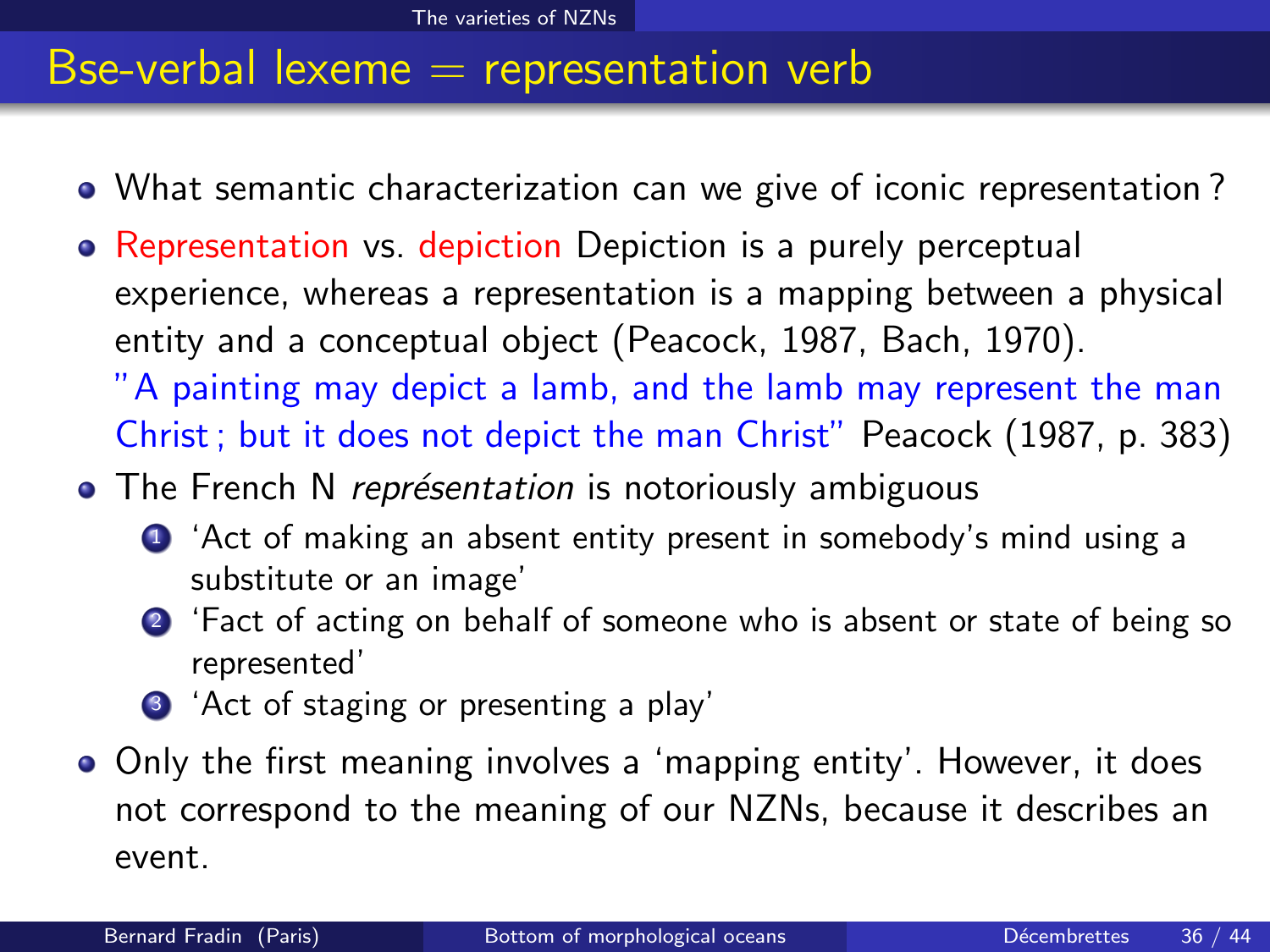On the other hand, the VL représenter denotes a state in example  $(28)$ :

- <span id="page-37-1"></span>(28) On y voit aussi un très ancien tableau représentant les funérailles de Raymond Lulle. Sand, 1842 'A very old painting can also be seen there representing Raymond Lulle's funeral'
	- Tests [\(29\)](#page-37-2) confirm the stative nature of the construction in [\(28\)](#page-37-1)
	- This makes the V suited to be a base for the NZNs studied here
- <span id="page-37-2"></span><span id="page-37-0"></span> $(29)$  a. \*Un tableau est en train de représenter les funérailles de R. Lulle. 'A painting is representing R. Lulle's funeral'
	- b. \*Je vois un tableau représenter les funérailles de R. Lulle. 'I see a painting representing R. Lulle's funeral'
	- A tentative representation of the meaning associated with *représenter* in examples such as [\(28\)](#page-37-1) is proposed in [\(30\)](#page-38-0).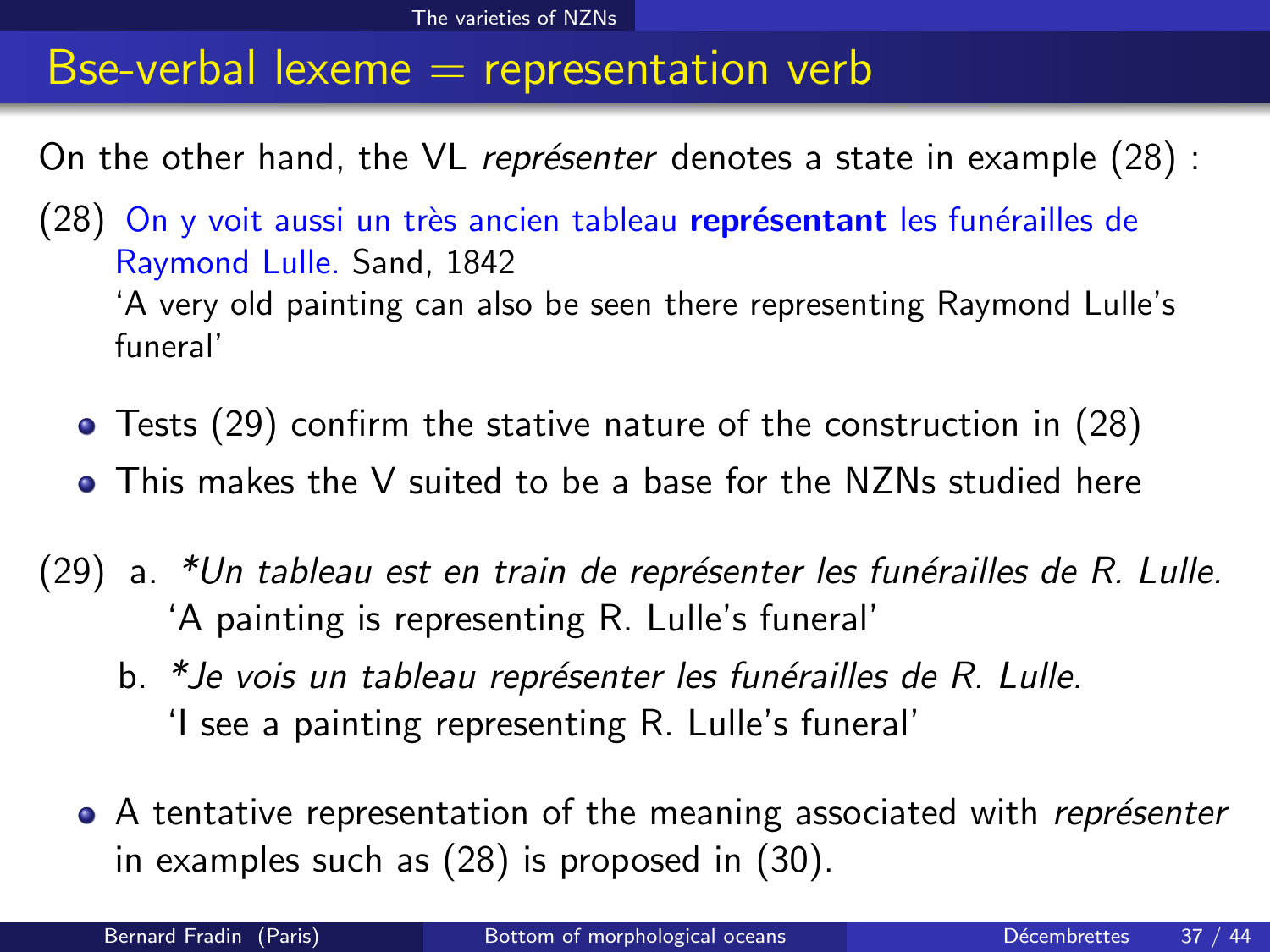- <span id="page-38-0"></span> $(30)$  a. NP0 représenter<sup>1</sup> NP1  $NP0 = x = SAT$ ,  $NP1 = y = TH$ 
	- b. représenter<sup>1</sup>  $\equiv \lambda y. \lambda x. \lambda e.$ **map-into**(y,x,e)  $\wedge$  SAT(e, x)  $\wedge$  TH(e, y) ∧ ∃y'.mental-image(y',y) ∧ ∃s.∃z.INESS(z, y',s) ∧ spk's-mind(z)  $\land$  CAUSE(x, s) 'represent denotes a three-place relation between individuals  $x$ , individuals y, and a mapping event e such as y maps into  $x$ , and there is
		- a  $y'$  such as  $y'$  is a mental-image of  $y$ , and there is a state s such as  $x$ causes this state, which is such that  $y'$  is in z and z is, by default, the speaker's mind'
	- The representation of the NZN follows in a straightforward manner :
- <span id="page-38-1"></span>(31) représentation<sup>1</sup>  $\equiv \lambda x.\exists y.\exists e.\text{map-into}(y,x,e) \wedge SAT(e, x) \wedge TH(e, y)$  $\land \exists y'$ .mental-image(y',y)  $\land \exists s.\exists z.\mathsf{INESS}(z, y', s)$   $\land$  spk's-mind(z)  $\land$  $CAUSE(x, s)$ 'set of x such that x représenter<sup>1</sup> (something)'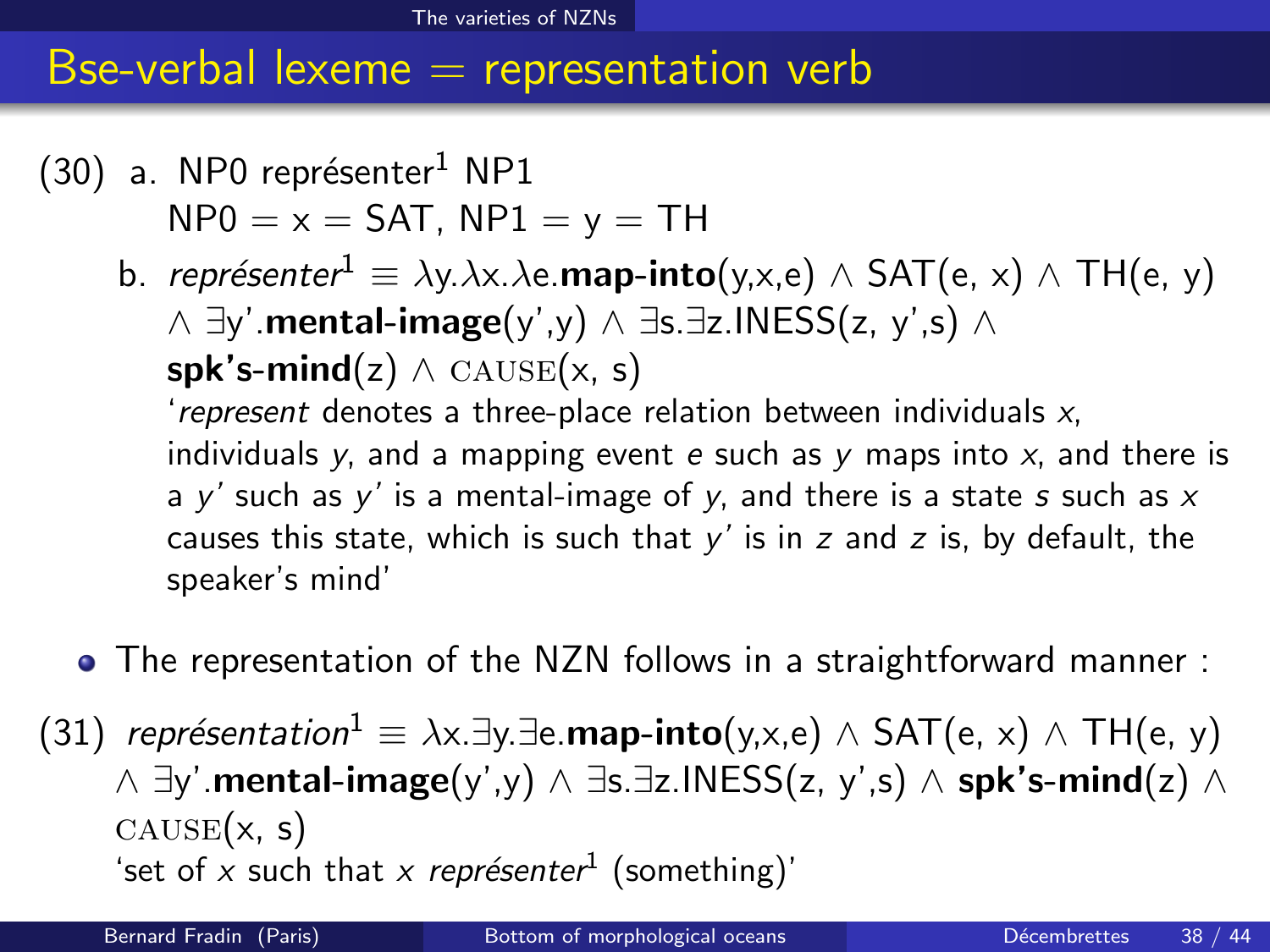- The proposed account can be extended to other NZNs of the same type such as *représentation<sup>2</sup>, imitation<sup>2</sup> '*imitation', *éclaircissement<sup>2</sup>* 'clarification', *description*<sup>2</sup> 'description', etc.
- <span id="page-39-3"></span><span id="page-39-2"></span><span id="page-39-1"></span><span id="page-39-0"></span> $\bullet$  It correctly predicts the contrast in [\(32\)](#page-39-1) : the NZNs in question can only refer to the subject of a stative verbal construction [\(32a\)](#page-39-2), which henceforth cannot be anaphorized by an eventive NZN [\(32b\)](#page-39-3).
	- (32) a. Une église en béton imitait vaguement Notre-Dame. On se demande pourquoi on fait de telles imitations. 'A concrete church vaguely imitated Notre-Dame. We wonder why such imitations are made'
		- b. \*Une église en béton imitait vaguement Notre-Dame. On se demande pourquoi de telles imitations ont lieu. 'A concrete church vaguely imitated Notre-Dame. We wonder why such imitations take place'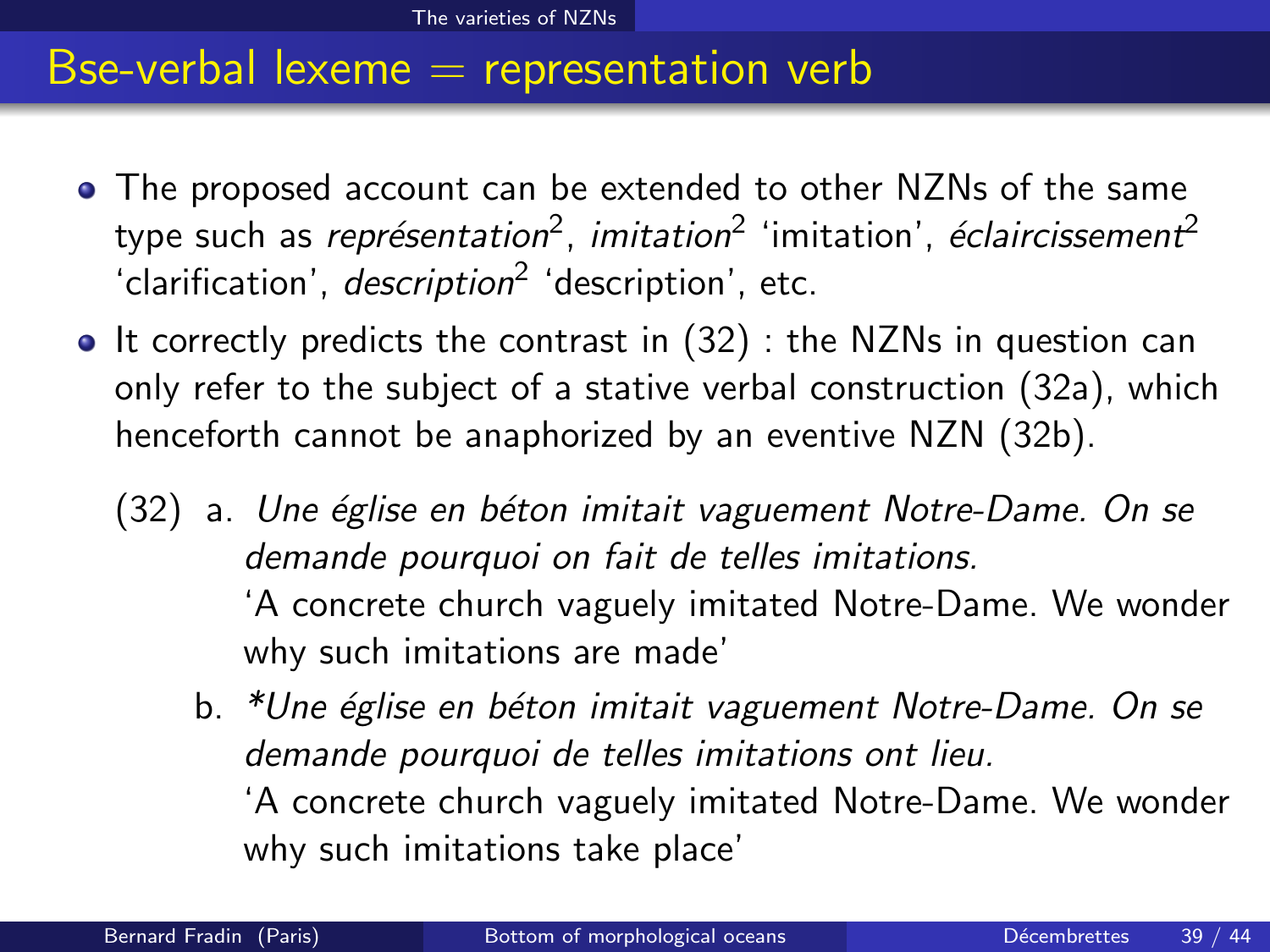#### Morphological account

- Claim : the existence of the NZNs investigated here follows from assumptions that have to be made anyway. These are listed in [\(33\)](#page-40-1) :
- <span id="page-40-1"></span>(33) a. The semantic representations of verbs may include sequences such as :  $\mathsf{V}(x, y, e)$  or  $\mathrm{CAUSE}(e^1, e^2)$  or else  $\mathrm{CAUSE}(x^1, e^2).$ 
	- b. Some of the verbs manifesting this property may have a stative meaning, which implies that the following constraints hold :  $\rightarrow$  ¬AGT(x) ∧ ¬INS(x)

<span id="page-40-0"></span>— denotatum $(x)$  = object

c. The semantics of some nominalizations obtains by abstracting away the first semantic argument of their base-V or a semantic argument of an eventuality which is the causer in cause relation.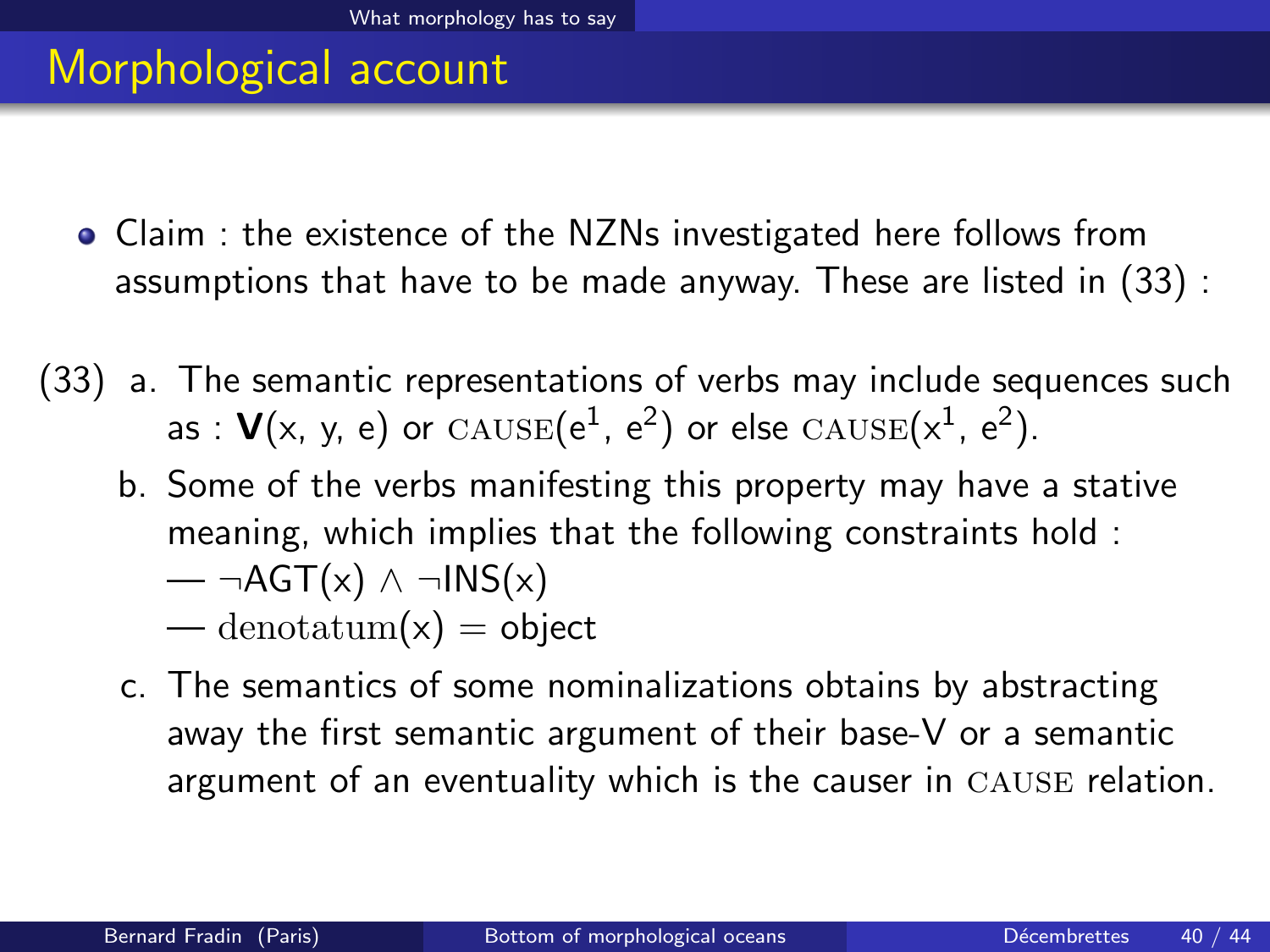#### Morphological account

Predictions

- Languages with no stative verbs should lack the NZNs in question. For instance, languages without spatial stative verbs are predicted to have no NZN such as entourage 'surroundings'.
- No noun derived from a noun can exist with the meaning in question : this type of meaning is strictly verb-based in complex nouns.
- It is predicted that the meaning in question will appear with any exponent used for NZNs, since it is not correlated with any such exponent in particular, but not with exponents specific to deverbal nouns.
- The difficulty in ascribing a clear semantic role to these NZNs stems from the uncertain nature of the semantic role assigned to the first argument of stative verbs. It oscillates between MNS and SAT, the content of which is very poor. The possibility of a with PP favors the MNS reading : Elle se chauffait avec un chauffage d'appoint. / Un chauffage d'appoint la chauffait. 'She had extra-heating'

<span id="page-41-0"></span>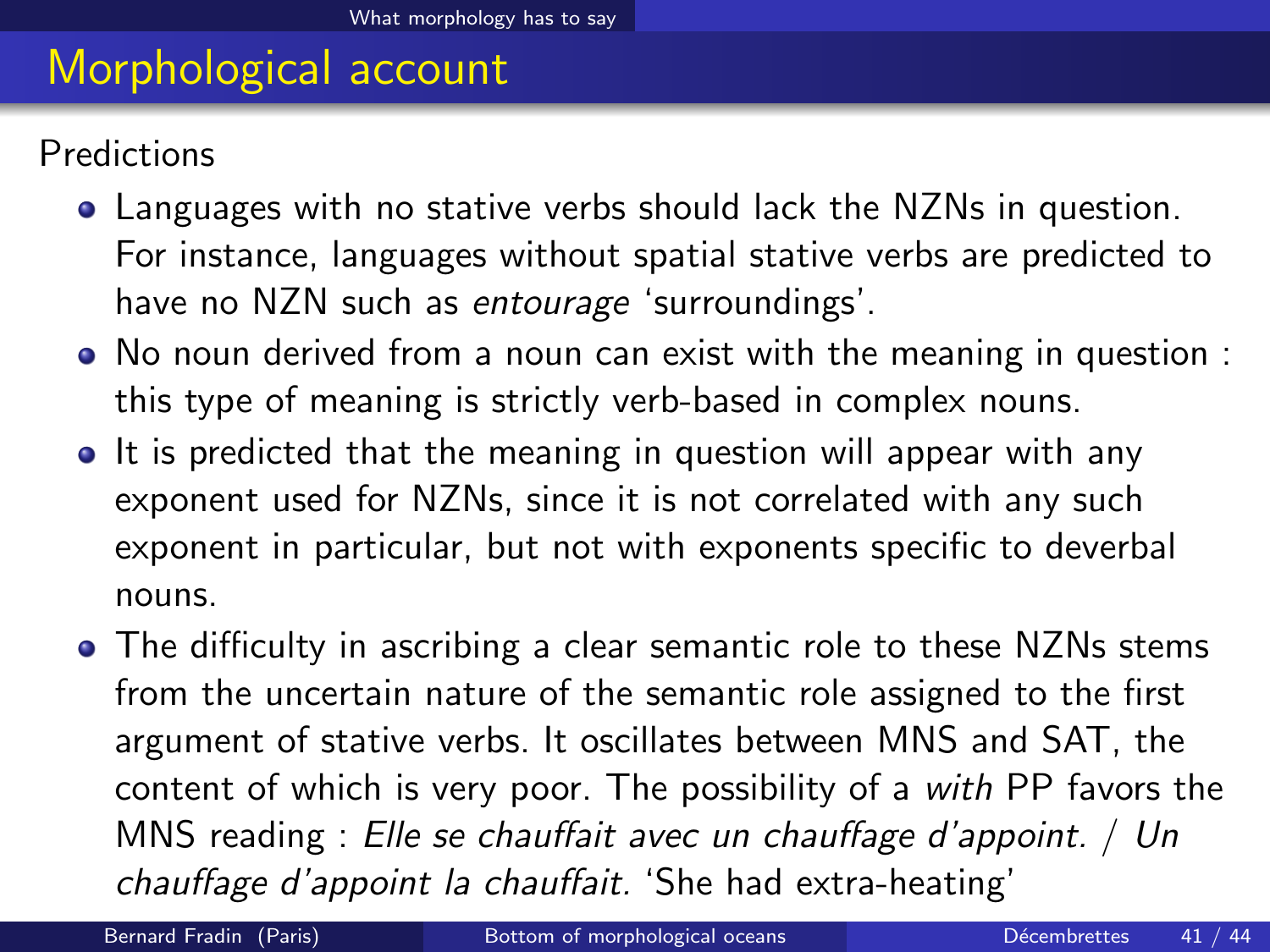# Conclusion

- The phenomena investigated here, that lie at 'the bottom of morphological oceans', are not instances of the emergence of the unmarked (Prince & Smolensky, 1993). In no way does their existence result from universal choices by default.
- What they probably illustrate is the capacity of meaning to attach to any difference of form provided it is entrenched in a structure / construction.
- <span id="page-42-0"></span>The empirical import of the account can be summed up in two points :
	- It captures the semantic similarity existing between these NZNs, assuming a semantic role has to be specified for NZNs in general
	- It helps to clarify the description of nominalizations, teasing apart a subgroup of them, thereby making it possible to exceed the three-way classification 'event/state/result' (Bauer et al., 2013)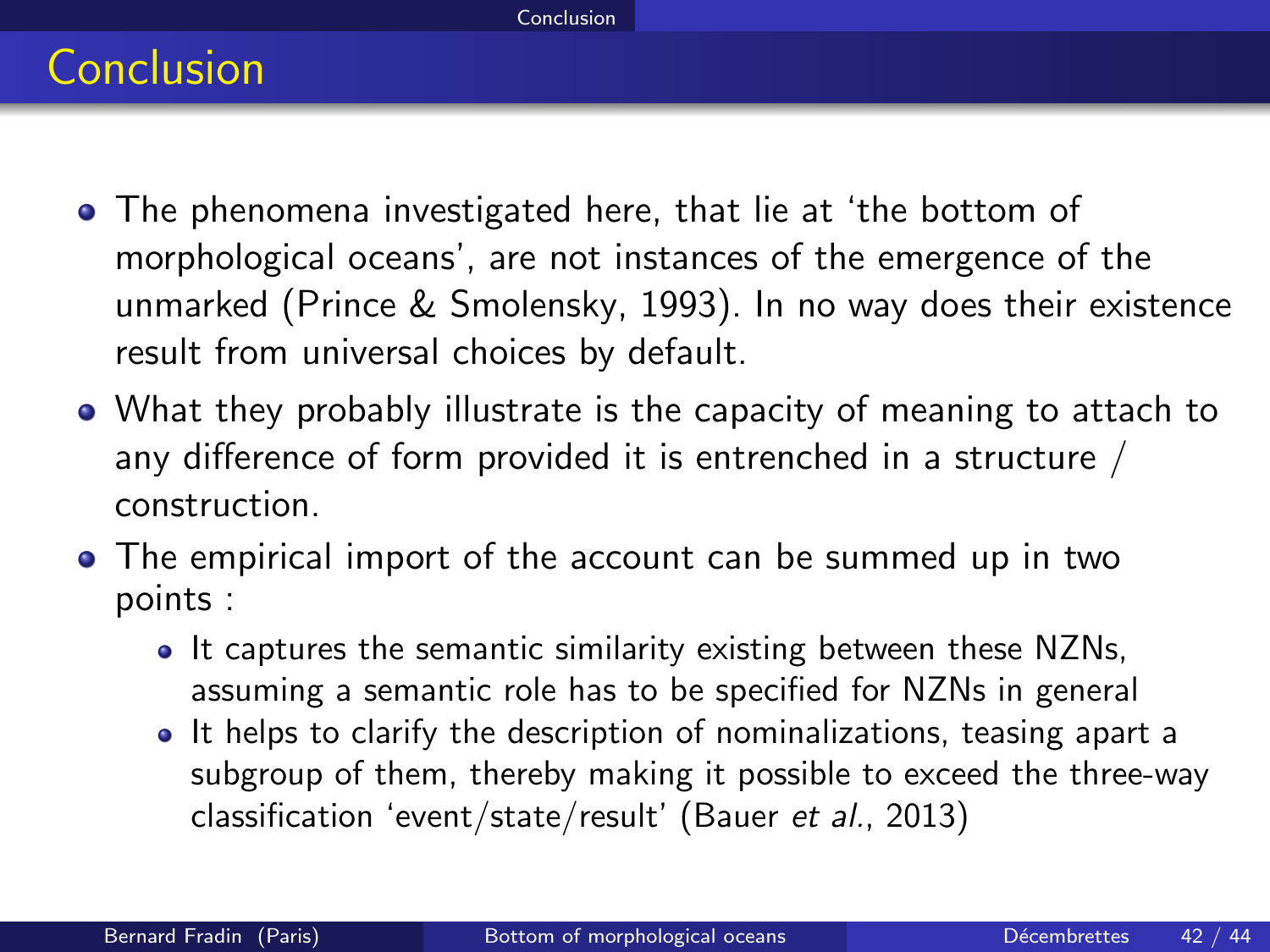

# THANK YOU FOR YOUR ATTENTION

[End](#page-43-0)

<span id="page-43-0"></span>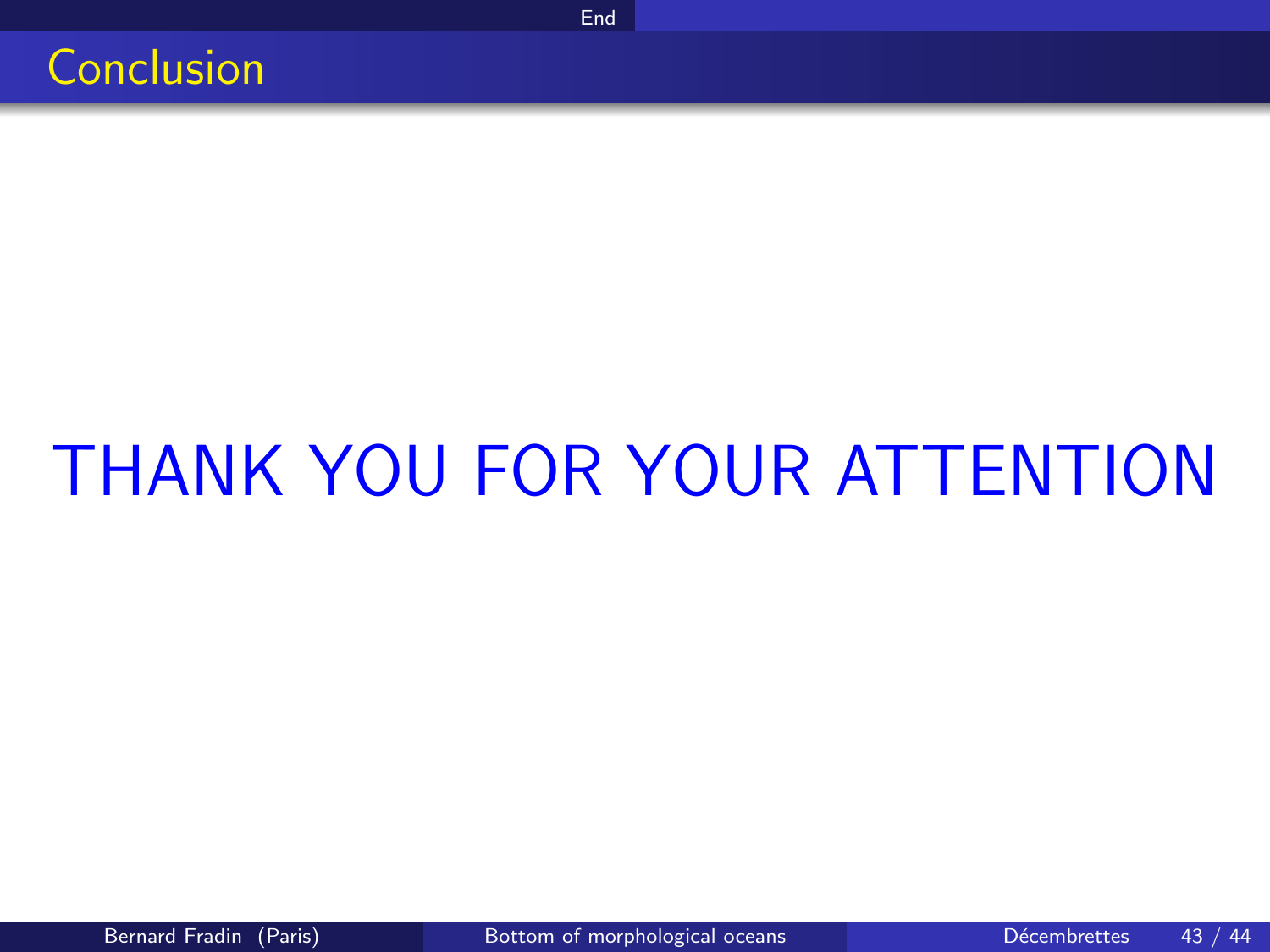"The literal chosen to satisfy a clause is its satisfier" Vijay Chandru, John Hooker. 1999. Optimization Methods for Logical Inference, New York : John Wiley, p. 278

<span id="page-44-0"></span>The ISO 639-3 three-letter code for identifying languages has been adopted throughout this presentation. More information at glottolog.org or www.ethnologue.com.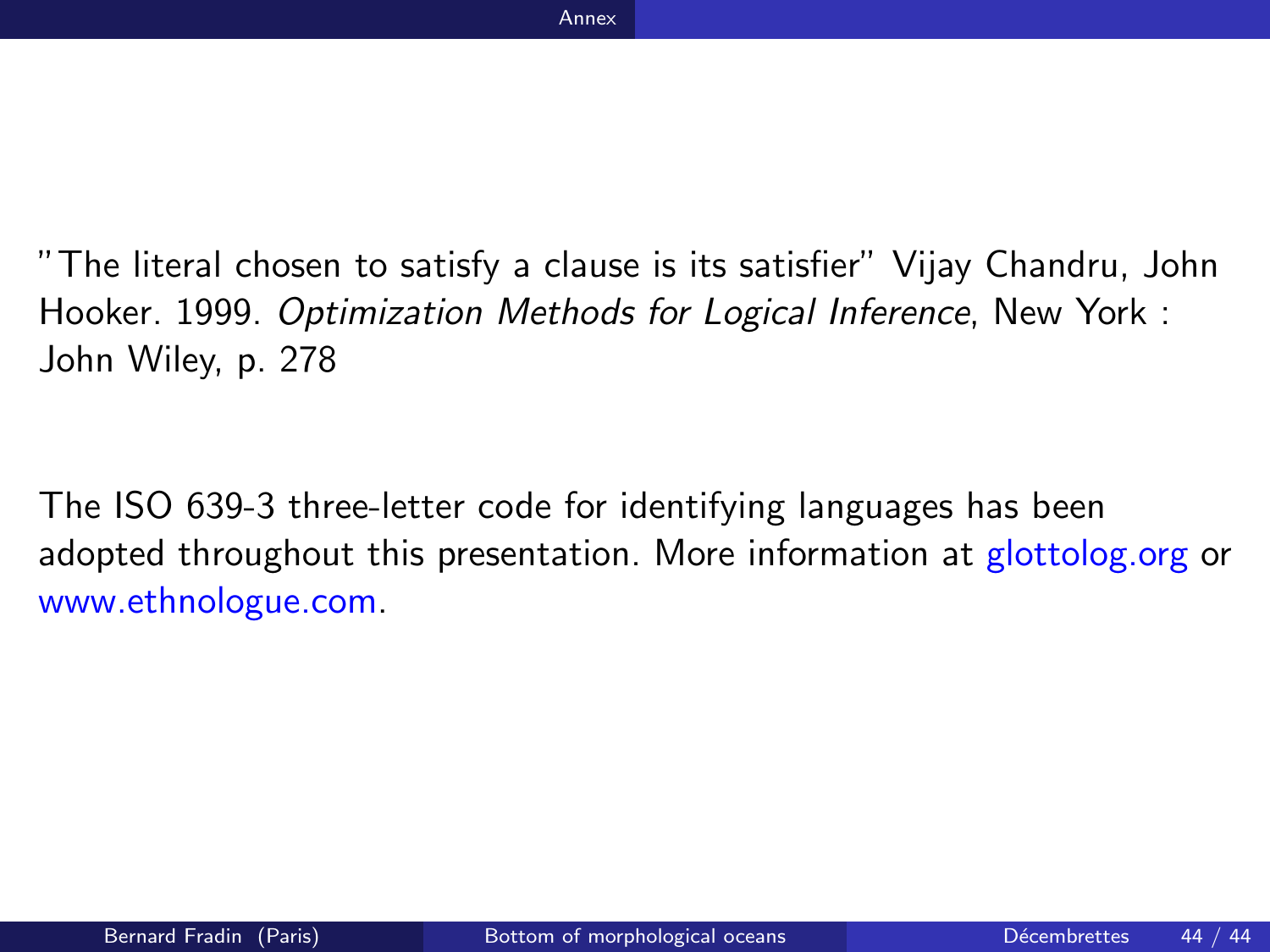#### Références

Alexiadou, Artemis, & Schäfer, Florian. 2006. Instrument Subjects Are Agents or

Causers. Pages 40–48 of : Baumer, Donald, Montero, David, & Scanlon,

Michael (eds), Proceedings of the 25th West Coast Conference on Formal Linguistics. Somerville : Cascadilla Press.

- Apresjan, Juri. 1974. Regular Polysemy. Linguistics, 142(1), 5–32.
- Bach, Kent. 1970. Part of what a picture is. British Journal of Aesthetics,  $10(2)$ , 119–137.
- Barker, Chris. 1998. Episodic -ee in English : A thematic role constraint. Language, 74(4), 695–727.
- Bauer, Laurie, Lieber, Rochelle, & Plag, Ingo. 2013. Oxford reference guide to English morphology. Oxford : Oxford University Press.
- Bisetto, Antonietta, & Melloni, Chiara. 2007. Result Nominals : a Lexical-Semantic Investigation. Page http://mmm.lingue.unibo.it/ of : Booii, Geert, Ducceschi, Luca, Fradin, Bernard, Guevara, Emiliano, Scalise, Sergio, & Ralli, Angela (eds), On-line proceedings of the Fith Mediterranean Morphology Meeting (MMM5) Fréjus 15-18 September 2005. Bologna : University of Bologna.
- Booij, Geert. 1986. Form and meaning in morphology : the case of Dutch 'agent nouns'. Linguistics, 24, 503–517.

Creissels, Denis. 2006. Syntaxe générale. Une introduction typologique 1.

<span id="page-45-0"></span>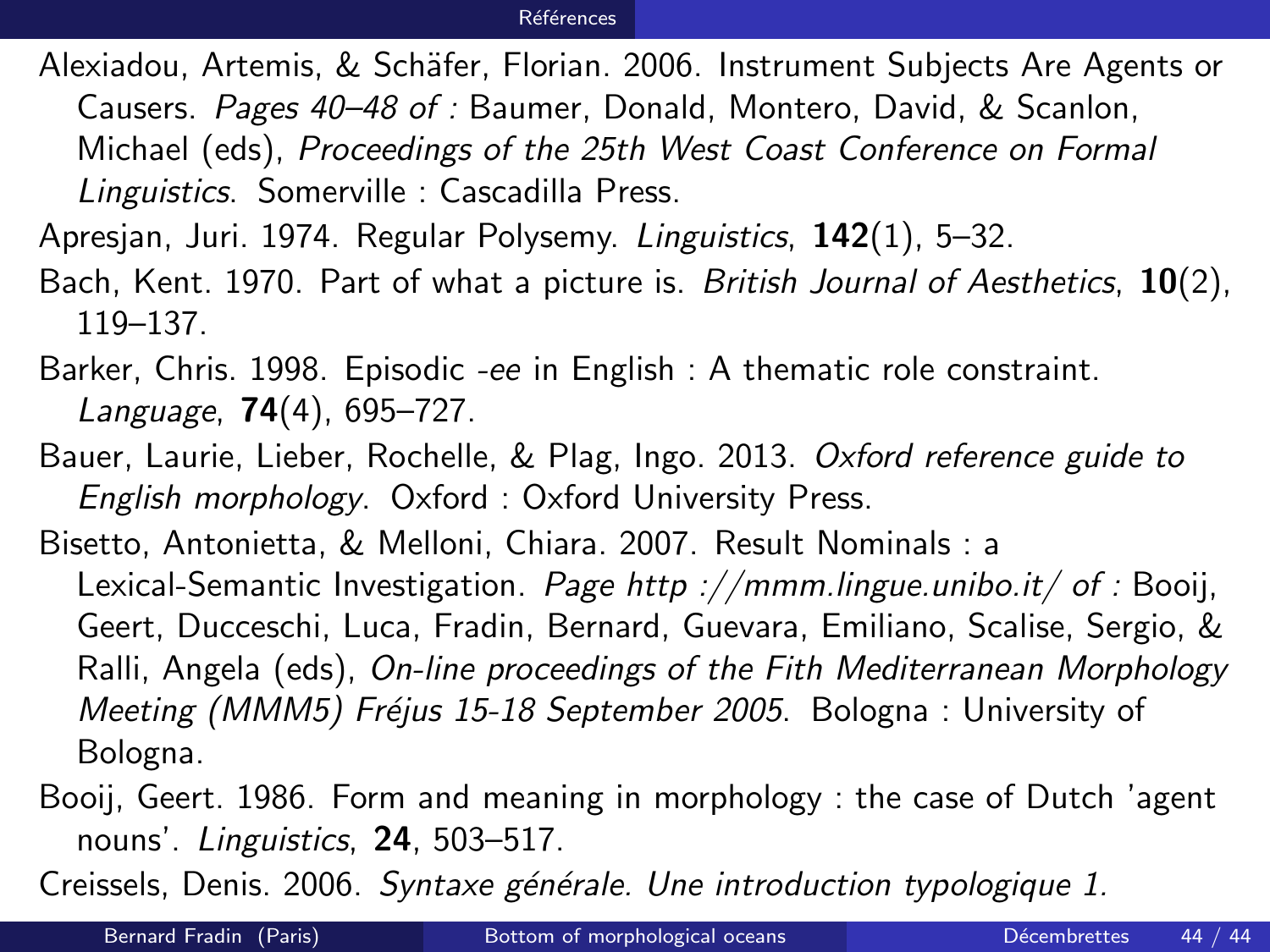Catégories et constructions. Paris : Hermès / Lavoisier.

- Croft, William. 2012. Verbs. Aspect and Causal Structure. Oxford : Oxford University Press.
- Dowty, David R. 1979. Word Meaning and Montague Grammar. Dordrecht : Reidel.
- Fábregas, Antonio, & Marín, Rafael. 2012. The role of Aktionsart in deverbal nouns : State nominalizations across languages. Journal of Linguistics, 48, 35–70.
- Ferret, Karen, & Villoing, Florence. (to appear). French N-age instrumentals : semantic properties of the base-verb. Morphology, 000–000.
- Flaux, Nelly, & Van de Velde, Danièle. 2000. Les noms en français. Esquisse de classement. Paris / Gap : Ophrys.
- Fradin, Bernard. 2012. Les nominalisations et la lecture 'moyen'. Lexique, 20, 129–156.
- Fradin, Bernard, & Winterstein, Grégoire. 2012. Tuning agentivity and  $instrumentality: *deverbal* nouns in *-oir* revisited. *Décembrettes* 8. *Bordeaux* :$ CLLE, Universités de Bordeaux 3 & Toulouse 2.
- Grimshaw, Jane. 1990. Argument Structure. Cambridge (Mass.) / London : The MIT Press.

Haas, Pauline, Huyghe, Richard, & Marín, Rafael. 2008. Du verbe au nom :

<span id="page-46-0"></span>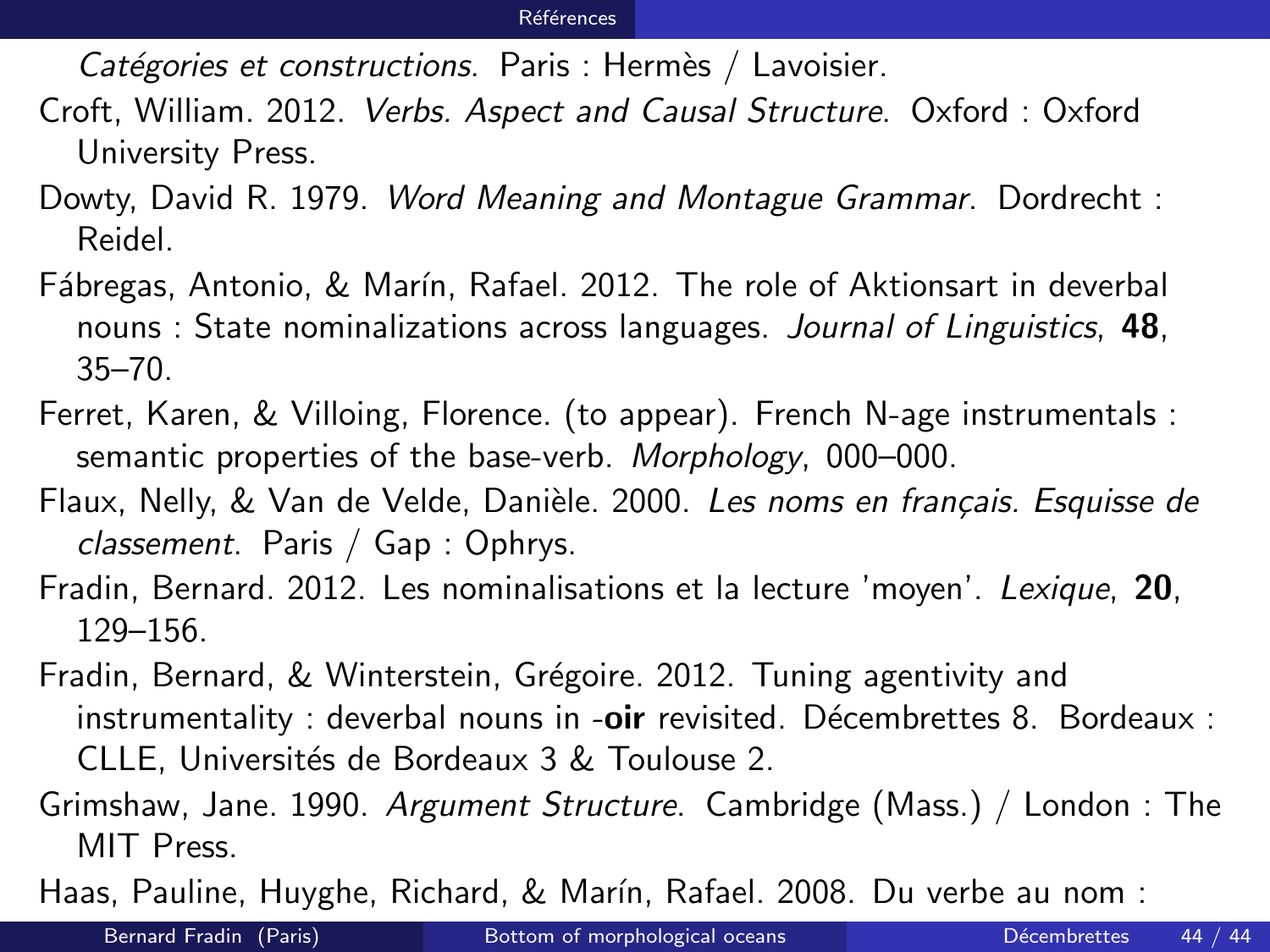calques et décalages aspectuels. Pages 2039–2053 of : Durand, Jacques, Habert, Benoît, & Laks, Bernard (eds), Congrès Mondial de Linguistique Française - CMLF'08. Paris : Institut de Linguistique Française - EDP Sciences. Huyghe, Richard. 2011. (A)telicity and the mass-count distinction : the case of

- French activity nominalizations. Recherches Linguistiques de Vincennes, 40, 101–126.
- Koenig, Jean-Pierre, Mauner, Gail, Bienvenue, Breton, & Conklin, Kathy. 2008. What with? The Anatomy of a (Proto)-Role. Journal of Semantics, 25(2), 175–220.
- Kracht, Marcus. 2002. On the Semantics of Locatives. Linguistics and Philosophy, 25, 157–232.
- Maienborn, Claudia. 2005. On the limits of the Davidsonian approach : The case of copula sentences. Theoretical Linguistics, 31, 275–316.
- Maienborn, Claudia. 2008. Existence : Semantics and Syntax. Dordrecht : Springer. Chap. On Davidsonian and Kimian states, pages 107–129.
- Martin, Fabienne. 2009. Les prédicats statifs. Etude sémantique et pragmatique. Paris / Bruxelles : De Boeck.

Mel'čuk, Igor A. 1994. Cours de morphologie générale. Deuxième partie : significations morphologiques. Vol. 2. Montréal : Presses de l'Université de Montréal - CNRS Editions.

<span id="page-47-0"></span>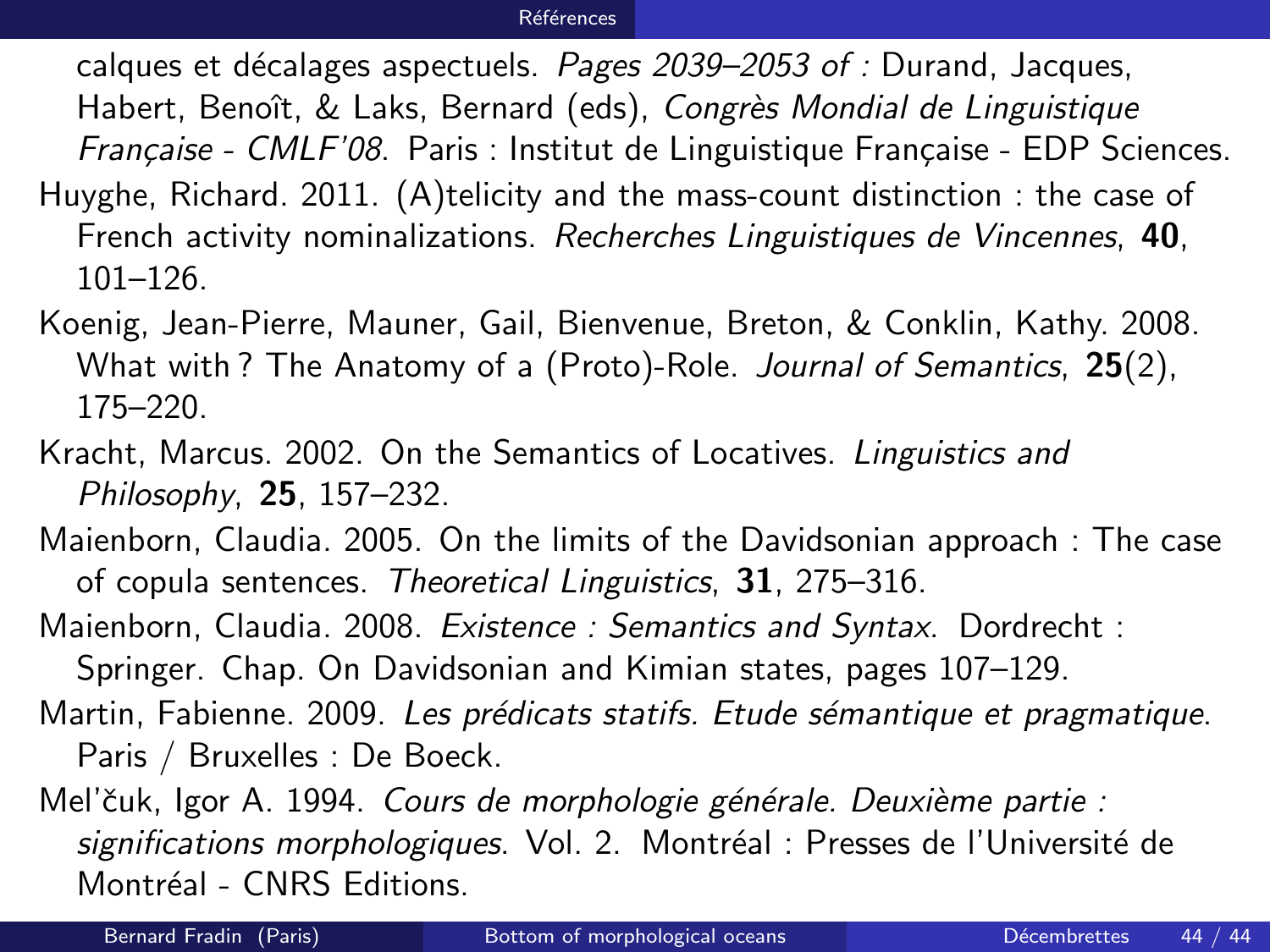#### <span id="page-48-0"></span>Références

Melloni, Chiara. 2011. Event and Result Nominals. Bern : Peter Lang.

Peacock, Christopher. 1987. Depiction. The philosophical Review, 96, 383-410.

Piñon, Christopher. 2007. Verbs of creation. Pages 493–522 of : Dölling,

Johannes, Heynde-Zybatow, Tatjana, & Schäfer, Martin (eds), Event Structures in Linguistic Form and Interpretation. Berlin / New York : Mouton de Gruyter.

Piñon, Christopher. 2010. Draw. Pages 266–283 of : Rappaport Hovav, Malka, Doron, Edit, & Sichel, Ivy (eds), Syntax, lexical semantics, and event structure. Oxford : Oxford University Press.

Prince, Alan, & Smolensky, Paul. 1993. Optimality Theory. Constraint Interaction in Generative Grammar. Tech. rept. Piscataway.

Rainer, Franz. 2011. The agent-instrument-place "polysemy" of the suffix -tor in Romance. Language Typology and Universals,  $64(1)$ , 8–32.

Schlesinger, I. M. 1989. Instruments as Agents : On the Nature of Semantic Relations. Journal of Linguistics, 25(1), 189–210.

Talmy, Leonard. 2000. Toward a Cognitive Semantics. Vol. 1. Concept

Structuring Systems. Cambridge / London : The MIT Press.

Wolff, Philip. 2007. Representing Causation. Journal of Experimental Psychology : General, 136, 82–111.

Zwarts, Joost. 2005. Prepositional Aspect and the Algebra of Paths. Linguistics